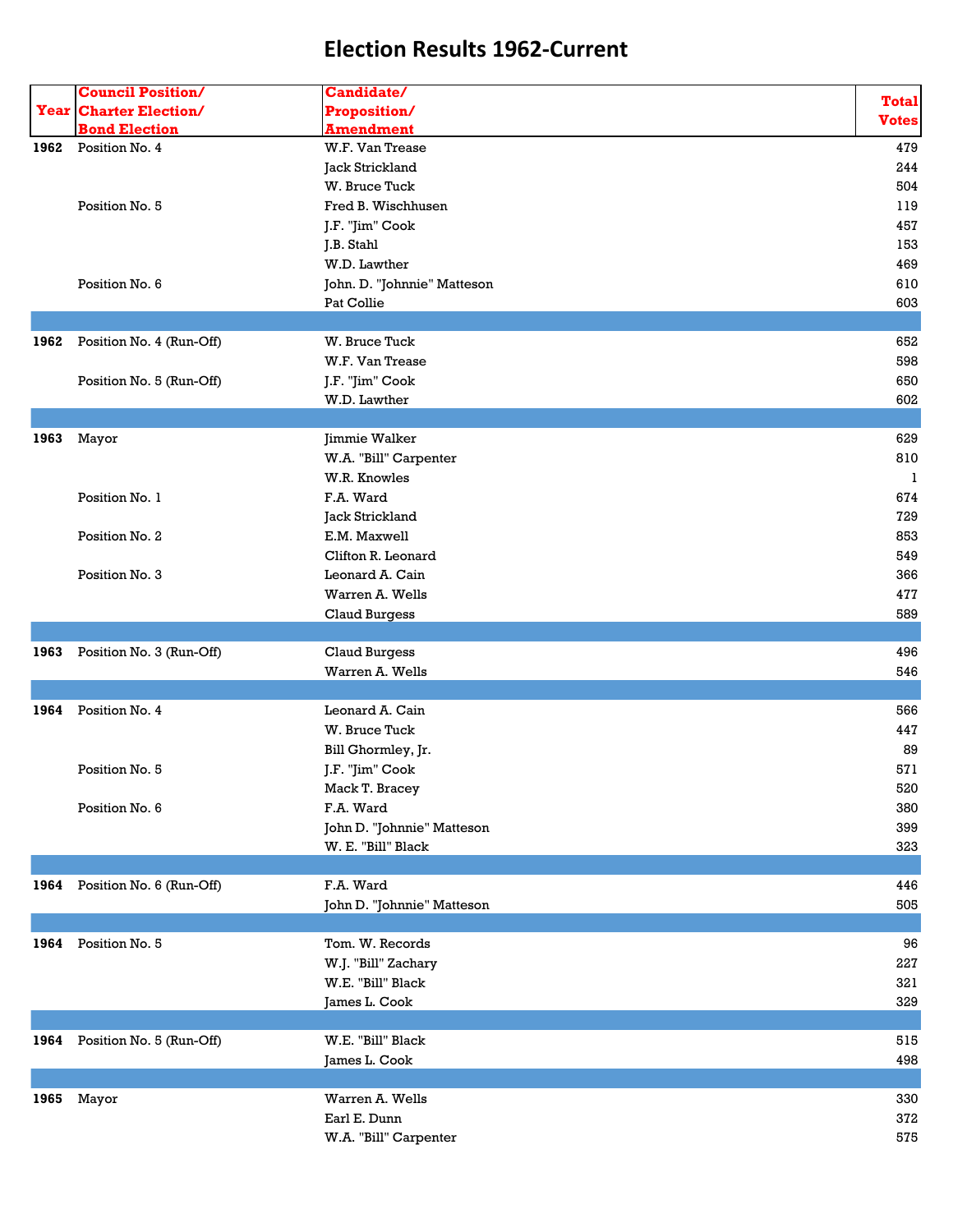|      | <b>Council Position/</b>      | Candidate/                                                                     |              |
|------|-------------------------------|--------------------------------------------------------------------------------|--------------|
|      | <b>Year Charter Election/</b> | Proposition/                                                                   | <b>Total</b> |
|      | <b>Bond Election</b>          | <b>Amendment</b>                                                               | <b>Votes</b> |
|      | Position No. 1                | <b>Kenneth Moore</b>                                                           | 263          |
|      |                               | Jack Strickland                                                                | 710          |
|      |                               | R.D. Butler                                                                    | 248          |
|      | Position No. 2                | James L. Cook                                                                  | 600          |
|      |                               | E.M. Maxwell                                                                   | 635          |
|      | Position No. 3                | Stanley W. Young                                                               | 694          |
|      |                               | W.J. "Bill" Zachary                                                            | 556          |
|      |                               |                                                                                |              |
| 1965 | Mayor (Run-Off)               | W.A. "Bill" Carpenter                                                          | 515          |
|      |                               | Earl E. Dunn                                                                   | 539          |
|      |                               |                                                                                |              |
| 1966 | Position No. 4                | Leonard A. Cain                                                                | 942          |
|      |                               | W. Bruce Tuck                                                                  | 379          |
|      | Position No. 5                | W.E. "Bill" Black                                                              | 697          |
|      |                               | James L. Cook                                                                  | 624          |
|      | Position No. 6                | Royce Eubanks                                                                  | 504          |
|      |                               | Glenn M. Tolar                                                                 | 819          |
|      |                               |                                                                                |              |
| 1967 | Mayor                         | Earl E. Dunn                                                                   | 553          |
|      |                               | Dr. Lee E. Bishop                                                              | 393          |
|      |                               | Jack Strickland                                                                | 288          |
|      |                               | Glenn Tolar                                                                    | 65           |
|      |                               | <b>Bill Shock</b>                                                              | 1            |
|      | Position No. 1                | Jack Dodd                                                                      | 538          |
|      |                               | James L. Cook                                                                  | 591          |
|      |                               | Royce Eubanks                                                                  | 162          |
|      |                               | Ann Lemerod                                                                    | 1            |
|      | Position No. 2                | <b>Bill Ghormley</b>                                                           | 311          |
|      |                               | Darrell W. Baker                                                               | 895          |
|      | Position No. 3                | T.C. Stanfield                                                                 | 428          |
|      |                               | Stanley W. Young                                                               | 844          |
|      |                               |                                                                                |              |
| 1967 | Mayor (Run-Off)               | Dr. Lee E. Bishop                                                              | 511          |
|      |                               | Earl E. Dunn                                                                   | 696          |
|      | Position No. 1 (Run-Off)      | James L. Cook                                                                  | 644          |
|      |                               | Jack Dodd                                                                      | 557          |
|      |                               |                                                                                |              |
| 1968 | <b>Bond Election</b>          |                                                                                |              |
|      | Proposition No. 1             | Issuance of \$145,000 water system improvements & extension tax bonds          |              |
|      |                               | For                                                                            | 398          |
|      |                               | Against                                                                        | 196          |
|      | Proposition No. 2             | Issuance of \$295,000 sanitary sewer system improvements & extension tax bonds |              |
|      |                               | For                                                                            | 380          |
|      |                               | Against                                                                        | 210          |
|      | Proposition No. 3             | Issuance of \$50,000 parks improvement tax bonds                               |              |
|      |                               | For                                                                            | 318          |
|      |                               | Against                                                                        | 268          |
|      | Proposition No. 4             | Issuance of \$130,000 police & court building tax bonds                        |              |
|      |                               | For                                                                            | 351          |
|      |                               | Against                                                                        | 239          |
|      | Proposition No. 5             | Issuance of \$30,000 fire station tax bonds                                    |              |
|      |                               |                                                                                |              |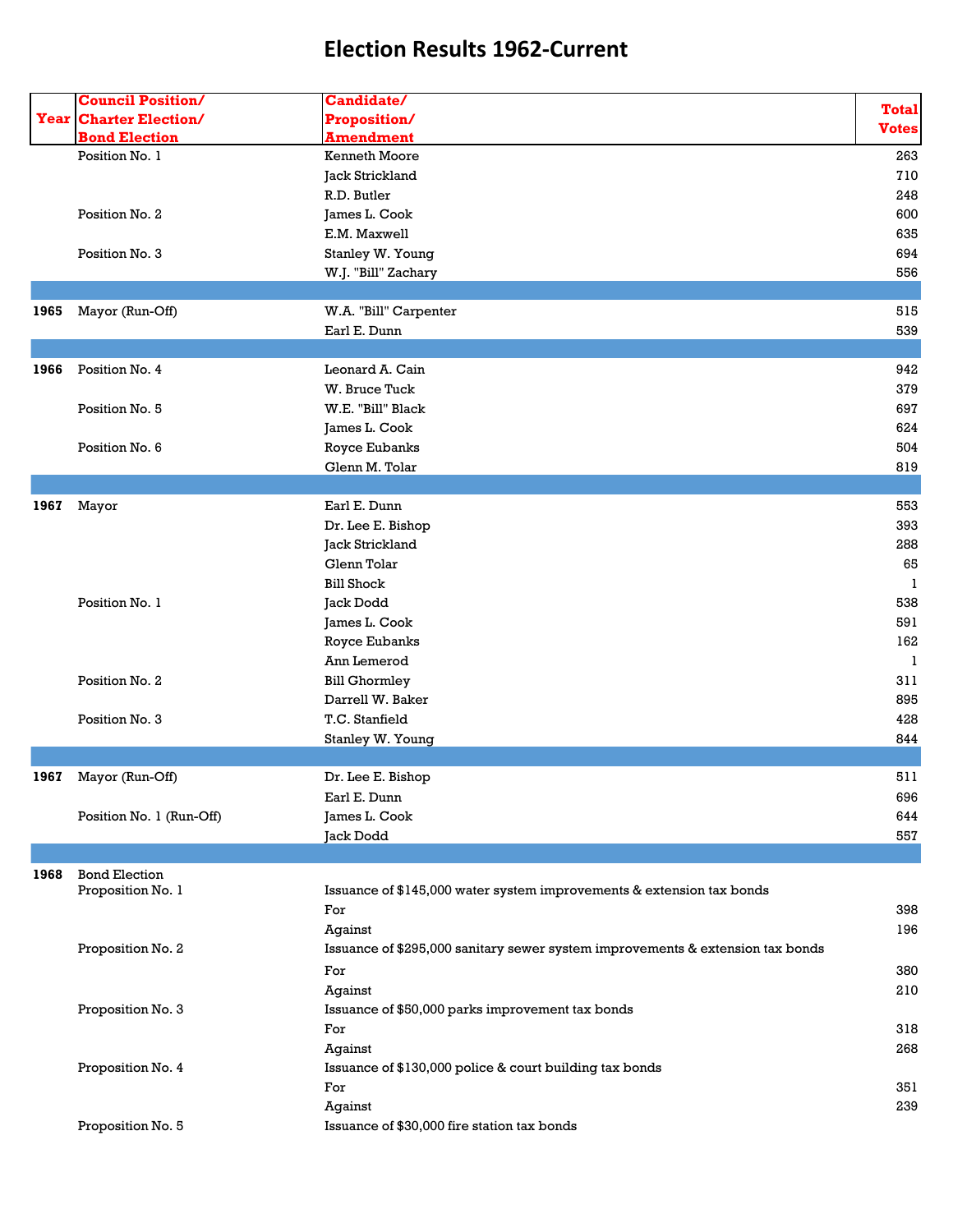|      | <b>Council Position/</b><br><b>Year Charter Election/</b> | <b>Candidate/</b><br>Proposition/                                                               | <b>Total</b> |
|------|-----------------------------------------------------------|-------------------------------------------------------------------------------------------------|--------------|
|      | <b>Bond Election</b>                                      | <b>Amendment</b>                                                                                | <b>Votes</b> |
|      |                                                           | For                                                                                             | 355          |
|      |                                                           | Against                                                                                         | 236          |
|      |                                                           |                                                                                                 |              |
| 1968 | Position No. 4                                            | Leonard A. Cain                                                                                 | 836          |
|      |                                                           | Joe Ballard                                                                                     | 6            |
|      | Position No. 5                                            | W.E. "Bill" Black                                                                               | 666          |
|      |                                                           | Glenn M. Tolar                                                                                  | 464          |
|      | Position No. 6                                            | Stephen B. Montgomery                                                                           | 526          |
|      |                                                           | Robert P. Linberger                                                                             | 590          |
|      |                                                           |                                                                                                 |              |
| 1969 | Mayor                                                     | Earl E. Dunn                                                                                    | 551          |
|      |                                                           | Harrell B. Kesterson                                                                            | 458          |
|      |                                                           | Leonard A. Cain                                                                                 | 327          |
|      | Position No. 1                                            | Melvin L. Ritter                                                                                | 461          |
|      |                                                           | James L. Cook                                                                                   | 829          |
|      | Position No. 2                                            | Darrell W. Baker                                                                                | 404          |
|      |                                                           | Jimmy A. Burke                                                                                  | 894          |
|      | Position No. 3                                            | John S. Byrnes                                                                                  | 445          |
|      |                                                           | Stanley W. Young                                                                                | 829          |
|      | Position No. 4                                            | Joe D. Sheppard                                                                                 | 402          |
|      |                                                           | Ed Lehr                                                                                         | 889          |
|      |                                                           |                                                                                                 |              |
| 1969 | Mayor (Run-Off)                                           | Harrell B. Kesterson                                                                            | 582          |
|      |                                                           | Earl E. Dunn                                                                                    | 740          |
|      |                                                           |                                                                                                 |              |
| 1969 | Bond Election (tax paying electors)                       |                                                                                                 |              |
|      | Proposition 1                                             | Issuance of \$3,875,000 street improvement tax bonds                                            |              |
|      |                                                           | For                                                                                             | 612          |
|      |                                                           | Against                                                                                         | 348          |
|      | Proposition 2                                             | Issuance of \$2,700,000 waterworks & sanitary sewer system improvement &<br>extension tax bonds |              |
|      |                                                           | For                                                                                             | 643          |
|      |                                                           | Against                                                                                         | 306          |
|      | Proposition 3                                             | Issuance of \$475,000 garbage disposal facilities tax bonds                                     |              |
|      |                                                           | For                                                                                             | 653          |
|      |                                                           | Against                                                                                         | 298          |
|      | Proposition 4                                             | Issuance of \$400,000 public buildings improvemetn tax bonds                                    |              |
|      |                                                           | For                                                                                             | 544          |
|      |                                                           | Against                                                                                         | 401          |
|      |                                                           |                                                                                                 |              |
| 1969 | Bond Election (resident electors)                         |                                                                                                 |              |
|      | Proposition 1                                             | Issuance of \$3,875,000 street improvement tax bonds                                            |              |
|      |                                                           | For                                                                                             | 15           |
|      |                                                           | Against                                                                                         | 4            |
|      | Proposition 2                                             | Issuance of \$2,700,000 waterworks & sanitary sewer system improvement &                        |              |
|      |                                                           | extension tax bonds                                                                             |              |
|      |                                                           | For                                                                                             | 14           |
|      |                                                           | Against                                                                                         | 5            |
|      | Proposition 3                                             | Issuance of \$475,000 garbage disposal facilities tax bonds                                     |              |
|      |                                                           | For                                                                                             | 16           |
|      |                                                           | Against                                                                                         | 3            |
|      | Proposition 4                                             | Issuance of \$400,000 public buildings improvemetn tax bonds                                    |              |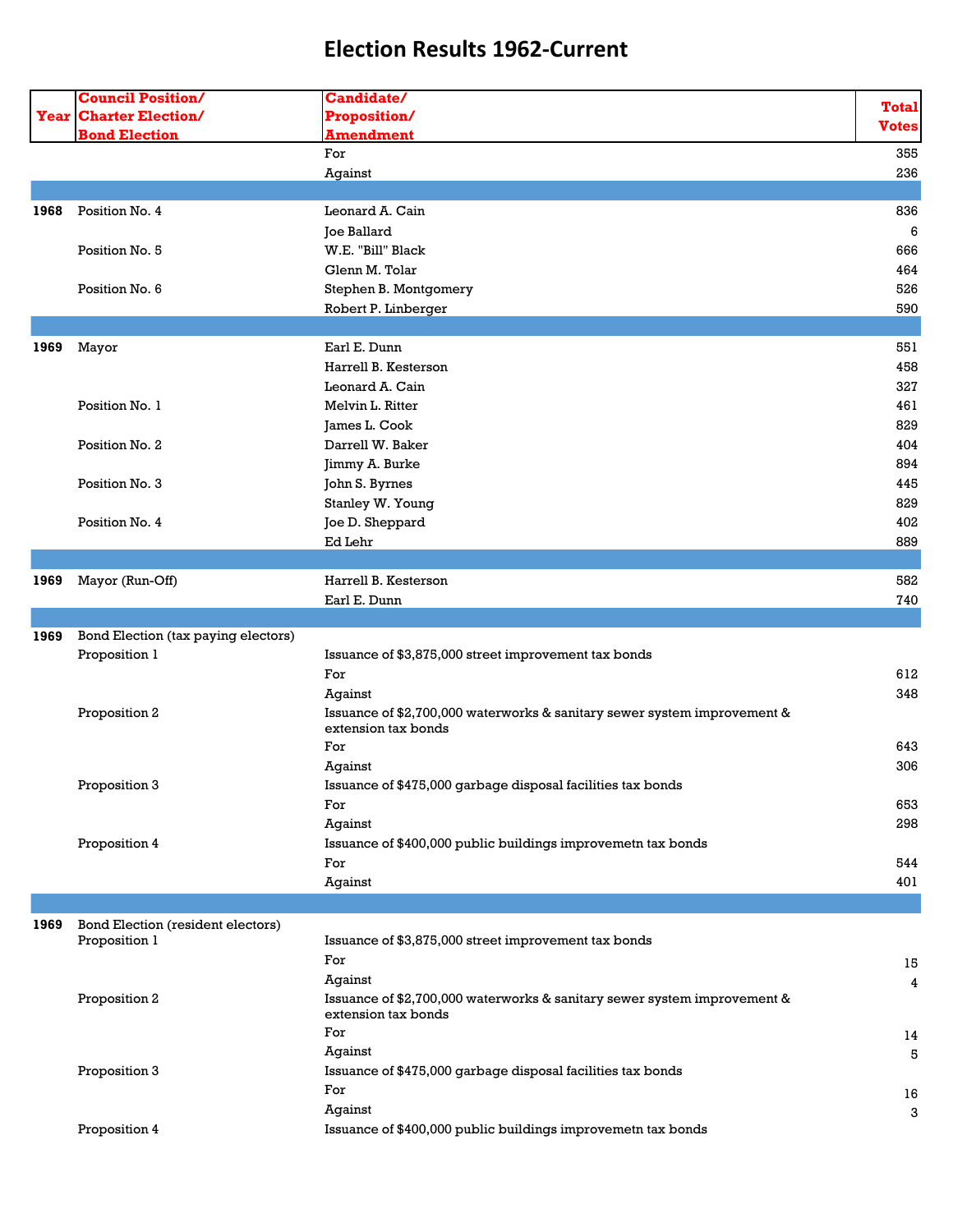|      | <b>Council Position/</b>      | Candidate/                                                                                                                                                                       |              |
|------|-------------------------------|----------------------------------------------------------------------------------------------------------------------------------------------------------------------------------|--------------|
|      | <b>Year Charter Election/</b> | Proposition/                                                                                                                                                                     | <b>Total</b> |
|      | <b>Bond Election</b>          | <b>Amendment</b>                                                                                                                                                                 | <b>Votes</b> |
|      |                               | For                                                                                                                                                                              | 14           |
|      |                               | Against                                                                                                                                                                          | 5            |
|      |                               |                                                                                                                                                                                  |              |
| 1970 | Position No. 4                | Harrel B. Kesterson                                                                                                                                                              | 546          |
|      |                               | <b>Bill Chmylak</b>                                                                                                                                                              | 595          |
|      | Position No. 5                | W.E. Black                                                                                                                                                                       | 458          |
|      |                               | Fred J. Brown                                                                                                                                                                    | 692          |
|      | Position No. 6                |                                                                                                                                                                                  | 914          |
|      |                               | Robert P. Linberger                                                                                                                                                              |              |
|      |                               |                                                                                                                                                                                  |              |
| 1970 | Position No. 5                | <b>Bob Staton</b>                                                                                                                                                                | 434          |
|      |                               | Bill Ghormley, Jr.                                                                                                                                                               | 129          |
|      |                               | <b>Stan Garrett</b>                                                                                                                                                              | 323          |
|      |                               |                                                                                                                                                                                  |              |
| 1970 | Position No. 5                | <b>Bob Staton</b>                                                                                                                                                                | 578          |
|      |                               | Stan Garrett                                                                                                                                                                     | 380          |
|      |                               |                                                                                                                                                                                  |              |
| 1971 | Mayor                         | W.E. Black                                                                                                                                                                       | 852          |
|      |                               | Earl E. Dunn                                                                                                                                                                     | 789          |
|      |                               | W.R. Block                                                                                                                                                                       | -1           |
|      | Position No. 1                | James L. Cook                                                                                                                                                                    | 980          |
|      |                               | Arline "Bonnie" Johnson                                                                                                                                                          | 622          |
|      | Position No. 2                | Jimmy A. Burke                                                                                                                                                                   | 1089         |
|      |                               | C.E. Hawkins                                                                                                                                                                     | 231          |
|      |                               | Dr. Hogor                                                                                                                                                                        | -1           |
|      |                               | R.A. Kowalik                                                                                                                                                                     | 1            |
|      | Position No. 3                | Stanley W. Young                                                                                                                                                                 | 702          |
|      |                               | <b>Walter Dean Hall</b>                                                                                                                                                          | 528          |
|      |                               | R.A. Kowalik                                                                                                                                                                     | 386          |
|      |                               |                                                                                                                                                                                  |              |
|      |                               | Edwards                                                                                                                                                                          | 1            |
|      |                               | Walter D. Hall                                                                                                                                                                   |              |
| 1971 | Position No. 5 (Run-Off)      |                                                                                                                                                                                  | 486          |
|      |                               | Stanley W. Young                                                                                                                                                                 | 344          |
|      |                               |                                                                                                                                                                                  |              |
| 1972 | <b>Initiative Election</b>    |                                                                                                                                                                                  |              |
|      | Proposition 1                 | The City of Deer Park shall not authorize the construction, building, installaton,                                                                                               |              |
|      |                               | opening, or extension to, or permit to be opened Luella Avenue, to, or within 50 feet<br>of the South Right-of-way line of Texas State High-way 225 in the city of Deer Park and |              |
|      |                               | shall not construct, build, install, open or extend any streets or avenues which have                                                                                            |              |
|      |                               | access to Texas State Highway 225, closer than 1,200 feet of any part of Luella                                                                                                  |              |
|      |                               | Avenue, and shall not issue a permit to any person, firm or corporation for the                                                                                                  |              |
|      |                               | construction, building, installation or opening of Luella Avenue to, or within 50 feet of                                                                                        |              |
|      |                               | the South Right-of-Way line of Texas State Highway 225 or any other streets or                                                                                                   |              |
|      |                               | avenues which have access to Texas State Highway 225 closer than 1,200 feet of any<br>part of Luella Avenue, within the City of Deer Park, Harris County, Texas.                 |              |
|      |                               | For                                                                                                                                                                              | 940          |
|      |                               |                                                                                                                                                                                  | 839          |
|      |                               | Against                                                                                                                                                                          |              |
|      |                               |                                                                                                                                                                                  |              |
| 1972 | Position No. 4                | Stanley W. Young                                                                                                                                                                 | 912          |
|      |                               | Bill Chmylak                                                                                                                                                                     | 752          |
|      | Position No. 5                | D.H. Tolar                                                                                                                                                                       | 532          |
|      |                               | <b>Bob Staton</b>                                                                                                                                                                | 1133         |
|      | Position No. 6                | Rodney Madden                                                                                                                                                                    | 34           |
|      |                               |                                                                                                                                                                                  |              |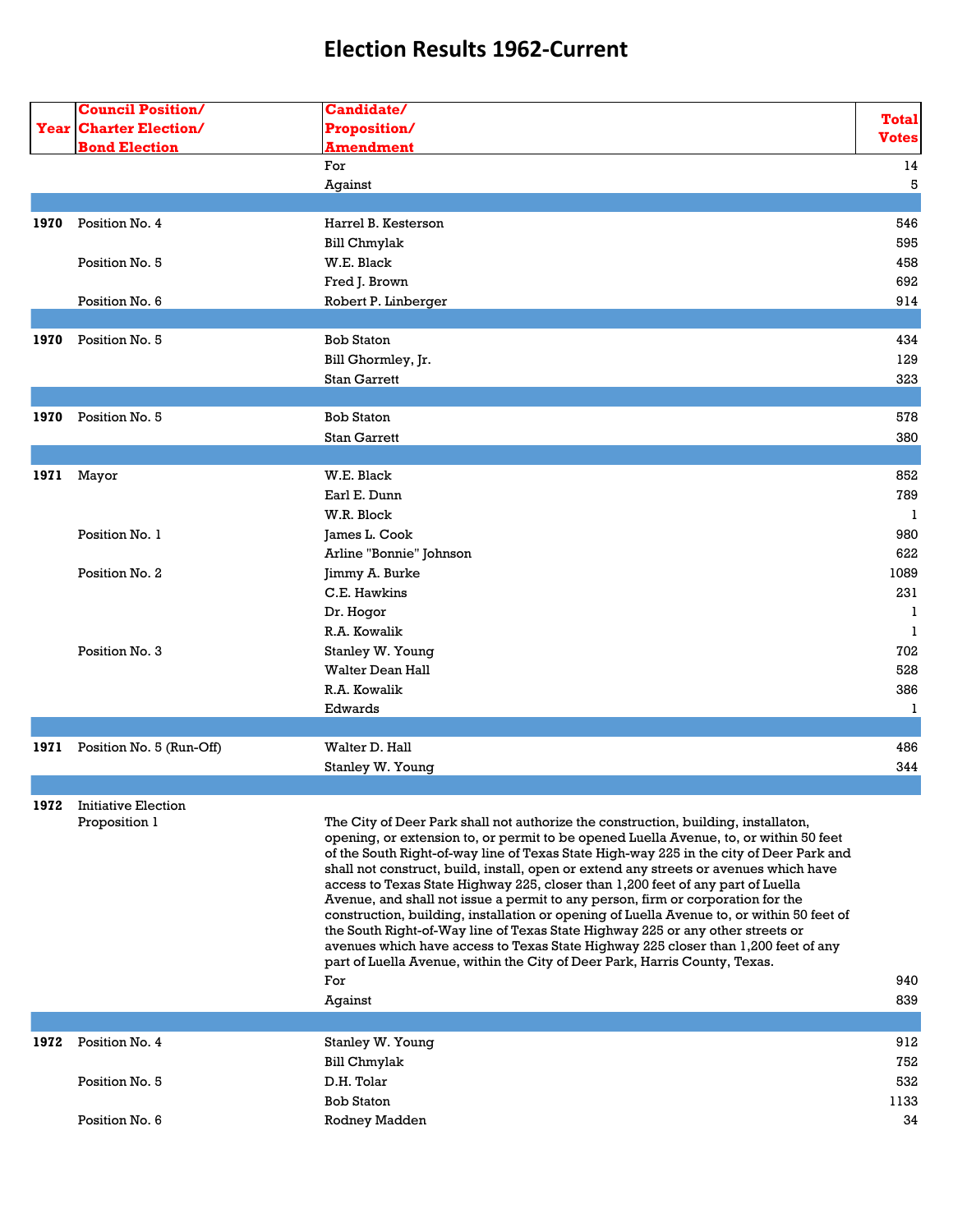|      | <b>Council Position/</b>                     | <b>Candidate/</b>                                                                                                                                                                                                                                                                                                                                                                                                                                                                              | <b>Total</b> |
|------|----------------------------------------------|------------------------------------------------------------------------------------------------------------------------------------------------------------------------------------------------------------------------------------------------------------------------------------------------------------------------------------------------------------------------------------------------------------------------------------------------------------------------------------------------|--------------|
|      | <b>Year Charter Election/</b>                | <b>Proposition/</b>                                                                                                                                                                                                                                                                                                                                                                                                                                                                            | <b>Votes</b> |
|      | <b>Bond Election</b>                         | Amendment                                                                                                                                                                                                                                                                                                                                                                                                                                                                                      |              |
|      |                                              | Donald F. Robinson                                                                                                                                                                                                                                                                                                                                                                                                                                                                             | 531          |
|      |                                              | W.M. "Bill" Fowler                                                                                                                                                                                                                                                                                                                                                                                                                                                                             | 440          |
|      |                                              | <b>Bill McDonald</b>                                                                                                                                                                                                                                                                                                                                                                                                                                                                           | 661          |
|      |                                              |                                                                                                                                                                                                                                                                                                                                                                                                                                                                                                |              |
| 1972 | Position No. 6 (Run-Off)                     | Bill McDonald                                                                                                                                                                                                                                                                                                                                                                                                                                                                                  | 601          |
|      |                                              | Donald F. Robinson                                                                                                                                                                                                                                                                                                                                                                                                                                                                             | 587          |
|      |                                              |                                                                                                                                                                                                                                                                                                                                                                                                                                                                                                |              |
| 1973 | Mayor                                        | Earl E. Dunn                                                                                                                                                                                                                                                                                                                                                                                                                                                                                   | 636          |
|      |                                              | <b>Bob Staton</b>                                                                                                                                                                                                                                                                                                                                                                                                                                                                              | 315          |
|      |                                              | W.E. Black                                                                                                                                                                                                                                                                                                                                                                                                                                                                                     | 819          |
|      | Position No. 1                               | <b>Bill Chymlak</b>                                                                                                                                                                                                                                                                                                                                                                                                                                                                            | 596          |
|      |                                              | James L. Cook                                                                                                                                                                                                                                                                                                                                                                                                                                                                                  | 1108         |
|      | Position No. 2                               | Jimmy A. Burke                                                                                                                                                                                                                                                                                                                                                                                                                                                                                 | 1215         |
|      | Position No. 3                               | Robert P. Linberger                                                                                                                                                                                                                                                                                                                                                                                                                                                                            | 937          |
|      |                                              | Walter D. Hall                                                                                                                                                                                                                                                                                                                                                                                                                                                                                 | 724          |
|      | Position No. 5                               | Debbie Moore                                                                                                                                                                                                                                                                                                                                                                                                                                                                                   | 257          |
|      |                                              | Ed Lehr                                                                                                                                                                                                                                                                                                                                                                                                                                                                                        | 1249         |
|      |                                              | Bonnie Johnson                                                                                                                                                                                                                                                                                                                                                                                                                                                                                 | 215          |
|      |                                              |                                                                                                                                                                                                                                                                                                                                                                                                                                                                                                |              |
| 1973 | <b>Charter Amendments</b><br>Amendment No. 1 | (1) Amending section 2.06 (c) to read: All ordinances, except as otherwise provided<br>in the Charter, shall be read once in open meeting of the Council. (2) Deleting<br>Section 2.06 $\epsilon$ entirely; and (3) Deleting the words 'providing that any penal<br>ordinance passed as an emergency measure under Section 2.06 (e) of this Article<br>shall take effect immediately upon it's passage from Section 206 (A).                                                                   |              |
|      |                                              | For                                                                                                                                                                                                                                                                                                                                                                                                                                                                                            | 495          |
|      |                                              | Aqainst                                                                                                                                                                                                                                                                                                                                                                                                                                                                                        | 906          |
|      | Amendment No. 2                              | (1) Amending Section 3.02 (b) to read as follows: 'Shall be a qualified elector of the<br>State of Texas under the Constitution thereof.'                                                                                                                                                                                                                                                                                                                                                      |              |
|      |                                              | For                                                                                                                                                                                                                                                                                                                                                                                                                                                                                            | 840          |
|      |                                              | Against                                                                                                                                                                                                                                                                                                                                                                                                                                                                                        | 535          |
|      | Amendment No. 3                              | (1) Amending Section 3.02 (c) to read as follows: 'If any elective or appointive<br>Councilman moves his place of residence outside the corporate limits of the City of<br>Deer Park, his office shall be immediately and automatically vacant and a successor<br>shall be appointed or elected as perscribed by this Charter.'                                                                                                                                                                |              |
|      |                                              | For                                                                                                                                                                                                                                                                                                                                                                                                                                                                                            | 1050         |
|      |                                              | Against                                                                                                                                                                                                                                                                                                                                                                                                                                                                                        | 364          |
|      | Amendment No. 4                              | The Mayor and other Councilmembers shall receive as compensation for their<br>services, until May 1, 1973, such compensation as is now being paid and received by<br>each; thereafter, the Mayor shall receive a salary of \$200.00 per month, and each<br>Councilman shall receive a salary of \$150.00 per month.                                                                                                                                                                            |              |
|      |                                              | For                                                                                                                                                                                                                                                                                                                                                                                                                                                                                            | 593          |
|      |                                              | Against                                                                                                                                                                                                                                                                                                                                                                                                                                                                                        | 837          |
|      | Amendment No. 5                              | Except when on City business during regular council meetings, the Mayor shall<br>forfeit \$100.00, and other members shall forfeit \$75.00 of their monthly compensation<br>for each regular council meeting from which he shall be absent.                                                                                                                                                                                                                                                    |              |
|      |                                              | For                                                                                                                                                                                                                                                                                                                                                                                                                                                                                            | 882          |
|      |                                              | Against                                                                                                                                                                                                                                                                                                                                                                                                                                                                                        | 525          |
|      | Amendment No. 6                              | Shall, within twelve (12) weeks of said Councilmember's election, affirmatively swear<br>that he has read the Book of City Ordinances, The Constitution of the State of Texas,<br>with Amendments, all Articles pertaining to Home Rull Cities contained in Title 28 of<br>the Revised Civil Statutes of the State of Texas of 1925, as now or hearafter amended,<br>and all of the Articles, Sections and paragraphs of the Charter of the City of Deer<br>Park, as now or hereafter amended. |              |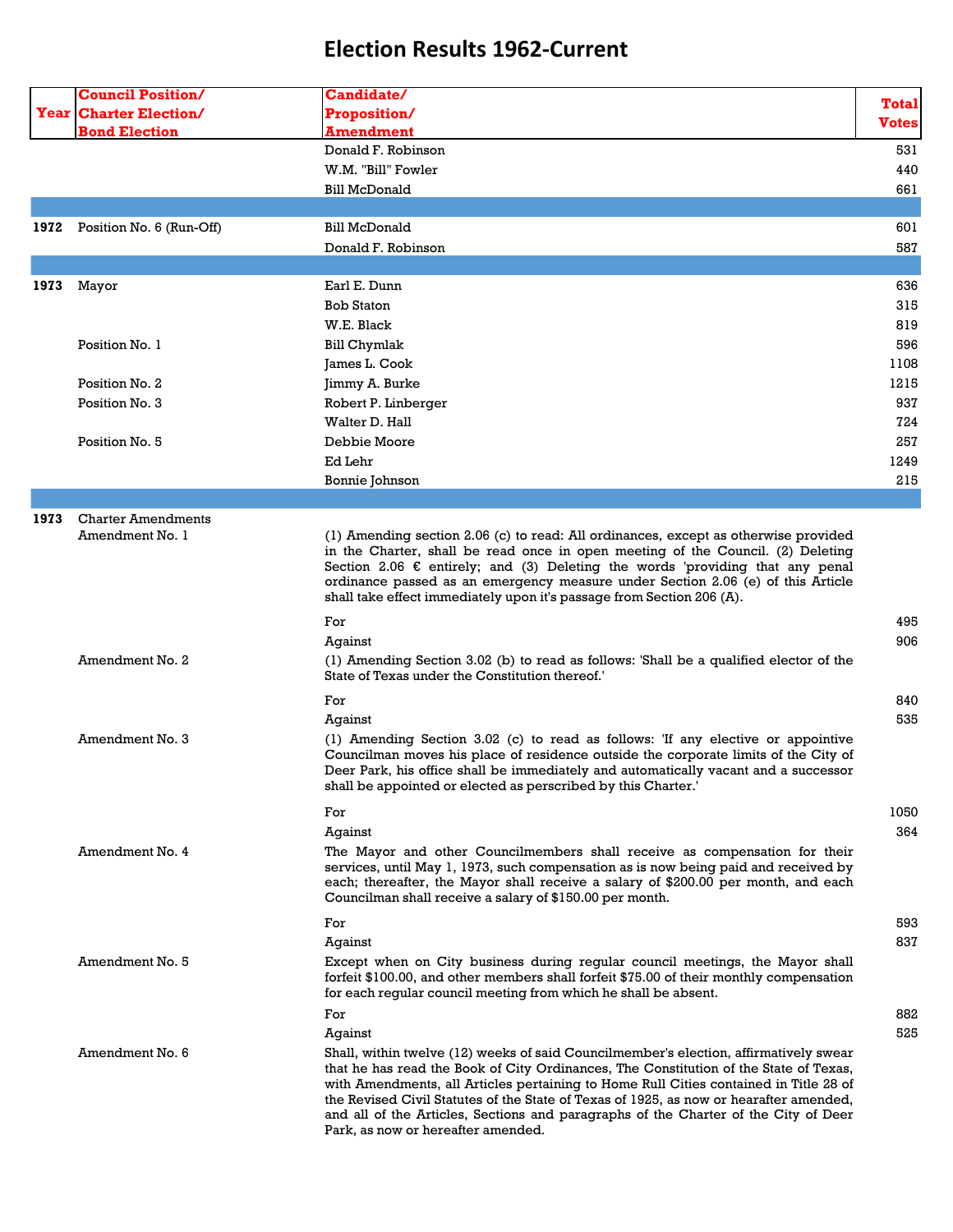|      | <b>Council Position/</b>            | Candidate/                                                                                                                                                                                                                                                                                                                                                                                                                                                                                                                                                                                                          |              |
|------|-------------------------------------|---------------------------------------------------------------------------------------------------------------------------------------------------------------------------------------------------------------------------------------------------------------------------------------------------------------------------------------------------------------------------------------------------------------------------------------------------------------------------------------------------------------------------------------------------------------------------------------------------------------------|--------------|
|      | <b>Year Charter Election/</b>       | Proposition/                                                                                                                                                                                                                                                                                                                                                                                                                                                                                                                                                                                                        | <b>Total</b> |
|      |                                     |                                                                                                                                                                                                                                                                                                                                                                                                                                                                                                                                                                                                                     | <b>Votes</b> |
|      | <b>Bond Election</b>                | <b>Amendment</b><br>For                                                                                                                                                                                                                                                                                                                                                                                                                                                                                                                                                                                             | 909          |
|      |                                     |                                                                                                                                                                                                                                                                                                                                                                                                                                                                                                                                                                                                                     |              |
|      |                                     | Against                                                                                                                                                                                                                                                                                                                                                                                                                                                                                                                                                                                                             | 465          |
|      | Amendment No. 7                     | There shall be established a Department of Taxation, the head of which shall be the<br>City Assessor and Collector of Taxes. He shall be responsible for the assessment and<br>collection of all taxes levied by the City of Deer Park.                                                                                                                                                                                                                                                                                                                                                                             |              |
|      |                                     | For                                                                                                                                                                                                                                                                                                                                                                                                                                                                                                                                                                                                                 | 739          |
|      |                                     | Against                                                                                                                                                                                                                                                                                                                                                                                                                                                                                                                                                                                                             | 631          |
|      | Amendment No. 8                     | At the close of each fiscal year, and at such other times as it may be deemed<br>necessary, the Council shall cause an independent audit to be made of all accounts of<br>the City by a certified public accountant. The certified public accountant so selected<br>shall have no personal interest, directly or indirectly, in the financial affairs of the<br>City or any of its officers. Upon completion of the audit, the results thereof shall be<br>published immediately in the official newspaper of the City of Deer Park and copies<br>placed on file in the City Secretary's office as a public record. |              |
|      |                                     | For                                                                                                                                                                                                                                                                                                                                                                                                                                                                                                                                                                                                                 | 989          |
|      |                                     | Against                                                                                                                                                                                                                                                                                                                                                                                                                                                                                                                                                                                                             | 398          |
|      |                                     |                                                                                                                                                                                                                                                                                                                                                                                                                                                                                                                                                                                                                     |              |
|      |                                     |                                                                                                                                                                                                                                                                                                                                                                                                                                                                                                                                                                                                                     |              |
| 1973 | Mayor (Run-Off)                     | W.E. Black                                                                                                                                                                                                                                                                                                                                                                                                                                                                                                                                                                                                          | 871          |
|      |                                     | Earl E. Dunn                                                                                                                                                                                                                                                                                                                                                                                                                                                                                                                                                                                                        | 817          |
|      |                                     |                                                                                                                                                                                                                                                                                                                                                                                                                                                                                                                                                                                                                     |              |
| 1974 | Position No. 4                      | Gordon Robb                                                                                                                                                                                                                                                                                                                                                                                                                                                                                                                                                                                                         | 418          |
|      |                                     | Stanley W. Young                                                                                                                                                                                                                                                                                                                                                                                                                                                                                                                                                                                                    | 416          |
|      | Position No. 5                      | Earl E. Dunn                                                                                                                                                                                                                                                                                                                                                                                                                                                                                                                                                                                                        | 603          |
|      | Position No. 6                      | <b>Bill McDonald</b>                                                                                                                                                                                                                                                                                                                                                                                                                                                                                                                                                                                                | 602          |
|      |                                     | <b>Bill Chymlak</b>                                                                                                                                                                                                                                                                                                                                                                                                                                                                                                                                                                                                 | 211          |
|      |                                     |                                                                                                                                                                                                                                                                                                                                                                                                                                                                                                                                                                                                                     |              |
| 1974 | Bond Election (tax paying electors) |                                                                                                                                                                                                                                                                                                                                                                                                                                                                                                                                                                                                                     |              |
|      | Proposition No. 1                   | Issuance of \$800,00 park tax bonds                                                                                                                                                                                                                                                                                                                                                                                                                                                                                                                                                                                 |              |
|      |                                     | For                                                                                                                                                                                                                                                                                                                                                                                                                                                                                                                                                                                                                 | 466          |
|      |                                     | Against                                                                                                                                                                                                                                                                                                                                                                                                                                                                                                                                                                                                             | 399          |
|      | Proposition No. 2                   | Issuance of \$300,000 swimming pool tax bonds                                                                                                                                                                                                                                                                                                                                                                                                                                                                                                                                                                       |              |
|      |                                     | For                                                                                                                                                                                                                                                                                                                                                                                                                                                                                                                                                                                                                 | 460          |
|      |                                     | Against                                                                                                                                                                                                                                                                                                                                                                                                                                                                                                                                                                                                             | 404          |
|      |                                     | Issuance of \$1,800,000 water system improvements & extension tax bonds                                                                                                                                                                                                                                                                                                                                                                                                                                                                                                                                             |              |
|      | Proposition No. 3                   |                                                                                                                                                                                                                                                                                                                                                                                                                                                                                                                                                                                                                     |              |
|      |                                     | For                                                                                                                                                                                                                                                                                                                                                                                                                                                                                                                                                                                                                 | 367          |
|      |                                     | Against                                                                                                                                                                                                                                                                                                                                                                                                                                                                                                                                                                                                             | 488          |
|      | Proposition No. 4                   | Issuance of \$1,200,000 sewer system improvements & extension tax bonds                                                                                                                                                                                                                                                                                                                                                                                                                                                                                                                                             |              |
|      |                                     | For                                                                                                                                                                                                                                                                                                                                                                                                                                                                                                                                                                                                                 | 380          |
|      |                                     | Against                                                                                                                                                                                                                                                                                                                                                                                                                                                                                                                                                                                                             | 479          |
|      | Proposition No. 5                   | Issuance of \$1,300,000 public buildings improvements tax bonds                                                                                                                                                                                                                                                                                                                                                                                                                                                                                                                                                     |              |
|      |                                     | For                                                                                                                                                                                                                                                                                                                                                                                                                                                                                                                                                                                                                 | 282          |
|      |                                     | Against                                                                                                                                                                                                                                                                                                                                                                                                                                                                                                                                                                                                             | 565          |
|      | Proposition No. 6                   | Issuance of \$5,100,000 street improvement tax bonds                                                                                                                                                                                                                                                                                                                                                                                                                                                                                                                                                                |              |
|      |                                     | For                                                                                                                                                                                                                                                                                                                                                                                                                                                                                                                                                                                                                 | 345          |
|      |                                     | Against                                                                                                                                                                                                                                                                                                                                                                                                                                                                                                                                                                                                             | 514          |
|      |                                     |                                                                                                                                                                                                                                                                                                                                                                                                                                                                                                                                                                                                                     |              |
| 1974 | Bond Election (resident electors)   |                                                                                                                                                                                                                                                                                                                                                                                                                                                                                                                                                                                                                     |              |
|      | Proposition No. 1                   | Issuance of \$800,00 park tax bonds                                                                                                                                                                                                                                                                                                                                                                                                                                                                                                                                                                                 |              |
|      |                                     | For                                                                                                                                                                                                                                                                                                                                                                                                                                                                                                                                                                                                                 | 54           |
|      |                                     |                                                                                                                                                                                                                                                                                                                                                                                                                                                                                                                                                                                                                     | 26           |
|      |                                     | Against                                                                                                                                                                                                                                                                                                                                                                                                                                                                                                                                                                                                             |              |
|      | Propositon No. 2                    | Issuance of \$300,000 swimming pool tax bonds                                                                                                                                                                                                                                                                                                                                                                                                                                                                                                                                                                       |              |
|      |                                     | For                                                                                                                                                                                                                                                                                                                                                                                                                                                                                                                                                                                                                 | 51           |
|      |                                     | Against                                                                                                                                                                                                                                                                                                                                                                                                                                                                                                                                                                                                             | 30           |
|      |                                     |                                                                                                                                                                                                                                                                                                                                                                                                                                                                                                                                                                                                                     |              |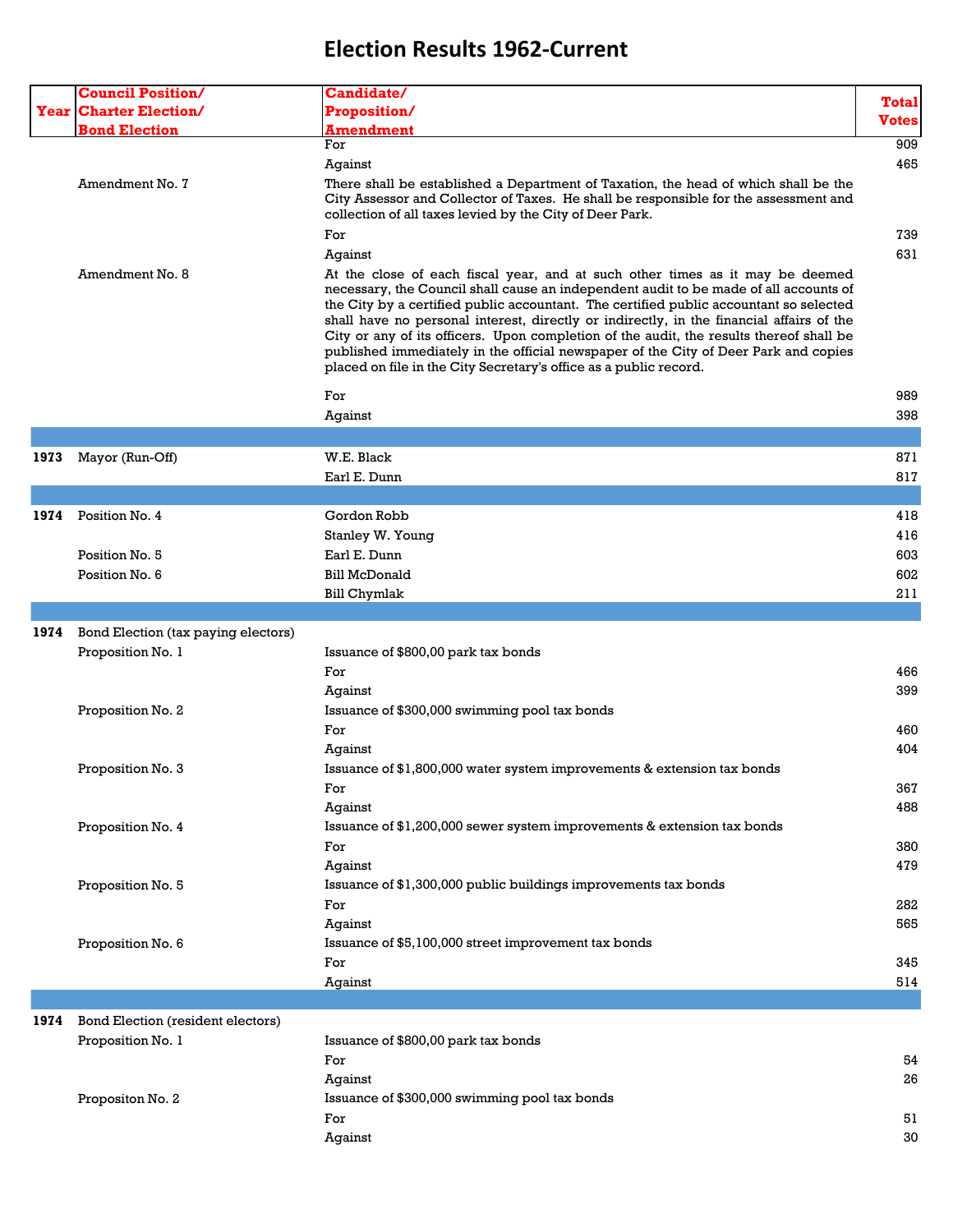|      | <b>Council Position/</b>            | Candidate/                                                                       |              |
|------|-------------------------------------|----------------------------------------------------------------------------------|--------------|
| Year | <b>Charter Election/</b>            | <b>Proposition/</b>                                                              | <b>Total</b> |
|      | <b>Bond Election</b>                | <b>Amendment</b>                                                                 | <b>Votes</b> |
|      | Proposition No. 3                   | Issuance of \$1,800,000 water system improvements & extension tax bonds          |              |
|      |                                     | For                                                                              | 41           |
|      |                                     | Against                                                                          | 37           |
|      | Propositon No. 4                    | Issuance of \$1,200,000 sewer system improvements & extension tax bonds          |              |
|      |                                     | For                                                                              | 42           |
|      |                                     | Against                                                                          | 37           |
|      | Proposition No. 5                   | Issuance of \$1,300,000 public buildings improvements tax bonds                  |              |
|      |                                     | For                                                                              | 36           |
|      |                                     | Against                                                                          | 42           |
|      | Proposition No. 6                   | Issuance of \$5,100,000 street improvement tax bonds                             |              |
|      |                                     | For                                                                              | 44           |
|      |                                     | Against                                                                          | 35           |
|      |                                     |                                                                                  |              |
| 1975 | Mayor                               | Glenn M. Tolar                                                                   | 991          |
|      |                                     | W.E. Black                                                                       | 1287         |
|      | Positon No. 1                       | Joan R. Burke                                                                    | 1054         |
|      |                                     | James L. Cook                                                                    | 1181         |
|      | Positon No. 2                       | Jimmy A. Burke                                                                   | 1751         |
|      | Position No. 3                      | Robert P. Linberger                                                              | 1619         |
|      |                                     | <b>Bill Chmylak</b>                                                              | 1            |
|      |                                     |                                                                                  |              |
| 1975 | Bond Election (tax paying electors) |                                                                                  |              |
|      | Proposition No. 1                   | Issuance of \$1,650,000 sanitary sewer system improvements & extension tax bonds |              |
|      |                                     | For                                                                              | 549          |
|      |                                     | Against                                                                          | 149          |
|      | Proposition No. 2                   | Issuance of \$1,350,000 street improvement tax bonds                             |              |
|      |                                     | For                                                                              | 569          |
|      |                                     | Against                                                                          | 199          |
|      | Proposition No. 3                   | Issuance of \$500,000 water system improvemts & extension tax bonds              |              |
|      |                                     | For                                                                              | 570          |
|      |                                     | Against                                                                          | 176          |
|      | Proposition No. 4                   | Issuance of \$200,000 public building improvement tax bonds                      |              |
|      |                                     | For                                                                              | 467          |
|      |                                     | Against                                                                          | 270          |
|      | Proposition No. 5                   |                                                                                  |              |
|      |                                     | Issuance of \$200,000 park tax bonds<br>For                                      | 485          |
|      |                                     |                                                                                  |              |
|      | Local Sales and Use Tax             | Against                                                                          | 246          |
|      |                                     | Adoption of a one per cent $(1%)$ local sales and use tax within the city        |              |
|      |                                     | For                                                                              | 382<br>308   |
|      |                                     | Against                                                                          |              |
|      |                                     |                                                                                  |              |
| 1976 | Position No. 4                      | Gordon Robb                                                                      | 572          |
|      |                                     | Jim Kite                                                                         | 726          |
|      | Position No. 5                      | Earl E. Dunn                                                                     | 907          |
|      | Position No. 6                      | <b>Walter Hall</b>                                                               | 419          |
|      |                                     | <b>Bill Chmylak</b>                                                              | 245          |
|      |                                     | <b>Bill McDonald</b>                                                             | 646          |
|      |                                     |                                                                                  |              |
| 1976 | Position No. 6 (Run-Off)            | <b>Walter Hall</b>                                                               | 448          |
|      |                                     | <b>Bill McDonald</b>                                                             | 456          |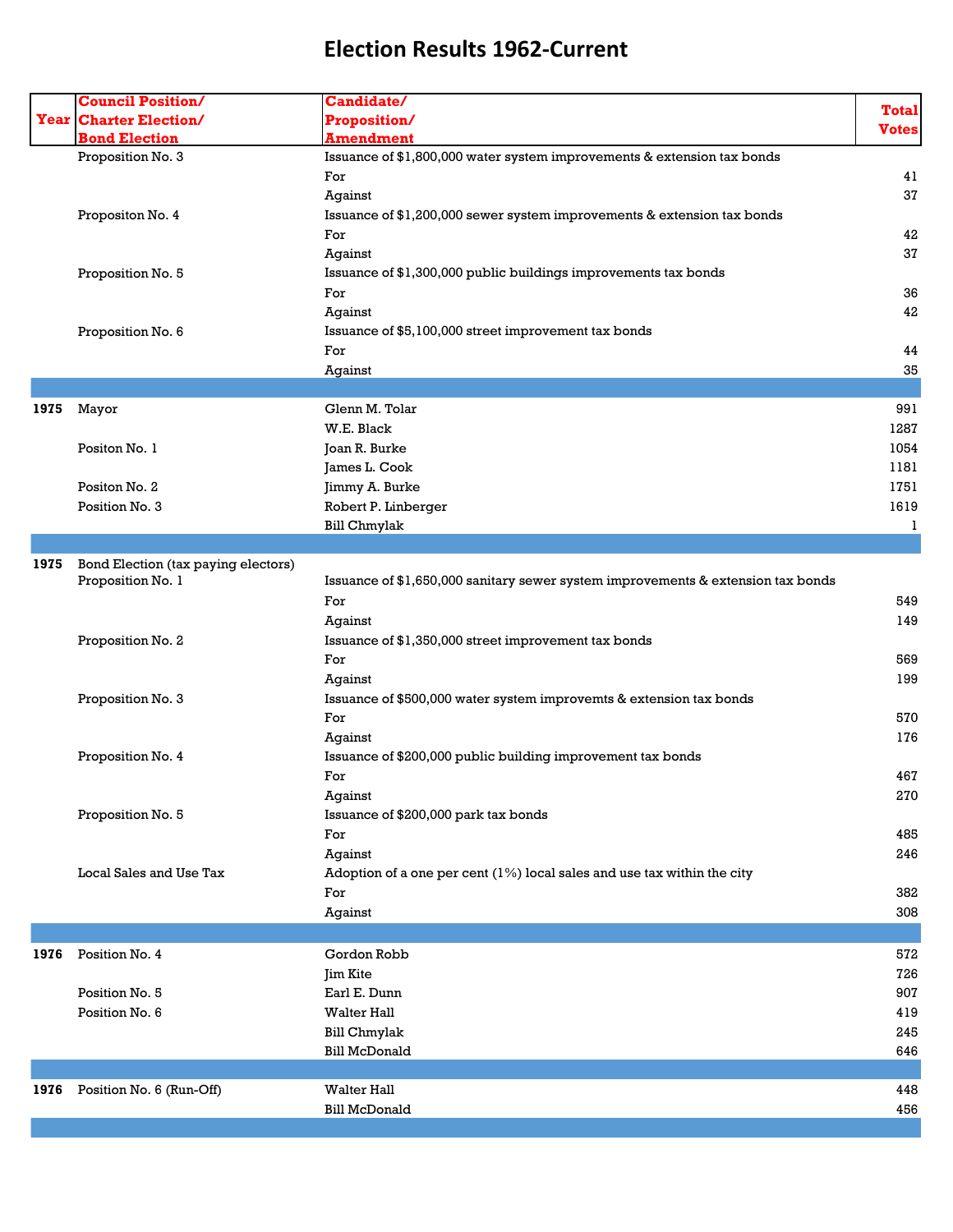|      | <b>Council Position/</b>                               | Candidate/                                                                      |              |
|------|--------------------------------------------------------|---------------------------------------------------------------------------------|--------------|
|      | <b>Year Charter Election/</b>                          | Proposition/                                                                    | <b>Total</b> |
|      | <b>Bond Election</b>                                   | <b>Amendment</b>                                                                | <b>Votes</b> |
|      |                                                        |                                                                                 |              |
| 1976 | Bond Election (resident electors)<br>Proposition No. 1 | Issuance of \$4,500,000 street improvement tax bonds                            |              |
|      |                                                        | For                                                                             | 534          |
|      |                                                        |                                                                                 | 182          |
|      |                                                        | Against                                                                         |              |
|      | Proposition No. 2                                      | Issuance of \$1,000,000 water system improvement & extension tax bonds          |              |
|      |                                                        | For                                                                             | 551          |
|      |                                                        | Against                                                                         | 163          |
|      | Proposition No. 3                                      | Issuance of \$1,500,000 sanitary sewer system improvement & extension tax bonds |              |
|      |                                                        | For                                                                             | 557          |
|      |                                                        | Against                                                                         | 157          |
|      | Proposition No. 4                                      | Issuance of \$800,000 public buildings improvement tax bonds                    |              |
|      |                                                        | For                                                                             | 457          |
|      |                                                        | Against                                                                         | 253          |
|      | Propositon No. 5                                       | Issuance of \$200,000 park tax bonds                                            |              |
|      |                                                        | For                                                                             | 484          |
|      |                                                        | Against                                                                         | 226          |
|      |                                                        |                                                                                 |              |
|      |                                                        | <b>Bill McDonald</b>                                                            | 271          |
| 1977 | Mayor                                                  |                                                                                 |              |
|      |                                                        | <b>Walter Hall</b>                                                              | 312          |
|      |                                                        | Robert Linberger                                                                | 834          |
|      |                                                        | Glenn Tolar                                                                     | 825          |
|      | Position No. 1                                         | <b>Bob Tavel</b>                                                                | 1165         |
|      |                                                        | <b>Frankie Fox</b>                                                              | 983          |
|      |                                                        | <b>Mickey Mouse</b>                                                             | 1            |
|      | Position No. 2                                         | Jimmy A. Burke                                                                  | 1511         |
|      |                                                        | Glenn Tolar                                                                     | 1            |
|      |                                                        | Jerry Garner                                                                    | 1            |
|      | Position No. 3                                         | J.A. "Tommy" Thompson                                                           | 520          |
|      |                                                        | <b>Kenneth Caffey</b>                                                           | 765          |
|      |                                                        | John C. West                                                                    | 883          |
|      |                                                        | <b>Bob Mabry</b>                                                                | 1            |
|      |                                                        | William C. Chmylak                                                              | 1            |
|      |                                                        |                                                                                 |              |
| 1977 | Mayor (Run-Off)                                        | Robert Linberger                                                                | 1153         |
|      |                                                        | Glenn Tolar                                                                     | 980          |
|      |                                                        |                                                                                 |              |
|      | Position No. 3 (Run-Off)                               | John C. West                                                                    | 1145         |
|      |                                                        | <b>Kenneth Caffey</b>                                                           | 938          |
|      |                                                        |                                                                                 |              |
| 1978 | Position No. 4                                         | Jim Kite                                                                        | 415          |
|      | Position No. 5                                         | Earl Dunn                                                                       | 410          |
|      | Position No. 6                                         | Dennis Nesser                                                                   | 207          |
|      |                                                        | <b>Bob Staton</b>                                                               | 408          |
|      |                                                        |                                                                                 |              |
| 1979 | Mayor                                                  | Robert Linberger                                                                | 360          |
|      |                                                        | <b>Bill McDonald</b>                                                            | 1            |
|      | Position No. 1                                         | <b>Bob Tavel</b>                                                                | 260          |
|      |                                                        | Ken Hendrix                                                                     | 181          |
|      |                                                        | <b>Bill McDonald</b>                                                            | 1            |
|      | Position No. 2                                         | Jimmy A. Burke                                                                  | 323          |
|      |                                                        | <b>Bill McDonald</b>                                                            | 1            |
|      |                                                        |                                                                                 |              |
|      | Position No. 3                                         | John C. West                                                                    | 304          |
|      |                                                        | <b>Bill McDonald</b>                                                            | 1            |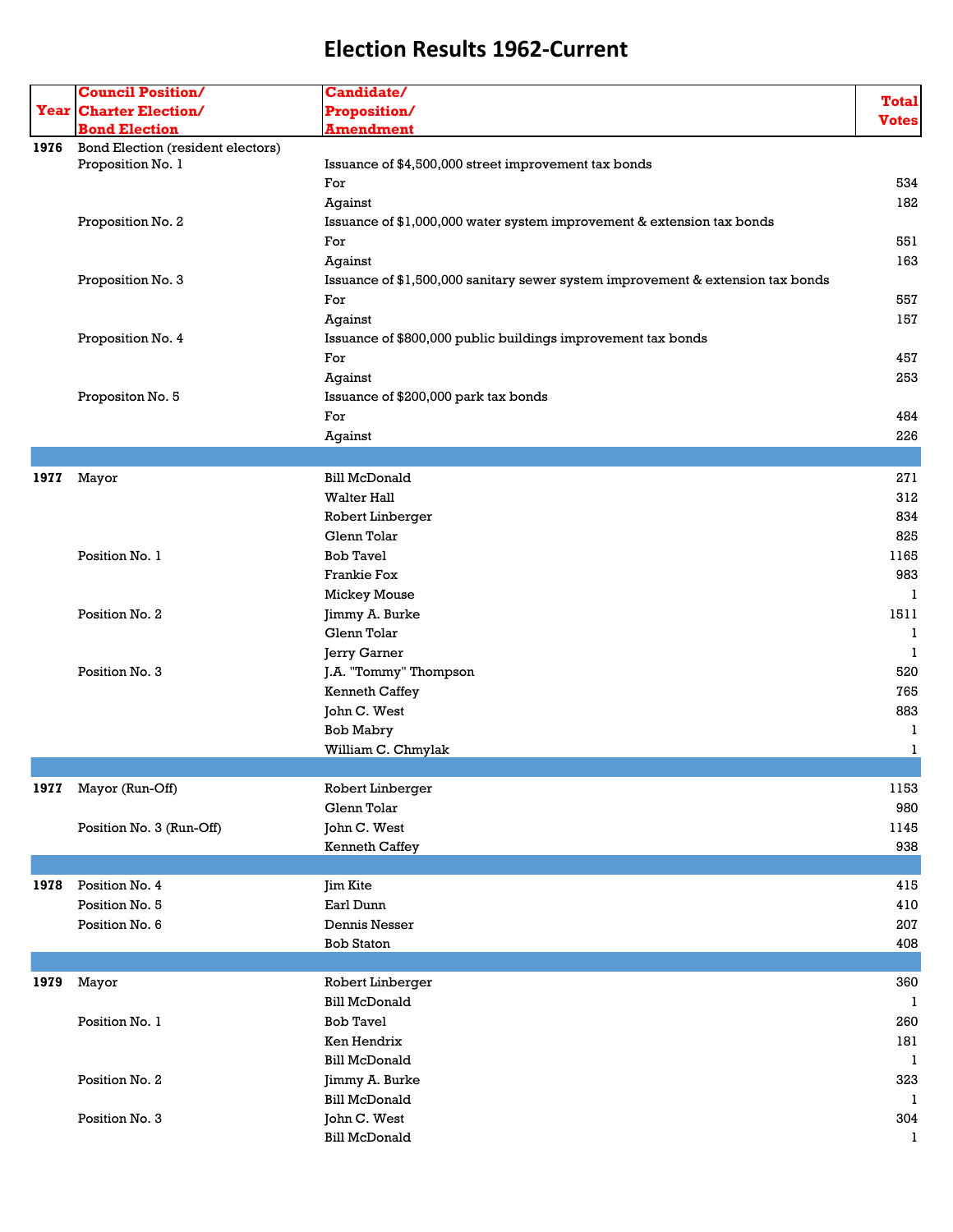|            | <b>Council Position/</b><br><b>Year Charter Election/</b><br><b>Bond Election</b> | Candidate/<br>Proposition/                                                  | <b>Total</b> |
|------------|-----------------------------------------------------------------------------------|-----------------------------------------------------------------------------|--------------|
|            |                                                                                   |                                                                             |              |
|            |                                                                                   | <b>Amendment</b>                                                            | <b>Votes</b> |
|            |                                                                                   | Stan Young                                                                  | 1            |
|            |                                                                                   |                                                                             |              |
| 1980       | Bond Election (resident electors)                                                 |                                                                             |              |
|            | Proposition No. 1                                                                 | Issuance of \$10,000,000 drainage improvement tax bonds                     |              |
|            |                                                                                   | For                                                                         | 581          |
|            |                                                                                   | Against                                                                     | 94           |
|            | Proposition No. 2                                                                 | Issuance of 2,200,000 water works system improvements & extension tax bonds |              |
|            |                                                                                   | For                                                                         | 583          |
|            |                                                                                   | Against                                                                     | 80           |
|            | Proposition No. 3                                                                 | Issuance of \$1,300,000 sanitary sewer improvements & extension tax bonds   |              |
|            |                                                                                   | For                                                                         | 595          |
|            |                                                                                   | Against                                                                     | 72           |
|            |                                                                                   |                                                                             |              |
| 1980       | Position No. 4                                                                    | <b>Jim Kite</b>                                                             | 1070         |
|            |                                                                                   | Various Write Ins                                                           | 14           |
|            | Position No. 5                                                                    | Earl Dunn                                                                   | 1106         |
|            |                                                                                   | Various Write Ins                                                           | 12           |
|            | Position No. 6                                                                    | <b>Bob Staton</b>                                                           | 1076         |
|            |                                                                                   | Various Write Ins                                                           | 12           |
|            |                                                                                   | Whether policemen will have the right to organize & bargin collectively     |              |
|            | Proposition No. 1                                                                 | For                                                                         | 802          |
|            |                                                                                   |                                                                             | 892          |
|            |                                                                                   | Against                                                                     |              |
| 1981 Mayor |                                                                                   | Jimmy Burke                                                                 | 1090         |
|            |                                                                                   | Thomas W. Warren                                                            | 1055         |
|            |                                                                                   | Charles B. Urban                                                            | 110          |
|            | Position No. 1                                                                    |                                                                             | 1030         |
|            |                                                                                   | Wayne Riddle<br><b>Bob Tavel</b>                                            | 916          |
|            |                                                                                   |                                                                             | 266          |
|            |                                                                                   | <b>Buddy McDonald</b>                                                       |              |
|            | Position No. 2                                                                    | Frank Fleming                                                               | 456          |
|            |                                                                                   | <b>Bill McDonald</b>                                                        | 766          |
|            |                                                                                   | <b>Charles Garrison</b>                                                     | 980          |
|            | Position No. 3                                                                    | John West                                                                   | 1077         |
|            |                                                                                   | Mrs. Victoria D. Laird                                                      | 1129         |
|            |                                                                                   |                                                                             |              |
| 1981       | Mayor (Run-Off)                                                                   | Thomas W. Warren                                                            | 1147         |
|            |                                                                                   | Jimmy Burke                                                                 | 1405         |
|            | Position No. 1 (Run-Off)                                                          | Wayne Riddle                                                                | 1357         |
|            |                                                                                   | <b>Bob Tavel</b>                                                            | 1135         |
|            | Position No. 2 (Run-Off)                                                          | <b>Bill McDonald</b>                                                        | 1198         |
|            |                                                                                   | Charles Garrison                                                            | 1296         |

**1982** Charter Amendments

Amendment No. 1 (1) AMENDING SECTION 1.04 TO READ: Section 1.04-ANNEXATION FOR ALL PURPOSES: The City Council shall have the power by ordinance to fix the boundary limits of the City of Deer Park, and to alter or extend siad boundary limits for the annexation of additional territory lying adjacent to the City, with or without the consent of the territory and inhabitants annexed. Before the City may institute annexation proceedings, the City Council shall provide an opportunity for all interested persons to be heard at a public hearing to be held in accordance with the laws of the State of Texas. The City Council shall cause public notice to be published of such hearing, which notice shall conform to the laws of the State of Texas.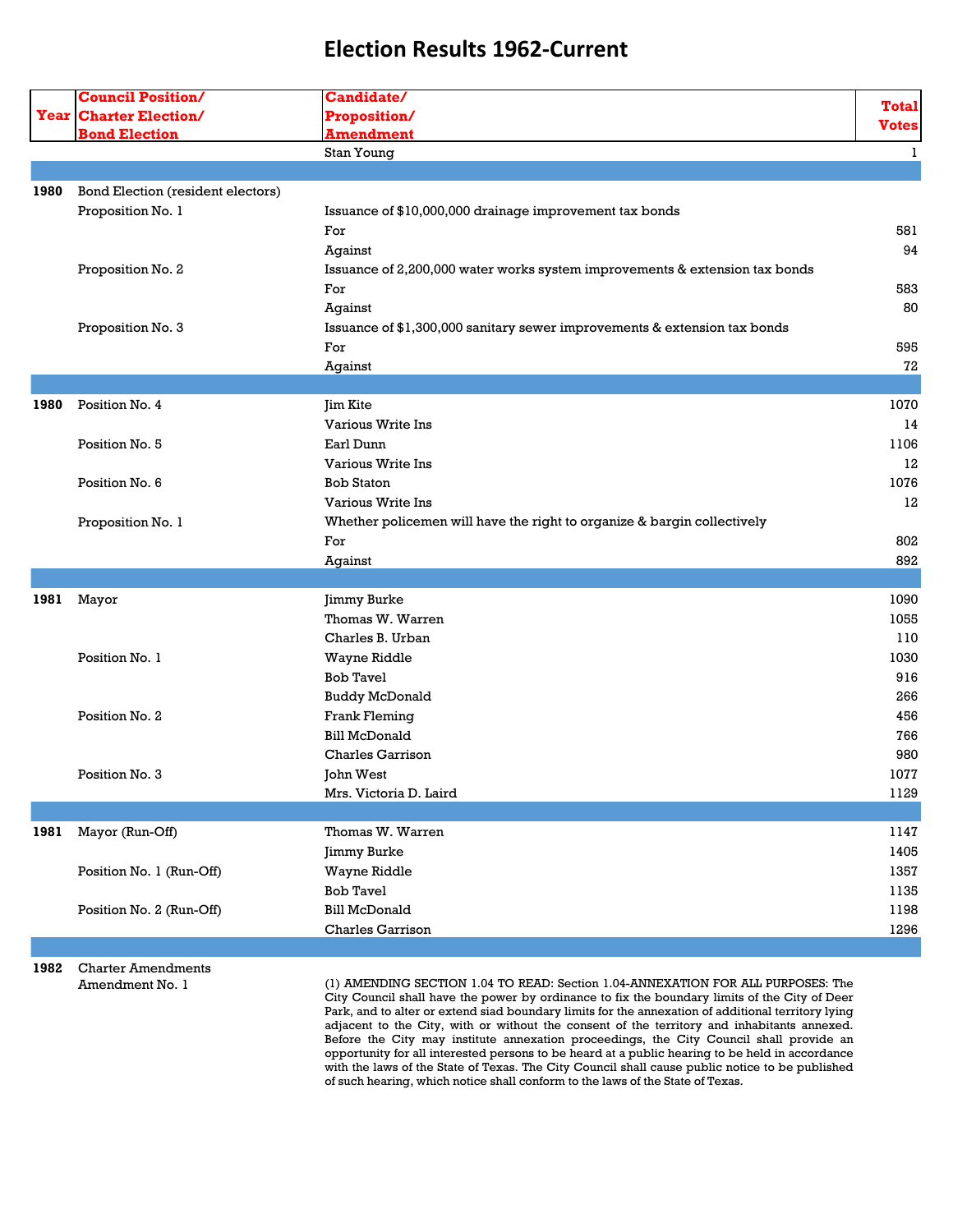| <b>Council Position/</b>      | <b>Candidate/</b>   | Total  |
|-------------------------------|---------------------|--------|
| <b>Year Charter Election/</b> | <b>Proposition/</b> |        |
| <b>Bond Election</b>          | Amendment           | Votesl |

Upon the final passage of any such ordinance, the boundary limits of the City shall thereafter be fixed as set out in such ordinance, and when any additional territory has been so annexed, same shall be a part of the City of Deer Park, and the property situated therein shall bare its pro rata part of the taxes levied by the City, and the inhabitants thereof shall be entitled to all the rights and privileges of all the citizens, and shall be bound by the acts, ordinances, resolutions and regulations of the City. (2) BY AMENDING SECTION 1.05 TO READ: Section 1.05-LIMITED PURPOSE ANNEXATION: In addition to the power to annex additional territory for all purposes, the City shall have the power, by Ordinance, to fix, alter and extend the corporate boundary limits of the City for the limited purposes of "Planning and Zoning" and "Sanitation and Health Protection", and to annex for one or both of such limited purposes additional territory lying adjacent to the City, with or without the consent of the property owners or inhabitants of such annexed territory; provided, however, that no such territory which lies outside the extra-territorial limits of the City as perscribed by the laws of the State of Texas shall be annexed for any limited purpose or purposes.

Wherever the boundary limits of territory annexed for one or both of such limited purposes are not conteminous with the corporate boundary limits enclosing the territory which is a part of the city for all purposes, such boundary limits of the limited purpose territory shall be know as "Limited Purpose Boundary limits". Every ordinance by which territory is to be annexed to the City for one or both of such limited purposes shall state the limited purpose or purposes for which it is being annexed, and shall be published one time, in a newspaper of general circulation in the City, and in the form in which it is to be finally adopted, not less than 30 days prior to its final passage. Every inhabitant of territory annexed for one or both of said limited purposes, who is otherwise qualified, shall be entitled to vote in City elections on every issue where the question is the election or recall of City Councilman, or Mayor, and every such inhabitant shall be deemed to be a citizen of the City in connection with any City ordinance, regulation, or action which is, or is alleged to be, applicable to him or his property because of such limited purpose annexation, but will not be elegible to run for any office in the City of Deer Park.

The City shall have no power to levy any tax for municipal purposes on either the property or the inhabitants of territory annexed for limited purpose or purposes, and no funds of the City shall be spent in such territory except where reasonable and expedient for the accomplishmetn of the limited purpose or purposes for which the territory is annexed; but the City may collect reasonable charges from property owners and inhabitants of such territory for services rendered by the City in the accomplishment of the limited purpose or purposes for which the territory is annexed. (3) AMENDING SECTION 1.06 TO READ: Section 1.06-RELINQUISHMENT OF TERRITORY: The City Council shall have the power by Ordinance passed by an affirmative vote of three-fourths (3/4) of the Council members qualified and serving, to alter or contract the boundary limits of the City of Deer Park for the relinquishment of territory. The City Council shall provide an opportunity for all interesed persons to be heard at a public hearing to be held not more than twenty (20) days nor less than ten (10) days prior to the institution of relinguishment proceedings. Notice of such public hearing shall be published in a newspaper having general circulation in the City of Deer Park and in the territory proposed to be relinquished.

The notice shall be published at least once in such newspaper not more than twenty (20) days nor less than ten (10) days prior to the hearing. Additional notice by certified mail shall be given to railroad companies whose right-of-way is included in the territory to be relinquished. Provided, however, the requirements of there-fourths vote of Council members qualified and serving and notice and hearing are not required if the City of Deer Park is under a final order from a court of competent jurisdiction to disannex any territory. Relinquishment of territory shall be brought to completion within ninety (90) days of the date on which the City Council institutes relinquishment proceedings or be null and void. Provided, however, any period of time during which the City of Deer Park is restrained or enjoined from reliqunishing and such territory by a court of competent jurisdiction shall be computed in such a 90-day limitation period. (4) BY ADDING A NEW SECTION 1.07 TO READ: Section 1.07-DESINGATION OF INDUSTRIAL DISTRICTS: The City Council shall have the right, power and authority to designate any part of the area located in the extraterritorial jurisdiction of the City of Deer Park, as defined by the laws of the State of Texas, as an industrial district and to treat such area from time to time as the City Council shall deem to be in the best interest of the City, subject to any limitatins imposed by the laws of the State of Texas."

For  $\sim$  418

Against 191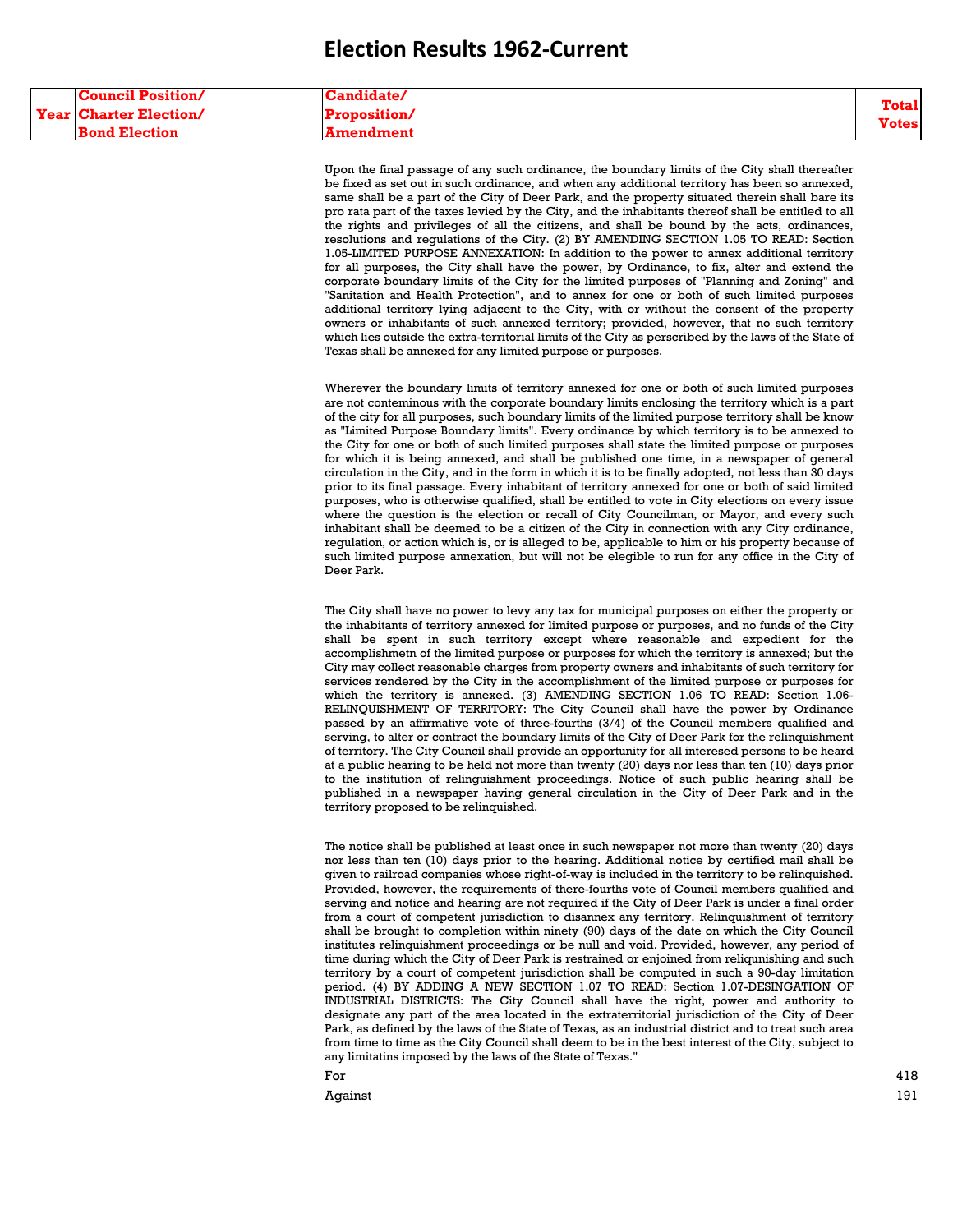| <b>Council Position/</b>      | Candidate/                                                                                                                                                                                                                                                                                                                                                                                                                                                                                                                                                                                                                                                                                                                                                                                                                                                                                                                                                                          |              |
|-------------------------------|-------------------------------------------------------------------------------------------------------------------------------------------------------------------------------------------------------------------------------------------------------------------------------------------------------------------------------------------------------------------------------------------------------------------------------------------------------------------------------------------------------------------------------------------------------------------------------------------------------------------------------------------------------------------------------------------------------------------------------------------------------------------------------------------------------------------------------------------------------------------------------------------------------------------------------------------------------------------------------------|--------------|
| <b>Year Charter Election/</b> | <b>Proposition/</b>                                                                                                                                                                                                                                                                                                                                                                                                                                                                                                                                                                                                                                                                                                                                                                                                                                                                                                                                                                 | Total        |
| <b>Bond Election</b>          | Amendment                                                                                                                                                                                                                                                                                                                                                                                                                                                                                                                                                                                                                                                                                                                                                                                                                                                                                                                                                                           | <b>Votes</b> |
| Amendment No. 2               | AMENDING SECTION 2.05 (a) (2) TO READ AS FOLLOWS: "Shall, subject to the<br>provision of this Charter and the approval of a majority of the Councilmembers<br>qualified and serving, appoint the City Administrator, the City Attorney, the Judge of<br>the Municipal Court or any alternate judges and such other appointive positions of<br>the City whose appointment is not otherwise provided by the provision of this<br>Charter. However, it is further provided that should the Mayor fail or refuse to<br>appoint the above named appointees within thirty (30) dyas of the date of any<br>vacancy should occur, then the Council shall fill any such vacancy by a majority vote<br>of the Councilmemebers qualified and serving."                                                                                                                                                                                                                                         |              |
|                               | For                                                                                                                                                                                                                                                                                                                                                                                                                                                                                                                                                                                                                                                                                                                                                                                                                                                                                                                                                                                 | 464          |
|                               | Against                                                                                                                                                                                                                                                                                                                                                                                                                                                                                                                                                                                                                                                                                                                                                                                                                                                                                                                                                                             | 155          |
| Amendment No. 3               | AMENDING SECTION 2.05 (c) (2) TO READ AS FOLLOWS: "Shall, upon<br>recommendation of the City Administrator, appoint the City Secretary, Deputy City<br>Secretary, and all other department directors."                                                                                                                                                                                                                                                                                                                                                                                                                                                                                                                                                                                                                                                                                                                                                                              |              |
|                               | For                                                                                                                                                                                                                                                                                                                                                                                                                                                                                                                                                                                                                                                                                                                                                                                                                                                                                                                                                                                 | 383<br>223   |
| Amendment No. 4               | Against<br>AMENDING SECTION 2.05 (c) (6) TO READ AS FOLLOWS: "May authorize the<br>payment of actual and receipted expenses incurred by Councilmembers acting in<br>the City's behalf and in their official capacity. Such authorization shall be made only<br>upon a verified application for payment accompanied by receipts, bills, warrants or<br>other evidence to support each expense payment applied for. Such application shall<br>be presented at a regular Council meeting, and no payment shall be made without<br>prior official Council approval. Loss of earnings shall not be allowed as an expense.<br>Nothing in this section shall preclude Councilmembers from drawing a reasonable<br>allowance in advance of anticipated expense expenditure provided, however, any<br>Councilmember drawing such allowance shall be liable to the City of Deer Park for<br>any or all of the amount drawn in excess of that which is authorized as provided<br>hereinabove." |              |
|                               | For                                                                                                                                                                                                                                                                                                                                                                                                                                                                                                                                                                                                                                                                                                                                                                                                                                                                                                                                                                                 | 294          |
|                               | Against                                                                                                                                                                                                                                                                                                                                                                                                                                                                                                                                                                                                                                                                                                                                                                                                                                                                                                                                                                             | 314          |
| Amendment No. 5               | AMENDING SECTION 2.05 (c) (21) BY DELETING THE WORDS: "WITHOUT SET FEES"<br>FROM SECTION 2.05 (c) $(21)$                                                                                                                                                                                                                                                                                                                                                                                                                                                                                                                                                                                                                                                                                                                                                                                                                                                                            |              |
|                               | For                                                                                                                                                                                                                                                                                                                                                                                                                                                                                                                                                                                                                                                                                                                                                                                                                                                                                                                                                                                 | 235          |
|                               | Against                                                                                                                                                                                                                                                                                                                                                                                                                                                                                                                                                                                                                                                                                                                                                                                                                                                                                                                                                                             | 394          |
| Amendment No. 6               | AMENDING SECTION 2.08 BY DELETING THE LAST SENTENCE OF SECTION 2.08                                                                                                                                                                                                                                                                                                                                                                                                                                                                                                                                                                                                                                                                                                                                                                                                                                                                                                                 |              |
|                               | For                                                                                                                                                                                                                                                                                                                                                                                                                                                                                                                                                                                                                                                                                                                                                                                                                                                                                                                                                                                 | 380          |
| Amendment No. 7               | Against<br>AMENDING SECTION 3.01 (D) TO READ AS FOLLOWS: "Newly elected<br>Councilmembers shall be inducted into office at the first regular or special Council<br>meeting following their election. A special Council meeting may be called for the<br>purpose of inducting into office any newly elected Councilmember."                                                                                                                                                                                                                                                                                                                                                                                                                                                                                                                                                                                                                                                          | 205          |
|                               | For                                                                                                                                                                                                                                                                                                                                                                                                                                                                                                                                                                                                                                                                                                                                                                                                                                                                                                                                                                                 | 463          |
|                               | Against                                                                                                                                                                                                                                                                                                                                                                                                                                                                                                                                                                                                                                                                                                                                                                                                                                                                                                                                                                             | 137          |
| Amendment No. 8               | AMENDING SECTION 3.02 TO READ AS FOLLOWS: (1) "Shall be a qualified elector of<br>the State of Texas under the Constitution thereof and reside within the corporate<br>limits of the City of Deer Park, having so resided continously for a period of at least<br>twelve (12) months immediately preceding his election." (2) BY DELETING SECTION<br>3.02 (d) IN ITS ENTIRETY. (3) BY RENUMBERING THE REMAINING PARAGRAPHS IN<br>SECTION 3.02 TO COMPENSATE FOR THE PARAGRAPH DELETED.                                                                                                                                                                                                                                                                                                                                                                                                                                                                                              |              |
|                               | For                                                                                                                                                                                                                                                                                                                                                                                                                                                                                                                                                                                                                                                                                                                                                                                                                                                                                                                                                                                 | 385          |
|                               | Against                                                                                                                                                                                                                                                                                                                                                                                                                                                                                                                                                                                                                                                                                                                                                                                                                                                                                                                                                                             | 216          |
| Amendment No. 9               | AMENDING SECTION 3.03 IN ITS ENTIRETY TO READY AS FOLLOWS:<br>COMPENSATION OF MAYOR AND COUNCILMEMBERS: "The Mayor shall receive not<br>more than \$275.00 per month as compensation for his services. Each Councilmember<br>shall receive not more than \$175.00 per month as compensation for their services"                                                                                                                                                                                                                                                                                                                                                                                                                                                                                                                                                                                                                                                                     |              |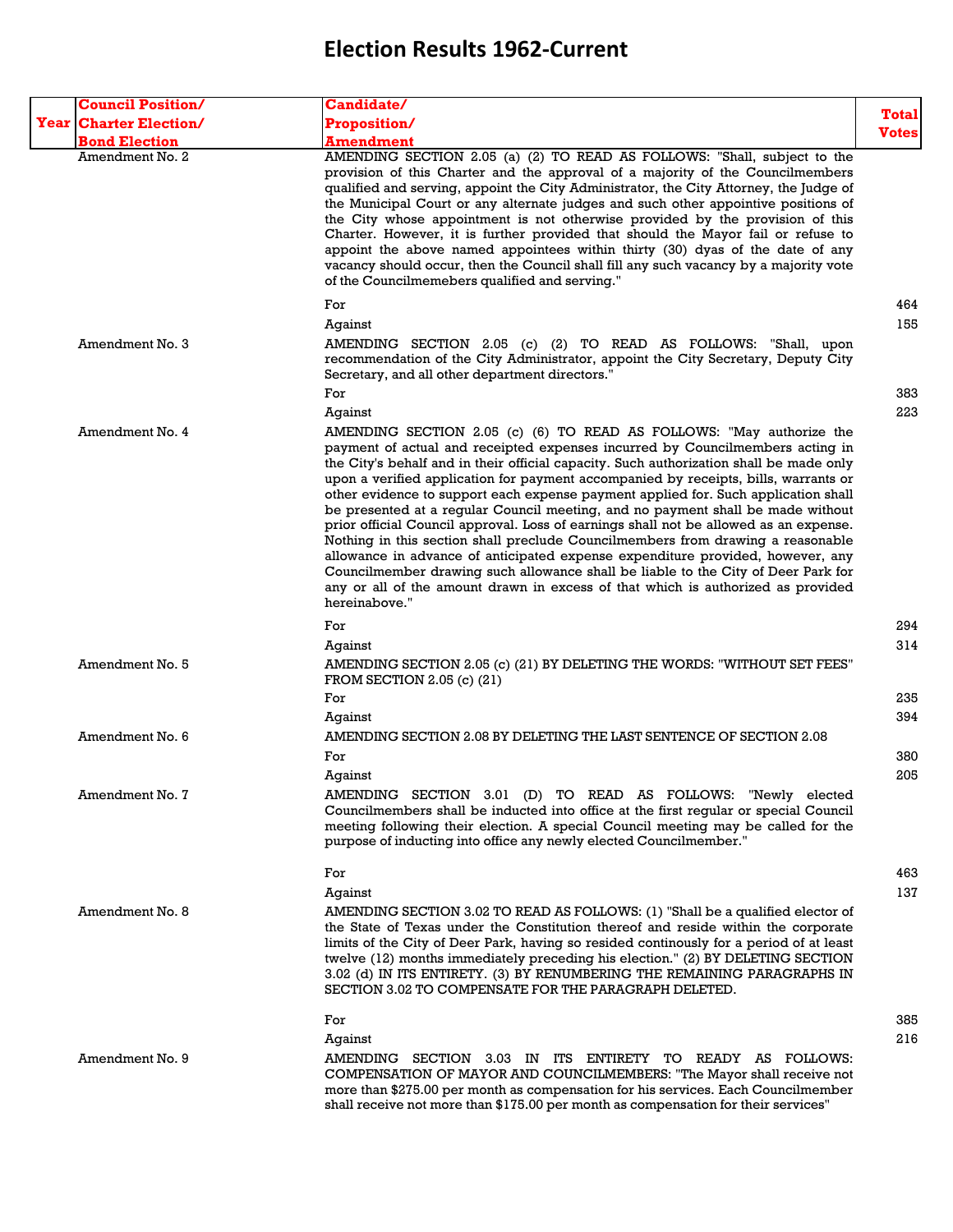| <b>Council Position/</b>      | <b>Candidate/</b>                                                                                                                                                                                                                                                                                                                                                                                                                                                                                                                                                                                                                                                                                                                                                                                                                                                                                                                                                                                                                                                                                                                                                                                                                                                                                                                                                                                                                                                          |              |
|-------------------------------|----------------------------------------------------------------------------------------------------------------------------------------------------------------------------------------------------------------------------------------------------------------------------------------------------------------------------------------------------------------------------------------------------------------------------------------------------------------------------------------------------------------------------------------------------------------------------------------------------------------------------------------------------------------------------------------------------------------------------------------------------------------------------------------------------------------------------------------------------------------------------------------------------------------------------------------------------------------------------------------------------------------------------------------------------------------------------------------------------------------------------------------------------------------------------------------------------------------------------------------------------------------------------------------------------------------------------------------------------------------------------------------------------------------------------------------------------------------------------|--------------|
| <b>Year Charter Election/</b> | Proposition/                                                                                                                                                                                                                                                                                                                                                                                                                                                                                                                                                                                                                                                                                                                                                                                                                                                                                                                                                                                                                                                                                                                                                                                                                                                                                                                                                                                                                                                               | Total        |
| <b>Bond Election</b>          | Amendment                                                                                                                                                                                                                                                                                                                                                                                                                                                                                                                                                                                                                                                                                                                                                                                                                                                                                                                                                                                                                                                                                                                                                                                                                                                                                                                                                                                                                                                                  | <b>Votes</b> |
|                               | For<br>Aqainst                                                                                                                                                                                                                                                                                                                                                                                                                                                                                                                                                                                                                                                                                                                                                                                                                                                                                                                                                                                                                                                                                                                                                                                                                                                                                                                                                                                                                                                             | 311<br>295   |
| Amendment No. 10              | AMENDING SECTION 3.05 TO READ AS FOLLOWS, BY DELETING SECTION 3.10 IN ITS<br>ENTIRETY AND SUBSTITUTING THE FOLLOWING, AND BY RENUMBERING THE SECTIONS OF<br>CHAPTER III TO COMPENSATE FOR THE DELETION: NOMINATIONS AND ELECTIONS: (a) All<br>City elections shall be governed by the laws of the State of Texas regulating the holding of<br>municipal elections. (b) The City shall hold a regular election in April of every year on the day<br>of the week authorized by the laws of the State of Texas. (c) Special elections shall be ordered<br>by ordinance and shall be held on a date and in such a manner as perscribed by the laws of the<br>State of Texas and in accordance with the ordinances adopted by the Council for the conduct of<br>elections. (d) Notice of each regular, special or run-off election shall be published once a week<br>for two (2) consecutive weeks in the official newspaper of the City of Deer Park, the first of such<br>publications to be no more than twenty-five (25) days nor less than ten (10) days before the<br>election. A copy of such notice shall be filed with the City Secretary and another copy shall be<br>posted on the bulletin board designated by the City for public notices at least twenty (20) days<br>before the election. Each notice shall state the nature and date of the election, the hours during<br>which the polls will be open and the location of the polling places for each precint. |              |
|                               | For                                                                                                                                                                                                                                                                                                                                                                                                                                                                                                                                                                                                                                                                                                                                                                                                                                                                                                                                                                                                                                                                                                                                                                                                                                                                                                                                                                                                                                                                        | 397          |
| Amendment No. 11              | Against<br>AMENDING SECTION 3.07 TO READ AS FOLLOWS: "FILING FOR OFFICE: Any person having<br>the qualifications set forth for the Mayor and other memebers of the Council under Section 3.02<br>of this Charter, shall have the right to file an application to have his name placed on the official<br>ballot as a candidate for Mayor or Councilman. Such application shall be sworn to and clearly<br>designate by title or position number the position to which the canidate seeks election. Such<br>application shall conform to the requirements of the laws of the State of Texas, be filed with the<br>City Secretary, or such person as may be appointed by the City Administrator, not less than<br>thirity (30) days prior to the date of the election.                                                                                                                                                                                                                                                                                                                                                                                                                                                                                                                                                                                                                                                                                                       | 178          |
|                               | In computing said thirty (30) day period, the date of filing and the date of the elections shall not<br>be counted. Said application shall be accompanied by a filing fee of \$25.00 or a nominating<br>petition, addressed to the Mayor, such petition to be in the form and subject to the<br>requirements provided by the laws of the State of Texas. Such petition shall be signed by<br>voters qualified to vote in the election for which the nominating petition is filed equaling five<br>per cent of the entire vote cast for Mayor at the last City election, or by twenty-five (25) such<br>qualified voters, whichever is the lesser number. If a nominating petition is filed, the<br>candidate's written consent must acompany the application and nominating petition. Filing in<br>acordance with the provisions of this section shall entitle such applicant to a place on the<br>official ballot."                                                                                                                                                                                                                                                                                                                                                                                                                                                                                                                                                       |              |
|                               | For                                                                                                                                                                                                                                                                                                                                                                                                                                                                                                                                                                                                                                                                                                                                                                                                                                                                                                                                                                                                                                                                                                                                                                                                                                                                                                                                                                                                                                                                        | 396          |
|                               | Against                                                                                                                                                                                                                                                                                                                                                                                                                                                                                                                                                                                                                                                                                                                                                                                                                                                                                                                                                                                                                                                                                                                                                                                                                                                                                                                                                                                                                                                                    | 180          |
| Amendment No. 12              | AMENDING SECTION 3.09 (c) TO READ AS FOLLOWS: "Said run-off election shall be<br>held four (4) weeks following the main election, on the same day of the week as the<br>main election was held."                                                                                                                                                                                                                                                                                                                                                                                                                                                                                                                                                                                                                                                                                                                                                                                                                                                                                                                                                                                                                                                                                                                                                                                                                                                                           |              |
|                               | For                                                                                                                                                                                                                                                                                                                                                                                                                                                                                                                                                                                                                                                                                                                                                                                                                                                                                                                                                                                                                                                                                                                                                                                                                                                                                                                                                                                                                                                                        | 454          |
|                               | Against                                                                                                                                                                                                                                                                                                                                                                                                                                                                                                                                                                                                                                                                                                                                                                                                                                                                                                                                                                                                                                                                                                                                                                                                                                                                                                                                                                                                                                                                    | 140          |
| Amendment No. 13              | AMENDING SECTION 3.13 TO READ AS FOLLOWS: "(a) When any position on the City Council<br>becomes vacant, the remaining members of the Council shall, within thirity (30) days of said<br>vacancy, by a majority vote of members qualified and serving, appoint a qualified person to<br>serve in the position or in the alternative the Council within thirty (30) days of said vacancy<br>shall order a special election to be held at the earliest time permitted by the laws of the State of<br>Texas for the purpose of filling the vacancy. (b) The Council may call a special election, in<br>accordance with the laws of the State of Texas, for the purpose of filling a position held by an<br>apointee. In the event, however, that more than two positions are held concurrently by<br>appointees, the Council shall order a special election to be held at the earliest time permitted<br>by the laws of the State of Texas, for the purpose of filling the positions held by such<br>appointees; provided, however, that a special election shall not be required if at the time the<br>third vacancy is filled by appointment less than 210 days remain before the next regular<br>election. (c) Any person elected or appointed to fill any vacancy shall serve only until the next<br>regular City election for the election of Coumcilmembers, wether or not the term of office for<br>that position expires."                                             |              |
|                               | For<br>Against                                                                                                                                                                                                                                                                                                                                                                                                                                                                                                                                                                                                                                                                                                                                                                                                                                                                                                                                                                                                                                                                                                                                                                                                                                                                                                                                                                                                                                                             | 408<br>167   |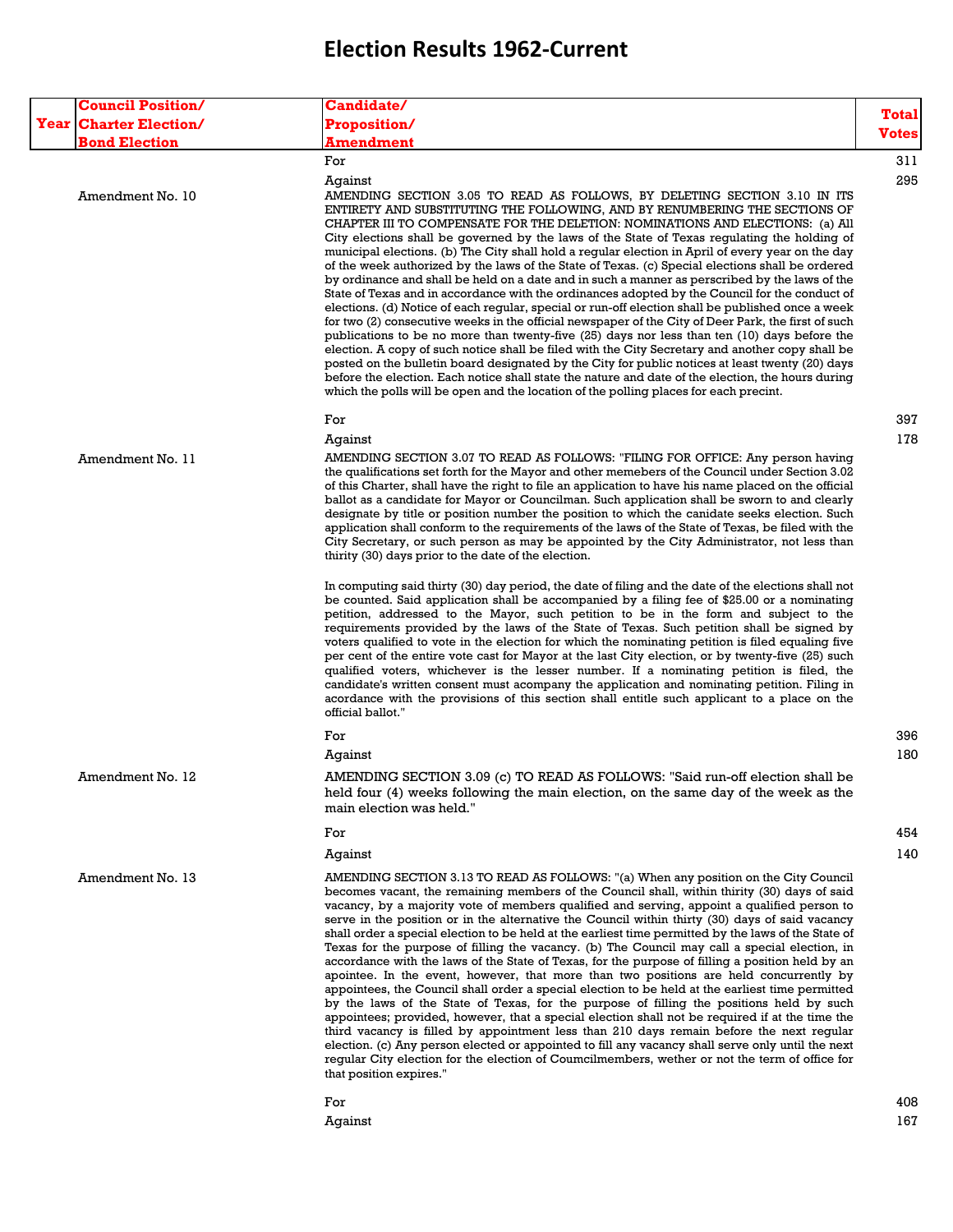| <b>Council Position/</b>      | <b>Candidate/</b>                                                                                                                                                                                                                                                                                                                                                                                                                                                                                                                                                                                                                                                                                                                                                                                                                                                                                                                                                                                                                                                                                                                                                                                                                                                                                                                                                                                                                                                                                                                                                                                                                                                                                                                                                                                                                                                                                                                                                                                                                                      |              |
|-------------------------------|--------------------------------------------------------------------------------------------------------------------------------------------------------------------------------------------------------------------------------------------------------------------------------------------------------------------------------------------------------------------------------------------------------------------------------------------------------------------------------------------------------------------------------------------------------------------------------------------------------------------------------------------------------------------------------------------------------------------------------------------------------------------------------------------------------------------------------------------------------------------------------------------------------------------------------------------------------------------------------------------------------------------------------------------------------------------------------------------------------------------------------------------------------------------------------------------------------------------------------------------------------------------------------------------------------------------------------------------------------------------------------------------------------------------------------------------------------------------------------------------------------------------------------------------------------------------------------------------------------------------------------------------------------------------------------------------------------------------------------------------------------------------------------------------------------------------------------------------------------------------------------------------------------------------------------------------------------------------------------------------------------------------------------------------------------|--------------|
| <b>Year Charter Election/</b> | Proposition/                                                                                                                                                                                                                                                                                                                                                                                                                                                                                                                                                                                                                                                                                                                                                                                                                                                                                                                                                                                                                                                                                                                                                                                                                                                                                                                                                                                                                                                                                                                                                                                                                                                                                                                                                                                                                                                                                                                                                                                                                                           | <b>Total</b> |
| <b>Bond Election</b>          | <b>Amendment</b>                                                                                                                                                                                                                                                                                                                                                                                                                                                                                                                                                                                                                                                                                                                                                                                                                                                                                                                                                                                                                                                                                                                                                                                                                                                                                                                                                                                                                                                                                                                                                                                                                                                                                                                                                                                                                                                                                                                                                                                                                                       | <b>Votes</b> |
| Amendment No. 14              | (1) REPEALING, DELETING AND OMITTING SECTION 3.15 AND SUBSTITUTING A<br>NEW SECTION 3.15 WHICH READS AS FOLLOWS: "Section 3.15-EMPLOYMENT OF<br>FORMER COUNCILMEMBERS: No member of the City Council shall, during the time<br>for which he or she is elected and for two (2) years thereafter, be employed in any<br>salaried position with the City or be financially interested directly or indirectly in any<br>contract with the City or in the sale to the City of any land, materials, supplies or<br>services." (2) REPEALING AND OMITTING THE LAST SENTENCE OF SECTION 5.01<br>WHICH READS AS FOLLOWS: "No member of Council shall, during the time for which<br>he is elected and for two (2) years thereafter, be appointed or designated City<br>Administrator."                                                                                                                                                                                                                                                                                                                                                                                                                                                                                                                                                                                                                                                                                                                                                                                                                                                                                                                                                                                                                                                                                                                                                                                                                                                                           |              |
|                               | For                                                                                                                                                                                                                                                                                                                                                                                                                                                                                                                                                                                                                                                                                                                                                                                                                                                                                                                                                                                                                                                                                                                                                                                                                                                                                                                                                                                                                                                                                                                                                                                                                                                                                                                                                                                                                                                                                                                                                                                                                                                    | 403          |
|                               | Against                                                                                                                                                                                                                                                                                                                                                                                                                                                                                                                                                                                                                                                                                                                                                                                                                                                                                                                                                                                                                                                                                                                                                                                                                                                                                                                                                                                                                                                                                                                                                                                                                                                                                                                                                                                                                                                                                                                                                                                                                                                | 184          |
| Amendment No. 15              | AMENDING SECTION 5.01 (B)(6) TO READ AS FOLLOWS: "(6) To submit to council<br>the monthly statements prepared by the Director of Finance."                                                                                                                                                                                                                                                                                                                                                                                                                                                                                                                                                                                                                                                                                                                                                                                                                                                                                                                                                                                                                                                                                                                                                                                                                                                                                                                                                                                                                                                                                                                                                                                                                                                                                                                                                                                                                                                                                                             |              |
|                               | For                                                                                                                                                                                                                                                                                                                                                                                                                                                                                                                                                                                                                                                                                                                                                                                                                                                                                                                                                                                                                                                                                                                                                                                                                                                                                                                                                                                                                                                                                                                                                                                                                                                                                                                                                                                                                                                                                                                                                                                                                                                    | 415          |
|                               | Against                                                                                                                                                                                                                                                                                                                                                                                                                                                                                                                                                                                                                                                                                                                                                                                                                                                                                                                                                                                                                                                                                                                                                                                                                                                                                                                                                                                                                                                                                                                                                                                                                                                                                                                                                                                                                                                                                                                                                                                                                                                | 161          |
| Amendment No. 16              | AMENDING SECTION 5.09 BY: (1) AMENDING EVERY PORTION OF SECTION 5.09<br>WHICH REFERS TO "CORPORATION COURT" AND SUBSTITUTING THE WORDS<br>"MUNICIPAL COURT", (2) AMENDING SECTION 5.09 (B) TO READ AS FOLLOWS:<br>"There may be appointed such alternate judges as the Council shall deem advisable<br>to preside over the Municipal Court to serve only whne the Judge of the Municipal<br>Court is temporarily unable to act for any reason. Any such alternate judge shall have<br>the same qualifications and term of office as the Judge of the Municipal Court." (3)<br>AMENDING SECTION 5.09 (E) TO READ: "The style of all writs issued from said Court<br>shall be in the name of the State of Texas." (4) REPEALING, DELETING AND<br>OMITTING IN ITS ENTIRETY SECTION 5.09 (G).                                                                                                                                                                                                                                                                                                                                                                                                                                                                                                                                                                                                                                                                                                                                                                                                                                                                                                                                                                                                                                                                                                                                                                                                                                                              |              |
|                               | For                                                                                                                                                                                                                                                                                                                                                                                                                                                                                                                                                                                                                                                                                                                                                                                                                                                                                                                                                                                                                                                                                                                                                                                                                                                                                                                                                                                                                                                                                                                                                                                                                                                                                                                                                                                                                                                                                                                                                                                                                                                    | 411          |
| Amendment No. 17              | Against<br>AMENDING SECTION 5.10 TO READ AS FOLLOWS: "Section 5.10-DEPARTMENT OF HEALTH<br>AND SANITATION: The Council shall appoint a Board of Health whose members shall serve for<br>a period of two (2) years, or until their successors shall have been appointed and qualified.<br>The Board shall be appointed or reappointed within one (1) month after the regular City<br>election in each even numbered year. (A) The Board shall be composed of three (3) members<br>which shall be comprised of a qualified physician licensed to practice medicine in the State of<br>Texas, the City Administrator, and a duly licensed civil or sanitary engineer. The physician<br>shall be the presiding officer of the Board and shall receive such compensation as may be<br>fixed by the Council. (B) The Council shall create the position of the City Health Officer and<br>shall appoint the physician on the Board as such officer. The City Administrator shall be<br>responsible for the general administration of the Department and the supervision of the<br>employees thereof.<br>(C) The Board shall recommend to Council for adoption a program of public health, which<br>program shall include the following: (1) Sanitary code. (2) A plan of cooperation with other<br>appropriate government agencies. (3) Ordinances, rules and regulations for the<br>implementation and enforcement of the program, including the following: (a) Ordinances for<br>the control of contagious or infectious diseases. (b) Ordinances for the regulation, licensing<br>and inspection of persons, firms, corporations, common carriers, or associations operating any<br>public place where food or drink or candies or manufactured sweets are served, sold or<br>otherwise handled within the corporate limits of the City of Deer Park. (c) Penalties for the<br>failure of any person, firm, or corporation to comply with such ordinances and regulations as<br>are perscribed under this Section 5.10 or the laws of the State of Texas." | 174          |
|                               | For<br>Against                                                                                                                                                                                                                                                                                                                                                                                                                                                                                                                                                                                                                                                                                                                                                                                                                                                                                                                                                                                                                                                                                                                                                                                                                                                                                                                                                                                                                                                                                                                                                                                                                                                                                                                                                                                                                                                                                                                                                                                                                                         | 382<br>179   |
|                               |                                                                                                                                                                                                                                                                                                                                                                                                                                                                                                                                                                                                                                                                                                                                                                                                                                                                                                                                                                                                                                                                                                                                                                                                                                                                                                                                                                                                                                                                                                                                                                                                                                                                                                                                                                                                                                                                                                                                                                                                                                                        |              |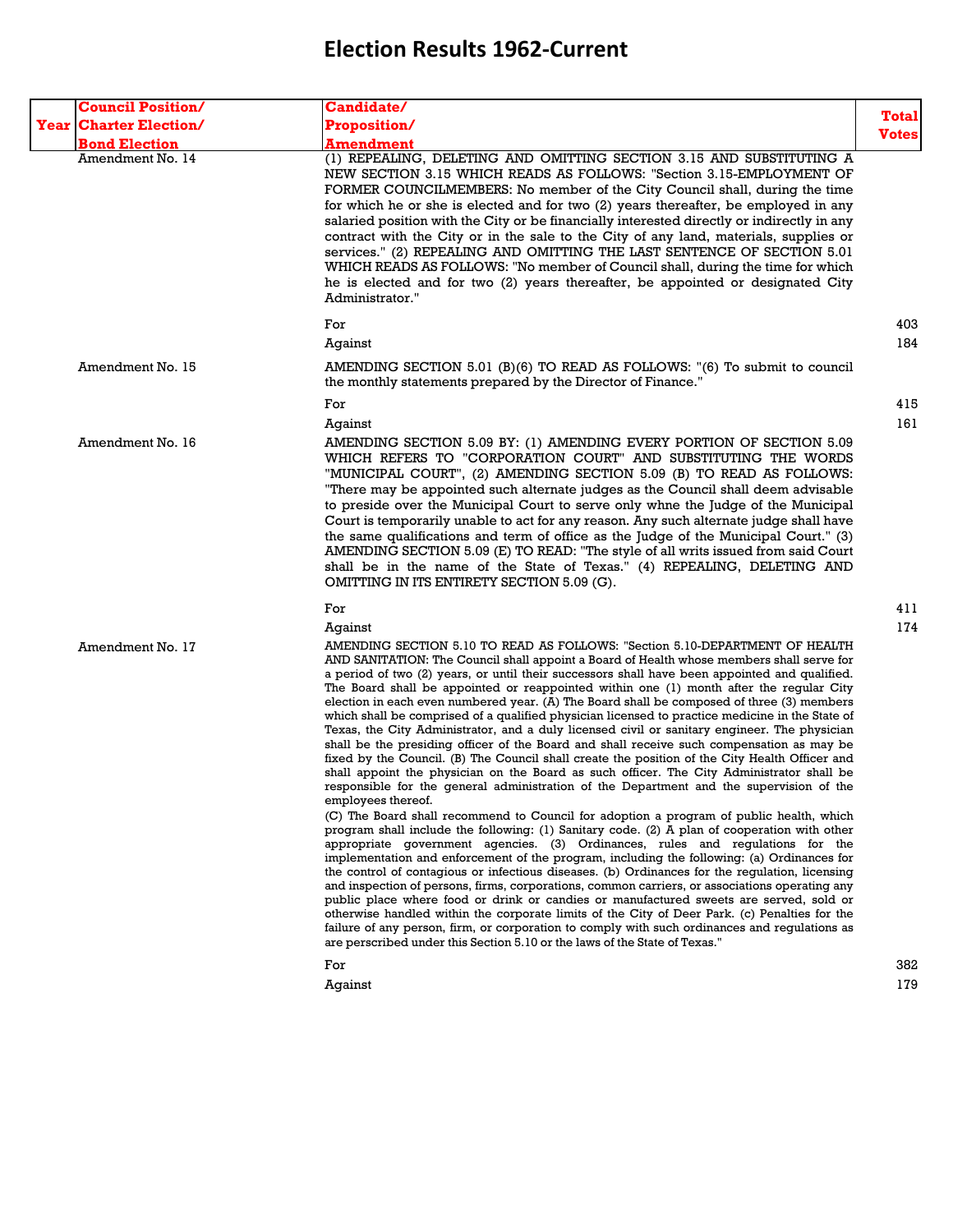| <b>Council Position/</b>      | <b>Candidate/</b>                                                                                                                                                                                                                                                                                                                                                                                                                                                                                                                                                                                                                                                                                                                                                                                                                                                                                                                                                                                                                                                                                                                                                                                                                                                                                                   |                       |
|-------------------------------|---------------------------------------------------------------------------------------------------------------------------------------------------------------------------------------------------------------------------------------------------------------------------------------------------------------------------------------------------------------------------------------------------------------------------------------------------------------------------------------------------------------------------------------------------------------------------------------------------------------------------------------------------------------------------------------------------------------------------------------------------------------------------------------------------------------------------------------------------------------------------------------------------------------------------------------------------------------------------------------------------------------------------------------------------------------------------------------------------------------------------------------------------------------------------------------------------------------------------------------------------------------------------------------------------------------------|-----------------------|
| <b>Year Charter Election/</b> | <b>Proposition/</b>                                                                                                                                                                                                                                                                                                                                                                                                                                                                                                                                                                                                                                                                                                                                                                                                                                                                                                                                                                                                                                                                                                                                                                                                                                                                                                 | Total<br><b>Votes</b> |
| <b>Bond Election</b>          | Amendment                                                                                                                                                                                                                                                                                                                                                                                                                                                                                                                                                                                                                                                                                                                                                                                                                                                                                                                                                                                                                                                                                                                                                                                                                                                                                                           |                       |
| Amendment No. 18              | AMENDING SECTION 5.11 RELATING TO THE DEPARTMENT OF FINANCE BY: (1) REPEALING,<br>DELETING AND OMITTING IN THEIR ENTIRETY SECTIONS 5.12(A), 5.12(B) AND 5.12(H). (2)<br>AMENDING SECTION 5.12(C) TO READ: "Maintain an accounting system in accordance with<br>generally accepted accounting practices for the City and each of its offices, departments and<br>agencies; keep separate accounts for the items of appropriation contained in the City budget,<br>each of which accounts shall show the amount of appropriation, the amounts paid therefrom,<br>the unpaid obligations against it and the unencumbered balance; require reports of receipts<br>and disbursements from each receiving and spending agency of the City Government to be<br>made daily or at such intervals as he may deem expedient."                                                                                                                                                                                                                                                                                                                                                                                                                                                                                                  |                       |
|                               | (3) AMENDING SECTION 5.12(D) TO READ: "Submit to the City Administrator, a monthly<br>statement of all receipts and disbursements, in sufficient detail to show the exact financial<br>condition of the City, and a statement of unencumbered appropriation balances by funds." (4)<br>AMENDING SECTION 5.12(I) TO READ: "Monitor all proposed expenditures, and unless he<br>shall certify in writing to the City Administrator that there is an unencumbered balance of<br>appropriated and available funds, no expenditure shall be made." (5) BY RENUMBERING THE<br>REMAINING PARAGRAPHS OF SECTION 5.12 TO COMPENSATE FOR THE PARAGRAPHS<br>DELETED.<br>For                                                                                                                                                                                                                                                                                                                                                                                                                                                                                                                                                                                                                                                    | 378                   |
|                               | Against                                                                                                                                                                                                                                                                                                                                                                                                                                                                                                                                                                                                                                                                                                                                                                                                                                                                                                                                                                                                                                                                                                                                                                                                                                                                                                             | 182                   |
| Amendment No. 19              | AMENDING SECTION 5.14 (C) TO READ AS FOLLOWS: "Provided the request-notice<br>is found to be in compliance with the foregoing provisions, the Council shall<br>immediately order the formation of an Arbitration Committee for the purpose of<br>settling the existing dispute. Such Committee shall be comprised of three (3) resident<br>qualified voters. Each of the three (3) members thereto shall serve without reward or<br>compensation and no member of the Council, or City employee, or relative thereof<br>shall be eligible to serve upon such Committee. The three (3) qualified citizens to<br>comprise the Arbitration Committee shall be named and appointed in the following<br>manner:"                                                                                                                                                                                                                                                                                                                                                                                                                                                                                                                                                                                                         |                       |
|                               | For                                                                                                                                                                                                                                                                                                                                                                                                                                                                                                                                                                                                                                                                                                                                                                                                                                                                                                                                                                                                                                                                                                                                                                                                                                                                                                                 | 365                   |
|                               | Against                                                                                                                                                                                                                                                                                                                                                                                                                                                                                                                                                                                                                                                                                                                                                                                                                                                                                                                                                                                                                                                                                                                                                                                                                                                                                                             | 191                   |
| Amendment No. 20              | (1) AMENDING SECTION 6.02 TO READ: "Section 6.02-BUDGER PROCEDURE (A) SUBMISSION<br>OF ANNUAL BUDGET: The administrator shall submit the proposed budget to the Council at<br>least forty-five (45) days prior to the last regular Council meeting in September of each year.<br>(B) PUBLIC HEARING: Upon presentation of the proposed budget to the Council, the Council<br>shall set a time and place for a public hearing at which hearing all interested persons shall be<br>given the opportunity to be heard on matters relating to the proposed budget. The public<br>hearing shall be held no more than fifteen (15) days after presentation of the proposed budget<br>to Council and at least thirty (30) days prior to the last regular Council meeting in September<br>of each year.                                                                                                                                                                                                                                                                                                                                                                                                                                                                                                                     |                       |
|                               | Notice of the public hearing shall be published in the official newspaper of the City of Deer<br>Park at least five (5) days prior to the public hearing, which notice shall set forth the time and<br>place of said hearing and contain a summary of the proposed budget. (C) PROCEEDINGS<br>AFTER PUBLIC HEARING: After the public hearing, but before final adoption of the proposed<br>budget, the Council may delete or insert items of expenditure or may increase or decrease the<br>amount of any item of expenditure, except those fixed by law. (D) FORM OF PROPOSED<br>BUDGET: The proposed budget shall contain the following items: (1) A budget message<br>explaining the budget, outlining the proposed financial policies of the City for the coming<br>fiscal year any changes to the existing financial policies, giving the reason therefor, and<br>reasons for any significant changes in expenditure or revenue items from the preceding fiscal<br>year. (2) A consolidated statement of anticipated receipts and proposed expenditures for all<br>funds. (3) An analysis of property valuations. (4) An analysis of tax rates. (5) Tax levies and tax<br>collections for each of the five (5) preceding years. (6) General Fund recources in detail. (7)<br>Special Fund resources in detail. |                       |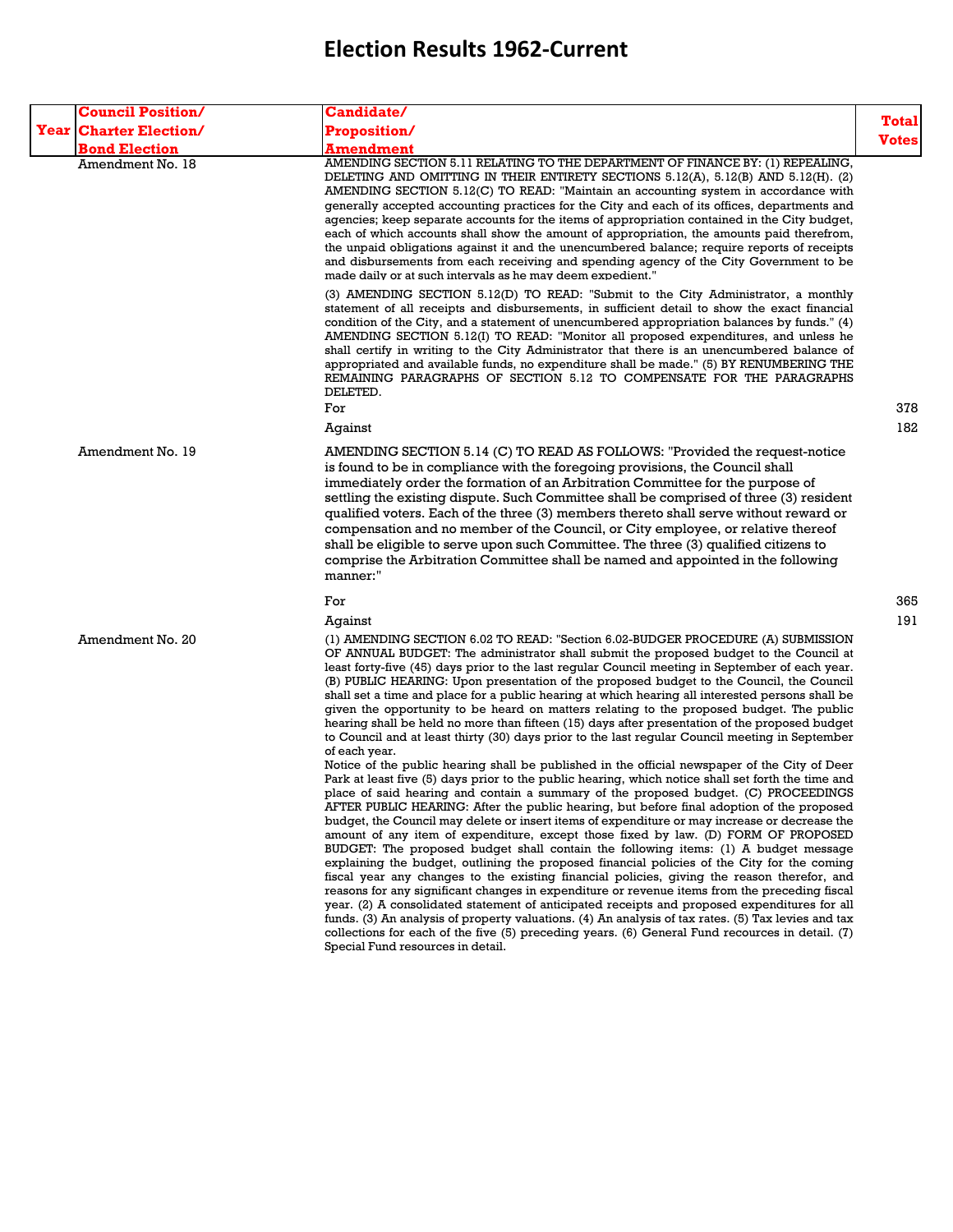| <b>Council Position/</b>      | <b>Candidate/</b>                                                                                                                                                                                                                                                                                                                                                                                                                                                                                                                                                                                                                                                                                                                                                                                                                                                                                                                                                                                                                                                                                                                                                                                                                                                                                                                                                                                                                                                                                                                                                    |                              |
|-------------------------------|----------------------------------------------------------------------------------------------------------------------------------------------------------------------------------------------------------------------------------------------------------------------------------------------------------------------------------------------------------------------------------------------------------------------------------------------------------------------------------------------------------------------------------------------------------------------------------------------------------------------------------------------------------------------------------------------------------------------------------------------------------------------------------------------------------------------------------------------------------------------------------------------------------------------------------------------------------------------------------------------------------------------------------------------------------------------------------------------------------------------------------------------------------------------------------------------------------------------------------------------------------------------------------------------------------------------------------------------------------------------------------------------------------------------------------------------------------------------------------------------------------------------------------------------------------------------|------------------------------|
| <b>Year Charter Election/</b> | <b>Proposition/</b>                                                                                                                                                                                                                                                                                                                                                                                                                                                                                                                                                                                                                                                                                                                                                                                                                                                                                                                                                                                                                                                                                                                                                                                                                                                                                                                                                                                                                                                                                                                                                  | <b>Total</b><br><b>Votes</b> |
| <b>Bond Election</b>          | Amendment<br>(8) Summary of proposed expenditures by function, department an activity. (9) Detailed<br>estimates of expenditures shown separately for each activity to support the summary (8)<br>above. (10) A revenue and expense statement for all types of notes and bonds. (11) A<br>description of all bond issues outstanding, showing rate of interest, date of issue, maturity<br>date, amount authorized, amount issued and amount outstanding. (12) A schedule of<br>requirements for the principal and interest of each issue of bonds. (13) The proposed<br>appropriation ordinance, $(14)$ The proposed tax levying ordinance. $(15)$ A comparison with the<br>actual expenditures of the last completed fiscal year, the estimated amounts for the current<br>fiscal year and the proposed amounts for the ensuing fiscal year for both revenue items and<br>expenditure items. $(16)$ Such other provisions as the Council, by ordinance, shall provide. $(E)$<br>ADOPTION OF THE BUDGET: The budget shall, by ordinance, be adopted no later than teh last<br>regular meeting in September of each year, which ordinance shall be the annual appropriation<br>ordinance. Should the Council not adopt a budget before October 1 of each year, the<br>proposed budget shall be deemed adopted by operation of law. (F) FINAL ADOPTION,<br>DISPOSITION: Upon final adoption, the budget shall be in effect for the ensuing fiscal year.                                                                                                               |                              |
|                               | A copy of the budget, as finally adopted, shall be filed with the City Secretary, and all other<br>persons required by the laws of the State of Texas. The final budget shall be printed,<br>reproduced, and copies shall be made availabe for the use of all offices, departments and<br>agencies and for the use of interesed persons and organizations. (G) APPROPRIATIONS: From<br>the effective date of the budget, the several amounts stated therein as proposed expenditures<br>shall be and become appropriated to the several objects and purposed named therein. Except<br>as provided in this article no funds of the City shall be expended nor shall any obligation for<br>the expenditure of money be incurred, except pursuant to the annual appropriation ordinance<br>and amendments thereto provided by this Article. At the close of each fiscal year any<br>unencumbered balance of an appropriation shall revert to the General Fund and become<br>available for reappropriation for the next succeeding fiscal year. (H) AMENDMENTS TO<br>BUDGET: After adoption, the budget may be amended by ordinance to appropriate additional<br>funds, or to transfer, either collaterally or linearly, unencumbered funds in all levels of the<br>budget. After such amendments are made copies of the amended budget shall be filed with<br>the responsible parties contained in (F) above. The Council shall have the exclusive authority<br>to transfer any unencumbered funds from one office, department, or agency to any other by<br>ordinance. |                              |
|                               | The Administrator, with official Council approval, shall have the authority to transfer<br>unencumbered appropriations balances from one expenditure account to another within a<br>single office, department or agency without the enactment of an ordinance. (I)<br>APPROPRIATION LIMITATIONS: No budget shall be adopted, amended, or any appropriation<br>made unless the total estimated revenues, income and funds available shall be equal to or be<br>in excess of such budget or appropriation. (J) MONTHLY REPORTS: The administrator shall<br>submit to the Council a monthly interim report which sets out all receipts and disbursements<br>and a statement of unencumbered appropriation balances. (K) FINAL REPORT: At the close of<br>each fiscal year the Administrator shall submit to the Council a final Annual Report of the<br>financial condition of the City. (L) PUBLIC RECORD: The budget and all amendments thereto,<br>all interim reports and the final annual report, shall be filed with the City Secretary and shall<br>be a public record." (2) AMENDING SECTION 6.03 TO READ: "Section 6.03-BUDGET<br>ESTABLISHES ANNUAL PROPERTY TAX REVENUE: From the effective date of the budget, the<br>same amount stated as the Annual Property Tax Revenue shall constitute a determination of the<br>amount of the levy for the purpose of the City in the corresponding tax year, provided,<br>however that in no event shall such levy exceed the limits set forth in the laws of the State of<br>Texas."                               |                              |
|                               | For                                                                                                                                                                                                                                                                                                                                                                                                                                                                                                                                                                                                                                                                                                                                                                                                                                                                                                                                                                                                                                                                                                                                                                                                                                                                                                                                                                                                                                                                                                                                                                  | 370                          |
|                               | Against                                                                                                                                                                                                                                                                                                                                                                                                                                                                                                                                                                                                                                                                                                                                                                                                                                                                                                                                                                                                                                                                                                                                                                                                                                                                                                                                                                                                                                                                                                                                                              | 180                          |
| Amendment No. 21              | (1) REPEALING, DELETING AND OMITTING SECTION 6.04 IN ITS ENTIRETY. (2)<br>AMENDING SECTION 6.05 TO READ: Section 6.05-CONTINGENT APPROPRIATION:<br>Provision shall be made in the annual budget and in the appropriation ordinance for a<br>contingent appropriation of an amount to be used in case of unforeseen items of<br>expenditures. Such contingent appropriation shall be under the control of the<br>Administrator and distributed by him, after official approval of the Council, on each<br>item of expense expressed separately by the favorable votes of three-fourths (3/4) of<br>the Councilmembers qualified and serving."                                                                                                                                                                                                                                                                                                                                                                                                                                                                                                                                                                                                                                                                                                                                                                                                                                                                                                                         |                              |
|                               | For                                                                                                                                                                                                                                                                                                                                                                                                                                                                                                                                                                                                                                                                                                                                                                                                                                                                                                                                                                                                                                                                                                                                                                                                                                                                                                                                                                                                                                                                                                                                                                  | 356                          |

Against 208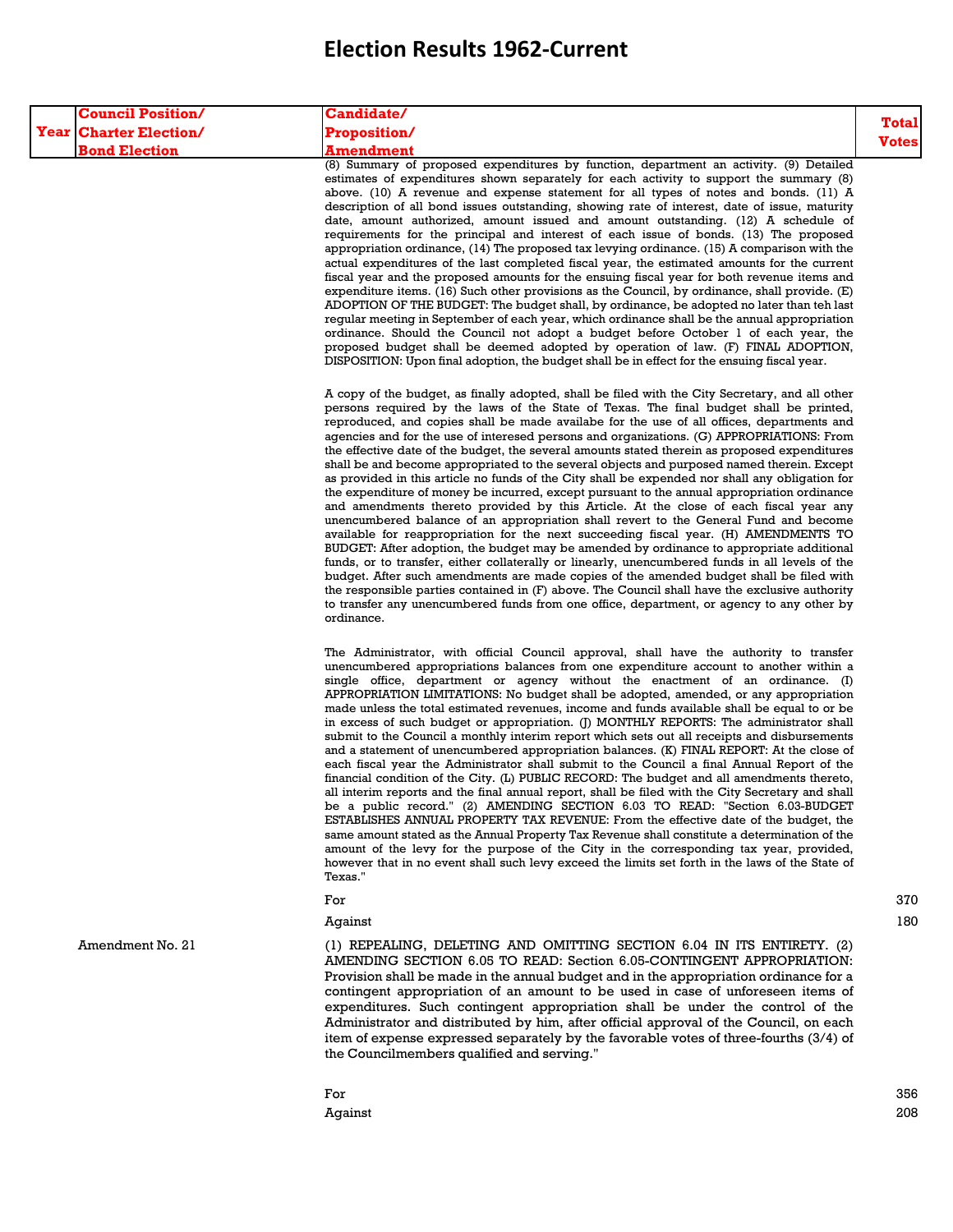| <b>Council Position/</b>      | Candidate/                                                                                                                                                                                                                                                                                                                                                                                                                                                                                                                                                                                                                                                                                                                                                                                                                                                                                                                                                                                                                                                                                                                                                                                                                                                                                                                                                                                                                                                                                                                                                                                                                                                                                 |              |
|-------------------------------|--------------------------------------------------------------------------------------------------------------------------------------------------------------------------------------------------------------------------------------------------------------------------------------------------------------------------------------------------------------------------------------------------------------------------------------------------------------------------------------------------------------------------------------------------------------------------------------------------------------------------------------------------------------------------------------------------------------------------------------------------------------------------------------------------------------------------------------------------------------------------------------------------------------------------------------------------------------------------------------------------------------------------------------------------------------------------------------------------------------------------------------------------------------------------------------------------------------------------------------------------------------------------------------------------------------------------------------------------------------------------------------------------------------------------------------------------------------------------------------------------------------------------------------------------------------------------------------------------------------------------------------------------------------------------------------------|--------------|
| <b>Year Charter Election/</b> | <b>Proposition/</b>                                                                                                                                                                                                                                                                                                                                                                                                                                                                                                                                                                                                                                                                                                                                                                                                                                                                                                                                                                                                                                                                                                                                                                                                                                                                                                                                                                                                                                                                                                                                                                                                                                                                        | <b>Total</b> |
| <b>Bond Election</b>          | <b>Amendment</b>                                                                                                                                                                                                                                                                                                                                                                                                                                                                                                                                                                                                                                                                                                                                                                                                                                                                                                                                                                                                                                                                                                                                                                                                                                                                                                                                                                                                                                                                                                                                                                                                                                                                           | <b>Votes</b> |
| Amendment No. 22              | AMENDING SECTION 6.06 TO READ: Section 6.06-BORROWING TO MEET<br>EMERGENCIES: In the absence of unappropriated available revenues or other funds<br>to meet public emergency affecting life, health, property or the public peace, the<br>Council may by resolution authorize the borrowing of money to meet such<br>emergency by the issuance of notes, each of which shall be designated "Emergency<br>Note" and may be renewed from time to time but all such notes or renewals thereof<br>shall mature and be payable not later than the last day of the fiscal year next<br>succeeding the fiscal year in which the note was issued or renewed."                                                                                                                                                                                                                                                                                                                                                                                                                                                                                                                                                                                                                                                                                                                                                                                                                                                                                                                                                                                                                                      |              |
|                               | For                                                                                                                                                                                                                                                                                                                                                                                                                                                                                                                                                                                                                                                                                                                                                                                                                                                                                                                                                                                                                                                                                                                                                                                                                                                                                                                                                                                                                                                                                                                                                                                                                                                                                        | 409          |
|                               | Against                                                                                                                                                                                                                                                                                                                                                                                                                                                                                                                                                                                                                                                                                                                                                                                                                                                                                                                                                                                                                                                                                                                                                                                                                                                                                                                                                                                                                                                                                                                                                                                                                                                                                    | 159          |
| Amendment No. 23              | AMENDING SECTION 6.11 TO READ AS FOLLOWS: Section 6.11-PURCHASE PROCEDURE: All<br>purchases made and contracts executed by the City shall be pursuant to a requisition from the<br>head of the office, department or agency whose appropriation will be charged, and no contract<br>or order shall be binding upon the City unless and until the Director of Finance certifies that<br>there is to the credit of such office, department or agency a sufficient unencumbered<br>appropriation and allotment balance to pay for the supplies, materials, equipment or<br>contractual services for which the contract or order is to be issued. Before the City makes any<br>purchase or contract for supplies, materials, equipment, or contractual services, opportunity<br>shall be given for competition.<br>The Council may by ordinance confer upon the City Administrator general authority to<br>contract for expenditures without further approval of the Council for all budgeted items not<br>exceeding five thousand dollars (\$5,000.00). All contracts for expenditures involving more<br>than five thousand dollars (\$5,000.00) must be expressly approved in advance by the Council.<br>All contracts or purchases involving more than five thousand dollars (\$5,000.00) shall be the<br>lowest and best responsible bidder after there has been oportunity for competitive bidding as<br>provided for by law or ordinance; provided that the Council, or the City Administrator in such<br>cases as he is authorized to contract for the City, shall have the right ot reject any and all bids.<br>Copies of all bids shall be delivered to each Councilman immediately." |              |
|                               | For                                                                                                                                                                                                                                                                                                                                                                                                                                                                                                                                                                                                                                                                                                                                                                                                                                                                                                                                                                                                                                                                                                                                                                                                                                                                                                                                                                                                                                                                                                                                                                                                                                                                                        | 296          |
|                               | Aqainst                                                                                                                                                                                                                                                                                                                                                                                                                                                                                                                                                                                                                                                                                                                                                                                                                                                                                                                                                                                                                                                                                                                                                                                                                                                                                                                                                                                                                                                                                                                                                                                                                                                                                    | 194          |
| Amendment No. 24              | (1) AMENDING SECTION 6.11 AS FOLLOWS: (a) REPEALING, DELETING AND<br>OMITTING THE WORDS "DIRECTOR OF FINANCE" FROM LINE 5 OR ARTICLE 6.11<br>AND SUBSTITUTING THE WORDS "CITY ADMINISTRATOR." (2) RENUMBERING THE<br>REMINING SECTIONS OF THE CHAPTER VI TO COMPENSATE FOR THE SECTIONS<br>DELETED BY AMENDMENT 21.                                                                                                                                                                                                                                                                                                                                                                                                                                                                                                                                                                                                                                                                                                                                                                                                                                                                                                                                                                                                                                                                                                                                                                                                                                                                                                                                                                        |              |
|                               | For                                                                                                                                                                                                                                                                                                                                                                                                                                                                                                                                                                                                                                                                                                                                                                                                                                                                                                                                                                                                                                                                                                                                                                                                                                                                                                                                                                                                                                                                                                                                                                                                                                                                                        | 327          |
| Amendment No. 25              | Against<br>AMENDING SECTION 7.01 TO READ: "Section 7.01-POWER TO GRANT FRANCHIES:<br>The Council shall have the power by ordinance to grant, renew, and extend all<br>franchies of every character operating within the City and, with consent of the<br>franchise holder, to amend the same. Provided, however, that no franchise shall be<br>granted for a term of more than thirty (30) years.                                                                                                                                                                                                                                                                                                                                                                                                                                                                                                                                                                                                                                                                                                                                                                                                                                                                                                                                                                                                                                                                                                                                                                                                                                                                                          | 160          |
|                               | For                                                                                                                                                                                                                                                                                                                                                                                                                                                                                                                                                                                                                                                                                                                                                                                                                                                                                                                                                                                                                                                                                                                                                                                                                                                                                                                                                                                                                                                                                                                                                                                                                                                                                        | 304          |
|                               | Against                                                                                                                                                                                                                                                                                                                                                                                                                                                                                                                                                                                                                                                                                                                                                                                                                                                                                                                                                                                                                                                                                                                                                                                                                                                                                                                                                                                                                                                                                                                                                                                                                                                                                    | 173          |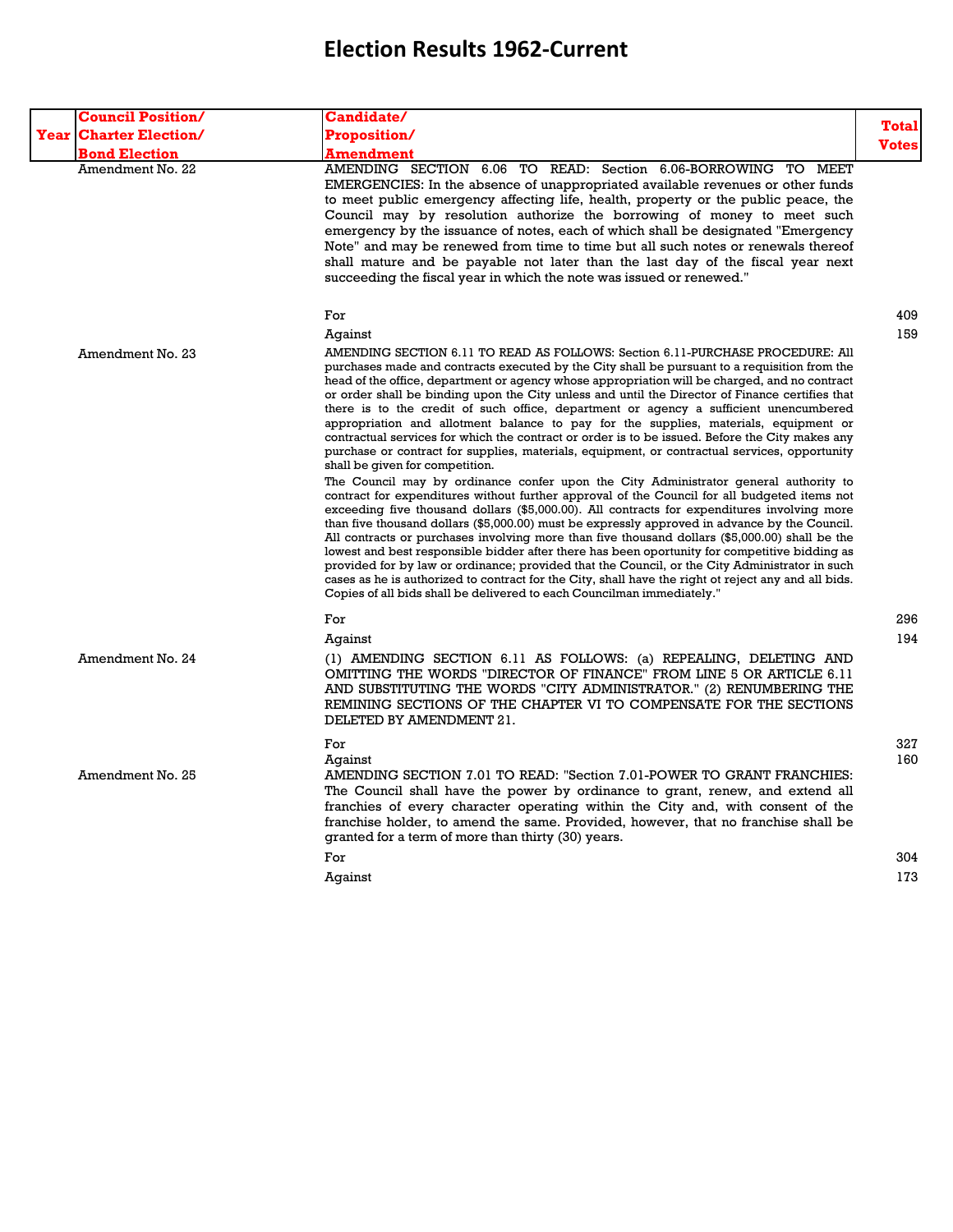| <b>Council Position/</b>      | Candidate/                                                                                                                                                                                                                                                                                                                                                                                                                                                                                                                                                                                                                                                                                                                                                                                                                                                                                                                                                                                                                                                                                                                                                                                                                                                     |              |
|-------------------------------|----------------------------------------------------------------------------------------------------------------------------------------------------------------------------------------------------------------------------------------------------------------------------------------------------------------------------------------------------------------------------------------------------------------------------------------------------------------------------------------------------------------------------------------------------------------------------------------------------------------------------------------------------------------------------------------------------------------------------------------------------------------------------------------------------------------------------------------------------------------------------------------------------------------------------------------------------------------------------------------------------------------------------------------------------------------------------------------------------------------------------------------------------------------------------------------------------------------------------------------------------------------|--------------|
| <b>Year Charter Election/</b> | <b>Proposition/</b>                                                                                                                                                                                                                                                                                                                                                                                                                                                                                                                                                                                                                                                                                                                                                                                                                                                                                                                                                                                                                                                                                                                                                                                                                                            | Total        |
| <b>Bond Election</b>          | <b>Amendment</b>                                                                                                                                                                                                                                                                                                                                                                                                                                                                                                                                                                                                                                                                                                                                                                                                                                                                                                                                                                                                                                                                                                                                                                                                                                               | <b>Votes</b> |
| Amendment No. 26              | (1) AMENDING SECTION 7.02 TO READ: "Section 7.02-ORDINANCE GRANTING<br>FRANCHISE: Every ordinance granting, renewing, extending, amending, transferring<br>or authorizing the transfer or assignment of a franchise shall be read at three (3)<br>regular meetings of the Council and shall not be finally acted upon until at least forty-<br>two (42) days after the first reading thereof. Within five (5) days following each of the<br>three $(3)$ readings of said ordinance, the full text thereof shall be published one $(1)$<br>time in the official newspaper of the City, and the expense of such publication shall<br>be borne by the prospective franchise holder or assignee." (2) BY AMENDING<br>SECTION 7.03 TO READ: "Section 7.03-ASSIGNMENT OF FRANCHISE: No franchise<br>granted by the City shall be assignable without consent of the council expressed by<br>ordinance unless the franchise is expressly made assignable by the terms of the<br>franchise itself. Provided, however, nothing herein shall be construed to prevent an<br>assignment where such is incident to the creation of or foreclosure of a mortgage<br>executed in connection with the installation or improvement of facilities costructed<br>under franchise." |              |
|                               | For                                                                                                                                                                                                                                                                                                                                                                                                                                                                                                                                                                                                                                                                                                                                                                                                                                                                                                                                                                                                                                                                                                                                                                                                                                                            | 288          |
|                               | Against                                                                                                                                                                                                                                                                                                                                                                                                                                                                                                                                                                                                                                                                                                                                                                                                                                                                                                                                                                                                                                                                                                                                                                                                                                                        | 166          |
| Amendment No. 27              | AMENDING CERTAIN SECTIONS OF SECTION 7.04: (1) BY AMENDING THE LAST<br>SENTENCE OF SECTION 7.04 (G) TO READ: "Provided, however, that any franchise<br>holder which keeps its books in accordance with any one of the standard systems of<br>accounts approved by such agencies as the Federal Communications Commission,<br>the Federal Power Commission, the Railroad Commission of Texas, the National<br>Association of Railroad and Utility Commissioners (NARUC) or the Texas Public<br>Utilities Commission or any successor of such agencies will be considered to have<br>complied with any Council order passed under this section." (2) BY ADDING A NEW<br>SECTION 7.04 (I) TO READ: "To require that the franchise give notice to any<br>subcriber before service is discountinued except in emergency situations."                                                                                                                                                                                                                                                                                                                                                                                                                                |              |
|                               | For                                                                                                                                                                                                                                                                                                                                                                                                                                                                                                                                                                                                                                                                                                                                                                                                                                                                                                                                                                                                                                                                                                                                                                                                                                                            | 327          |
| Amendment No. 28              | Against<br>AMENDING SECTION 7.05 TO READ: "The Council shall have all power not<br>inconsistent with the laws of the State of Texas, after notice and hearing, to regulate<br>by ordinance the rates, charges or fares of every public utility or franchise holder<br>operating in the City, provided that no such ordinance shall be enacted as an<br>emergency measure. Any such power may, however, be surrendered to the Texas<br>Public Utility Commission if such surrender be authorized by the laws of the State of<br>Texas. Further, the Council may reinstate any such power to surrendered in<br>accordance with the law of the State of Texas."                                                                                                                                                                                                                                                                                                                                                                                                                                                                                                                                                                                                   | 148          |
|                               | For                                                                                                                                                                                                                                                                                                                                                                                                                                                                                                                                                                                                                                                                                                                                                                                                                                                                                                                                                                                                                                                                                                                                                                                                                                                            | 300          |
|                               | Against                                                                                                                                                                                                                                                                                                                                                                                                                                                                                                                                                                                                                                                                                                                                                                                                                                                                                                                                                                                                                                                                                                                                                                                                                                                        | 157          |
| Amendment No. 29              | ADDING A NEW SECTION 7.10 TO READ AS FOLLOWS: "Section 7.10-MUNICIPALLY<br>OWNED UTILITIES: The City shall have the power to own and operate any public<br>utility and install all facilities that are reasonbly needed, and to lease, purchase or<br>condemn any existing utility properties used and useful in public service. The<br>Council shall have the power to delegate the day-to-day operations of any such<br>municipally owned public utility to the administrative department within the City<br>Government.                                                                                                                                                                                                                                                                                                                                                                                                                                                                                                                                                                                                                                                                                                                                     |              |
|                               | For                                                                                                                                                                                                                                                                                                                                                                                                                                                                                                                                                                                                                                                                                                                                                                                                                                                                                                                                                                                                                                                                                                                                                                                                                                                            | 317          |
|                               | Against                                                                                                                                                                                                                                                                                                                                                                                                                                                                                                                                                                                                                                                                                                                                                                                                                                                                                                                                                                                                                                                                                                                                                                                                                                                        | 148          |
| Amendment No. 30              | ADDING A NEW SECTION 7.11 TO READ AS FOLLOWS: "Section 7.11-SERVICE TO<br>ADJACENT AREAS: The Council shall have the power to furnish utility service to<br>adjacent areas or nearby communities outside the corporate limits of the City of Deer<br>Park is such extra-territorial service shall be deemed by the Council to be in the best<br>interest of the inhabitants of the City of Deer Park."                                                                                                                                                                                                                                                                                                                                                                                                                                                                                                                                                                                                                                                                                                                                                                                                                                                         |              |
|                               | For                                                                                                                                                                                                                                                                                                                                                                                                                                                                                                                                                                                                                                                                                                                                                                                                                                                                                                                                                                                                                                                                                                                                                                                                                                                            | 281          |
|                               | Against                                                                                                                                                                                                                                                                                                                                                                                                                                                                                                                                                                                                                                                                                                                                                                                                                                                                                                                                                                                                                                                                                                                                                                                                                                                        | 186          |
|                               |                                                                                                                                                                                                                                                                                                                                                                                                                                                                                                                                                                                                                                                                                                                                                                                                                                                                                                                                                                                                                                                                                                                                                                                                                                                                |              |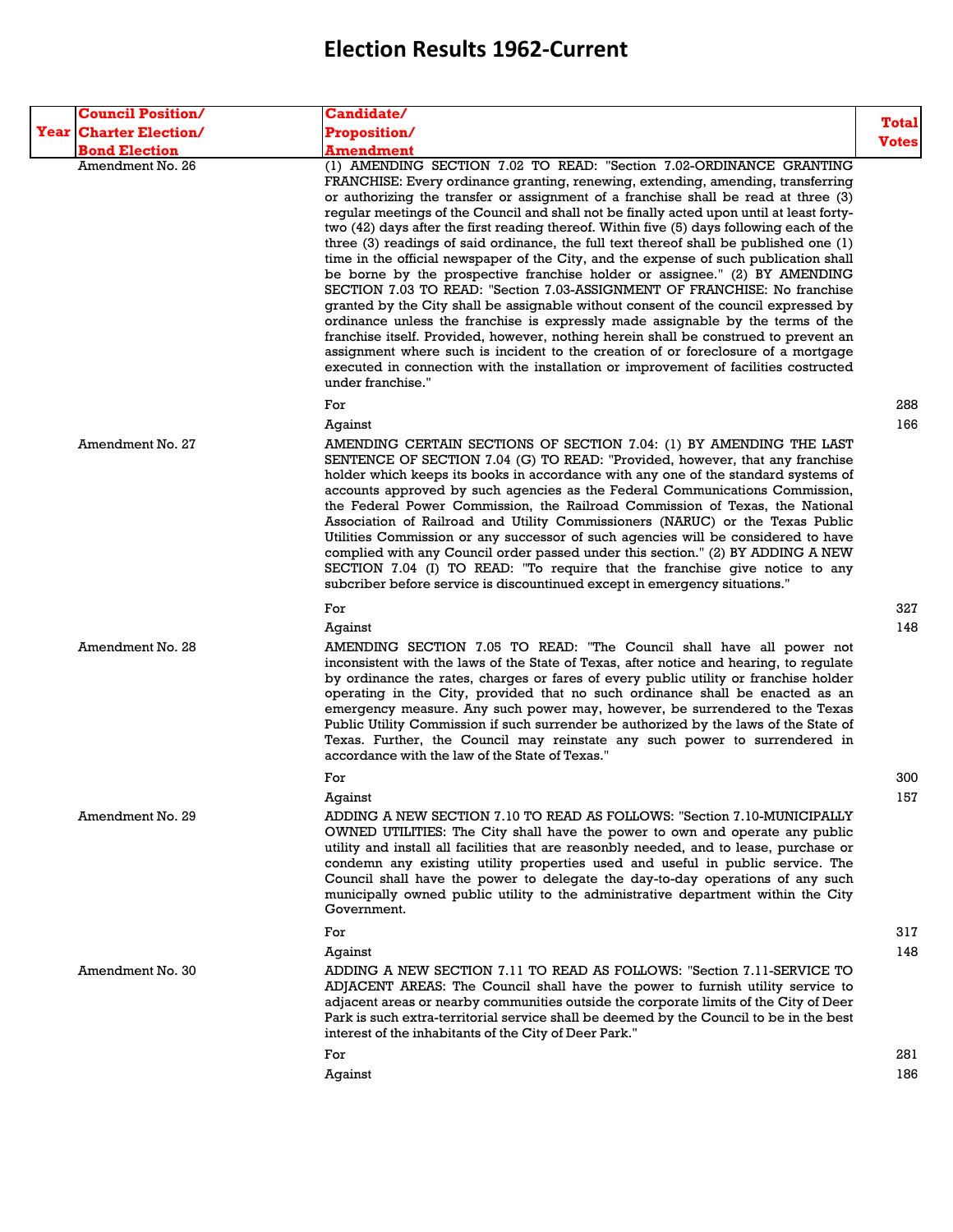|      | <b>Council Position/</b>                 | Candidate/                                                                                                                                                                                                                                                                                                                                                                                                                                                                                                                                                                                                                                                                                                                                                                                                                                                                                                                                                                                                                                 |              |
|------|------------------------------------------|--------------------------------------------------------------------------------------------------------------------------------------------------------------------------------------------------------------------------------------------------------------------------------------------------------------------------------------------------------------------------------------------------------------------------------------------------------------------------------------------------------------------------------------------------------------------------------------------------------------------------------------------------------------------------------------------------------------------------------------------------------------------------------------------------------------------------------------------------------------------------------------------------------------------------------------------------------------------------------------------------------------------------------------------|--------------|
|      | <b>Year Charter Election/</b>            | <b>Proposition/</b>                                                                                                                                                                                                                                                                                                                                                                                                                                                                                                                                                                                                                                                                                                                                                                                                                                                                                                                                                                                                                        | <b>Total</b> |
|      |                                          |                                                                                                                                                                                                                                                                                                                                                                                                                                                                                                                                                                                                                                                                                                                                                                                                                                                                                                                                                                                                                                            | <b>Votes</b> |
|      | <b>Bond Election</b><br>Amendment No. 31 | <b>Amendment</b><br>AMENDING PORTIONS OF SECTION 8.01 BY: (1) AMENDING THE FIRST PARAGRAPH<br>OF SECTION 8.01 TO READ: "The Council shall appoint a City Planning and Zoning<br>Commission consisting of five (5) regular members, who shall be residents of the<br>City of Deer Park, and such ex official members as are provided herein. The regular<br>members shall receive such compensation as the Council shall prescribe by<br>ordinance shall hold no other position in the City Government except as member of<br>the Board of Adjustment. The ex officio members shall include the Mayor, the City<br>Administrator, the City Engineer, the Director of Public Works, and such other ex<br>officio members as the Council shall be resolution provide. Ex official members shall<br>participate in the work of the Commission, but shall not have a vote in its official<br>actions." (2) BY AMENDING SECTION 8.01 (C) TO READ: "Vacancies shall be filled<br>for the unexpired term of any member whose term becomes vacant." |              |
|      |                                          | For                                                                                                                                                                                                                                                                                                                                                                                                                                                                                                                                                                                                                                                                                                                                                                                                                                                                                                                                                                                                                                        | 306          |
|      |                                          | Against                                                                                                                                                                                                                                                                                                                                                                                                                                                                                                                                                                                                                                                                                                                                                                                                                                                                                                                                                                                                                                    | 161          |
|      | Amendment No. 32                         | (1) BY AMENDING SECTION 8.01 (D) (2) TO READ: Approve or disapprove plats of<br>proposed subdivisions or additions subject to any additional approval of the Council<br>required by ordinance. In considering such plats, the Commission shall require that<br>the proposed subdivisions or additions meet, so far as practicable, all the standards<br>of layout and construction of comparable property within the City."                                                                                                                                                                                                                                                                                                                                                                                                                                                                                                                                                                                                                |              |
|      |                                          | For                                                                                                                                                                                                                                                                                                                                                                                                                                                                                                                                                                                                                                                                                                                                                                                                                                                                                                                                                                                                                                        | 303          |
|      |                                          | Against                                                                                                                                                                                                                                                                                                                                                                                                                                                                                                                                                                                                                                                                                                                                                                                                                                                                                                                                                                                                                                    | 169          |
|      | Amendment No. 33                         | RELATING TO THE NAME "CITY ADMINISTRATOR" BY AMENDING EVERY PORTION<br>OF THE CHARTER USING THIS NAME AND SUBSTITUTING IN ITS PLACE THE NAME<br>"CITY MANAGER."                                                                                                                                                                                                                                                                                                                                                                                                                                                                                                                                                                                                                                                                                                                                                                                                                                                                            |              |
|      |                                          | For                                                                                                                                                                                                                                                                                                                                                                                                                                                                                                                                                                                                                                                                                                                                                                                                                                                                                                                                                                                                                                        | 327          |
|      | Amendment No. 34                         | Against<br>AMENDING SECTION 9.12 TO READ AS FOLLOWS: "Amendments to this Charter may<br>be framed and submitted to the qualified voters of the City in the manner provided<br>by the laws of the State of Texas."                                                                                                                                                                                                                                                                                                                                                                                                                                                                                                                                                                                                                                                                                                                                                                                                                          | 145          |
|      |                                          | For                                                                                                                                                                                                                                                                                                                                                                                                                                                                                                                                                                                                                                                                                                                                                                                                                                                                                                                                                                                                                                        | 337          |
|      |                                          | Against                                                                                                                                                                                                                                                                                                                                                                                                                                                                                                                                                                                                                                                                                                                                                                                                                                                                                                                                                                                                                                    | 134          |
|      |                                          |                                                                                                                                                                                                                                                                                                                                                                                                                                                                                                                                                                                                                                                                                                                                                                                                                                                                                                                                                                                                                                            |              |
| 1982 | Position No. 2                           | Charles Garrison                                                                                                                                                                                                                                                                                                                                                                                                                                                                                                                                                                                                                                                                                                                                                                                                                                                                                                                                                                                                                           | 883          |
|      |                                          | Frank Fleming                                                                                                                                                                                                                                                                                                                                                                                                                                                                                                                                                                                                                                                                                                                                                                                                                                                                                                                                                                                                                              | 510          |
|      | Position No. 4                           | Jim Kite                                                                                                                                                                                                                                                                                                                                                                                                                                                                                                                                                                                                                                                                                                                                                                                                                                                                                                                                                                                                                                   | 921          |
|      | Position No. 5                           | Harvey N. Petree                                                                                                                                                                                                                                                                                                                                                                                                                                                                                                                                                                                                                                                                                                                                                                                                                                                                                                                                                                                                                           | 761          |
|      |                                          | John West                                                                                                                                                                                                                                                                                                                                                                                                                                                                                                                                                                                                                                                                                                                                                                                                                                                                                                                                                                                                                                  | 641          |
|      | Position No. 6                           | Thomas C. Bedford                                                                                                                                                                                                                                                                                                                                                                                                                                                                                                                                                                                                                                                                                                                                                                                                                                                                                                                                                                                                                          | 770          |
|      |                                          | <b>Bob Staton</b>                                                                                                                                                                                                                                                                                                                                                                                                                                                                                                                                                                                                                                                                                                                                                                                                                                                                                                                                                                                                                          | 631          |
|      |                                          |                                                                                                                                                                                                                                                                                                                                                                                                                                                                                                                                                                                                                                                                                                                                                                                                                                                                                                                                                                                                                                            |              |
| 1983 | Mayor                                    | Jimmy Burke                                                                                                                                                                                                                                                                                                                                                                                                                                                                                                                                                                                                                                                                                                                                                                                                                                                                                                                                                                                                                                | 815          |
|      | Position No. 1                           | Wayne Riddle                                                                                                                                                                                                                                                                                                                                                                                                                                                                                                                                                                                                                                                                                                                                                                                                                                                                                                                                                                                                                               | 765          |
|      | Position No. 2                           | <b>Charles Garrison</b>                                                                                                                                                                                                                                                                                                                                                                                                                                                                                                                                                                                                                                                                                                                                                                                                                                                                                                                                                                                                                    | 751          |
|      | Position No. 3                           | Tom Warren                                                                                                                                                                                                                                                                                                                                                                                                                                                                                                                                                                                                                                                                                                                                                                                                                                                                                                                                                                                                                                 | 319          |
|      |                                          | R.P. "Bob" Linberger                                                                                                                                                                                                                                                                                                                                                                                                                                                                                                                                                                                                                                                                                                                                                                                                                                                                                                                                                                                                                       | 331          |
|      |                                          | Ray Zachary                                                                                                                                                                                                                                                                                                                                                                                                                                                                                                                                                                                                                                                                                                                                                                                                                                                                                                                                                                                                                                | 362          |
|      |                                          |                                                                                                                                                                                                                                                                                                                                                                                                                                                                                                                                                                                                                                                                                                                                                                                                                                                                                                                                                                                                                                            |              |
| 1983 | Position No. 3 (Run-Off)                 | Ray Zachary                                                                                                                                                                                                                                                                                                                                                                                                                                                                                                                                                                                                                                                                                                                                                                                                                                                                                                                                                                                                                                | 556          |
|      |                                          | R.P. "Bob" Linberger                                                                                                                                                                                                                                                                                                                                                                                                                                                                                                                                                                                                                                                                                                                                                                                                                                                                                                                                                                                                                       | 431          |
|      |                                          |                                                                                                                                                                                                                                                                                                                                                                                                                                                                                                                                                                                                                                                                                                                                                                                                                                                                                                                                                                                                                                            |              |

**1983** Charter Amendments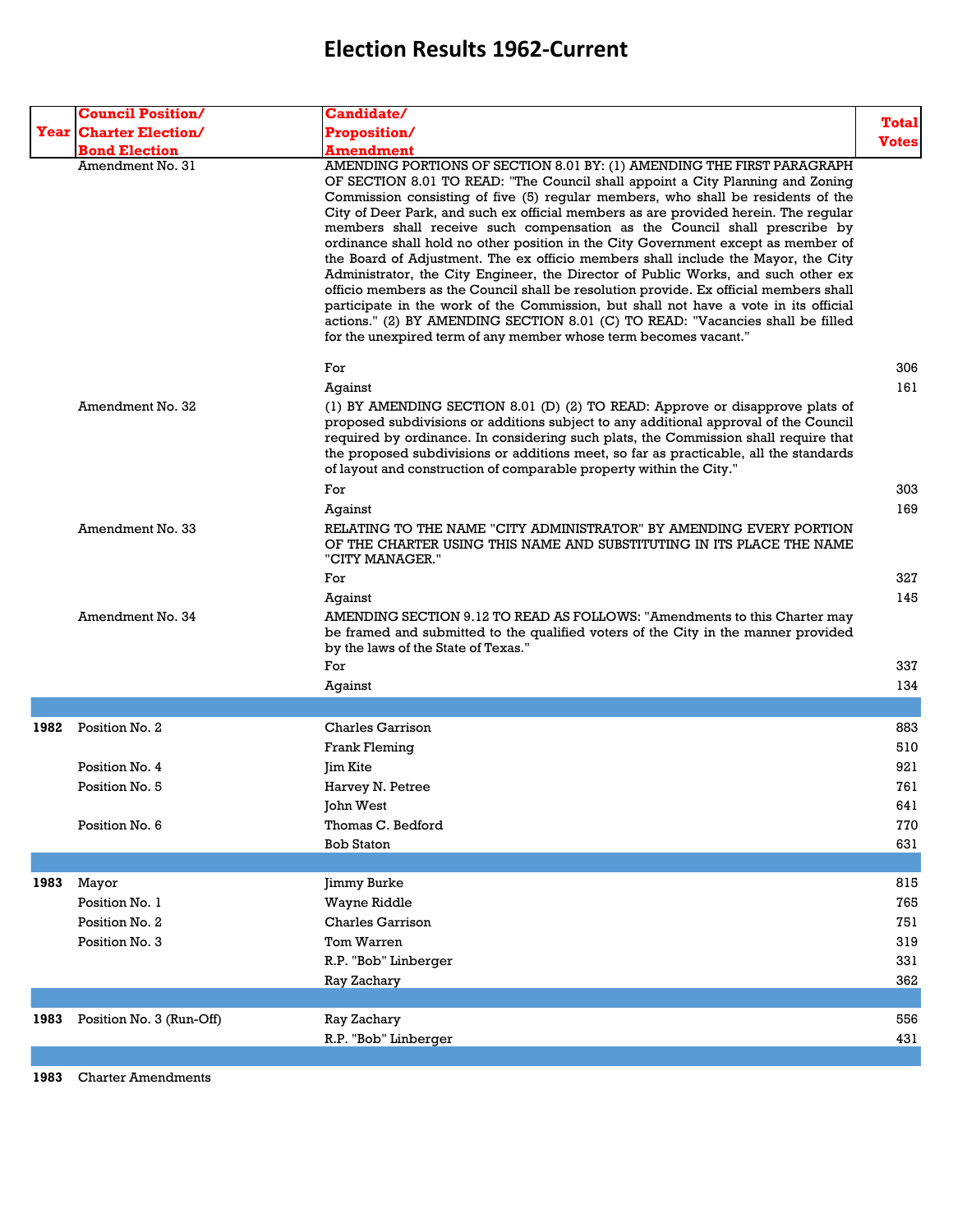| <b>Council Position/</b>      | Candidate/                                                                                                                                                                                                                                                                                                                                                                                                                                                                                                                                                                                                                                                                                                                                                                                                                                                                                                                                                                                                                                                                                                                                                                                                                                                                                                                                                                                                                                                                                  |                              |
|-------------------------------|---------------------------------------------------------------------------------------------------------------------------------------------------------------------------------------------------------------------------------------------------------------------------------------------------------------------------------------------------------------------------------------------------------------------------------------------------------------------------------------------------------------------------------------------------------------------------------------------------------------------------------------------------------------------------------------------------------------------------------------------------------------------------------------------------------------------------------------------------------------------------------------------------------------------------------------------------------------------------------------------------------------------------------------------------------------------------------------------------------------------------------------------------------------------------------------------------------------------------------------------------------------------------------------------------------------------------------------------------------------------------------------------------------------------------------------------------------------------------------------------|------------------------------|
| <b>Year Charter Election/</b> | <b>Proposition/</b>                                                                                                                                                                                                                                                                                                                                                                                                                                                                                                                                                                                                                                                                                                                                                                                                                                                                                                                                                                                                                                                                                                                                                                                                                                                                                                                                                                                                                                                                         | <b>Total</b><br><b>Votes</b> |
| <b>Bond Election</b>          | <b>Amendment</b>                                                                                                                                                                                                                                                                                                                                                                                                                                                                                                                                                                                                                                                                                                                                                                                                                                                                                                                                                                                                                                                                                                                                                                                                                                                                                                                                                                                                                                                                            |                              |
| Amendment No. 1               | POWER OF INITIATIVE: The people of the City of Deer Park reserve the power of<br>direct legislation by initiative, and in the exercise of such power may propose any<br>ordinance, except ordinaces appropriating money or levying taxes, or ordiances<br>repealing ordinances appropriating money or levying taxes, or ordinances<br>authorizing the issuance of bonds, not in conflict with this Charter, the State<br>Constitution, or the State laws. Any initated ordinance may be submitted to the<br>Council by a petition signed by qualified voters of the City equal in number to at<br>least twenty (20%) percent of the qualified voters in the City who are eligible to vote<br>upon such issue.                                                                                                                                                                                                                                                                                                                                                                                                                                                                                                                                                                                                                                                                                                                                                                               |                              |
|                               | For                                                                                                                                                                                                                                                                                                                                                                                                                                                                                                                                                                                                                                                                                                                                                                                                                                                                                                                                                                                                                                                                                                                                                                                                                                                                                                                                                                                                                                                                                         | 578                          |
| Amendment No. 2               | Against<br>POWER OF REFERENDUM: The people of the City of Deer Park reserves the power to<br>approve or reject any ordinance adopted by the Council, except ordinances<br>appropriating money or levying taxes, or ordinances authorizing the issuance of<br>bonds. Prior to or within thirty (30) days after the effective date of any ordinance<br>subject to referendum, a request for the Council to repeal said ordinance may be<br>submitted by a petition signed by qualified voters in the City who are eligible to vote<br>upon such issue.                                                                                                                                                                                                                                                                                                                                                                                                                                                                                                                                                                                                                                                                                                                                                                                                                                                                                                                                        | 160                          |
|                               | For                                                                                                                                                                                                                                                                                                                                                                                                                                                                                                                                                                                                                                                                                                                                                                                                                                                                                                                                                                                                                                                                                                                                                                                                                                                                                                                                                                                                                                                                                         | 604                          |
| Amendment No. 3               | Against<br>AMEDING SECTION 4.03 TO READ AS FOLLOWS: The people of the City of Deer Park<br>reserves the power to recall any elected officer of the City of Deer Park. A demand<br>for the removal of any such officer may be submitted by petition signed by qualified<br>voters in the City equal in number to thirty (30%) percent of the qualified voters in<br>the City who are eligible to vote upon such issue.                                                                                                                                                                                                                                                                                                                                                                                                                                                                                                                                                                                                                                                                                                                                                                                                                                                                                                                                                                                                                                                                       | 127                          |
|                               | For                                                                                                                                                                                                                                                                                                                                                                                                                                                                                                                                                                                                                                                                                                                                                                                                                                                                                                                                                                                                                                                                                                                                                                                                                                                                                                                                                                                                                                                                                         | 620                          |
|                               | Against                                                                                                                                                                                                                                                                                                                                                                                                                                                                                                                                                                                                                                                                                                                                                                                                                                                                                                                                                                                                                                                                                                                                                                                                                                                                                                                                                                                                                                                                                     | 108                          |
| Amendment No. 4               | AMENDING SECTION 4.04 TO READ AS FOLLOWS: COMMENCEMENT OF PROCEEDINGS:<br>Any five qualified voters may commence initiative, referendum or recall proceeding by filing<br>with the City Secretary an affidavit stating they will constitute the petitioners' committee and<br>be resonsibe for preparing and circulating the petitio and filing it in proper form. The affidavit<br>shall contain the names and addresses of the committe members and specify the address to<br>which all notices to the committee are to be sent. The affidavit shall also set out in full the<br>proposed initiative ordinance or the number and caption of the ordinance sought to be<br>repealed or the name of officer sought to be recalled. (b) BY AMENDING SECTION 4.05 TO<br>READ AS FOLLOWS: FORM AND CONTENT OF PETITONS:                                                                                                                                                                                                                                                                                                                                                                                                                                                                                                                                                                                                                                                                        |                              |
|                               | (a) For the purpose of circulation, more that one sub-petition, all uniform in size and style, may<br>be used. For the purpose of filing, all sub-petitions shall be assembled as one petition. Each<br>sub-petition circulated shall contain or have attached thereto throughout its circulation the full<br>text of the proposed initiative ordinance or the ordinance sought to be repealed or the name of<br>the officer sought to be recalled. (b) All signatures shall be excuted in ink or indelible pencil<br>and shall be followed by the address and voter registartion certificate number of the person<br>signing.<br>(c) Each sub-petition containing signatures shall have attached to it when assembled and filed<br>an affidavit excuted by the circulator thereof stating that he personally circulate dthe sub-<br>petition, that the did not receive compensation for circulation the sub-petition the number of<br>signatures thereon, that all the signatures were affixed in his presence, that to the best of his<br>belief and knowledge the signatures are the genuine signatures of the persons whose names<br>purport to be signed and that each signer had an opportunity befor signing to read the full text<br>of the proposed initiative ordinance or the ordinance sought to be repealed or to read the<br>name of the officer sought to be recalled. (c) BY AMENDING SECTION 4.06 TO READ AS<br>FOLLOWS: FILING EXAMINATION AND CERTIFICATON OF PETITIONS: |                              |
|                               | Within thirty (30) days following the commencement of initiative, referendum or recall<br>proceedings, the petitioners' committee must file the petition with the City Secretary. Within<br>ten (10) days after an initiative, referendum of recall petition is filed, the City Secretary shall<br>examine such petition and shall either certify as to its sufficiency or, if it is insufficient, shall<br>specify the particulars wherein it is defective and shall promptly notify the petitioners'<br>committee by sending a copy of the certificate to the petitioners' committee by certified mail. If<br>the certificate declares the petition to be insufficient, said petition may be amended once by a<br>supplemental petition correcting the dedects.                                                                                                                                                                                                                                                                                                                                                                                                                                                                                                                                                                                                                                                                                                                           |                              |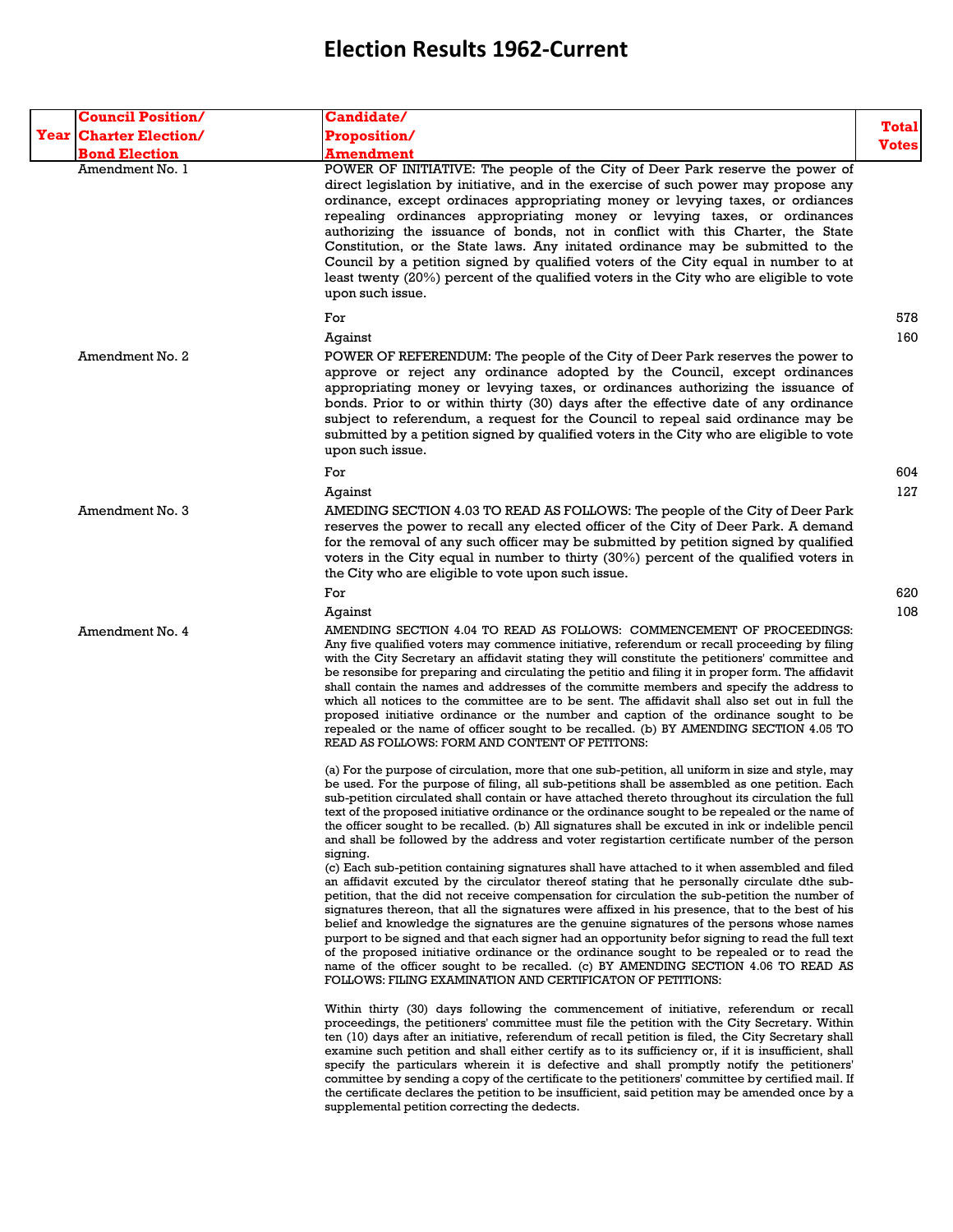| <b>Council Position/</b>      | <b>Candidate/</b>                                                                                                                                                                                                                                                                                                                                                                                                                                                                                                                                                                                                                                                                                                                                                                                                                                                                                                                                                                                                                                                                                                                                                                                                                                                                                                                                                                                                                                                                                                                                                                                                                                                                                                                                                                                                                                                                                                                                                                 |              |
|-------------------------------|-----------------------------------------------------------------------------------------------------------------------------------------------------------------------------------------------------------------------------------------------------------------------------------------------------------------------------------------------------------------------------------------------------------------------------------------------------------------------------------------------------------------------------------------------------------------------------------------------------------------------------------------------------------------------------------------------------------------------------------------------------------------------------------------------------------------------------------------------------------------------------------------------------------------------------------------------------------------------------------------------------------------------------------------------------------------------------------------------------------------------------------------------------------------------------------------------------------------------------------------------------------------------------------------------------------------------------------------------------------------------------------------------------------------------------------------------------------------------------------------------------------------------------------------------------------------------------------------------------------------------------------------------------------------------------------------------------------------------------------------------------------------------------------------------------------------------------------------------------------------------------------------------------------------------------------------------------------------------------------|--------------|
| <b>Year Charter Election/</b> | <b>Proposition/</b>                                                                                                                                                                                                                                                                                                                                                                                                                                                                                                                                                                                                                                                                                                                                                                                                                                                                                                                                                                                                                                                                                                                                                                                                                                                                                                                                                                                                                                                                                                                                                                                                                                                                                                                                                                                                                                                                                                                                                               | <b>Total</b> |
| <b>Bond Election</b>          | Amendment                                                                                                                                                                                                                                                                                                                                                                                                                                                                                                                                                                                                                                                                                                                                                                                                                                                                                                                                                                                                                                                                                                                                                                                                                                                                                                                                                                                                                                                                                                                                                                                                                                                                                                                                                                                                                                                                                                                                                                         | <b>Votes</b> |
|                               | The petitioners' committee shall file any such supplemental petition, which shall have the same<br>form and content as the original petition, within ten (10) days from the date of the petitioners'<br>committee received notice of the defects in the original petition. Within ten (10) days after<br>such supplemental petition and certify as to its sufficiency. If the supplemental petition is found<br>to be insufficient, no further proceedings shall be had with regard to it. If the original petition,<br>together with any supplemental petition, is found to be sufficient, the City Secretary shall<br>promptly present the certificate of sufficiency together with the petition, to the Council.                                                                                                                                                                                                                                                                                                                                                                                                                                                                                                                                                                                                                                                                                                                                                                                                                                                                                                                                                                                                                                                                                                                                                                                                                                                               |              |
|                               | For                                                                                                                                                                                                                                                                                                                                                                                                                                                                                                                                                                                                                                                                                                                                                                                                                                                                                                                                                                                                                                                                                                                                                                                                                                                                                                                                                                                                                                                                                                                                                                                                                                                                                                                                                                                                                                                                                                                                                                               | 520          |
| Amendment No. 5               | Against<br>(A) ACTION OF PETITION: When an initiative petition, certified to be sufficient, is submitted to<br>the Council by the City Secretary, the Council shall either: (1) Adopt the proposed initiative<br>ordinance without amendment within fifteen (15) days after the date of the certification and<br>submission to council of the initiative petition; or (2) Submit for approval or disapproval the<br>proposed initiative ordinance without amendment to a vote of the qualified voters of the City at<br>the next regular election date as provided in Article 2.01 (a) of the Texas Election Code.                                                                                                                                                                                                                                                                                                                                                                                                                                                                                                                                                                                                                                                                                                                                                                                                                                                                                                                                                                                                                                                                                                                                                                                                                                                                                                                                                                | 174          |
|                               | (3) Submit for approval or disapproval the proposed initiative ordinance without amendment<br>and a separate ordinance proposed by the Council, on the same subject to a vote of the<br>qualified voters of the City at the next regular election date as provided in Article 2.01 (a) of<br>the Texas Election Code. (4) The ballots to be used when voting on a proposed initiative<br>ordinance or referred ordinance shall describe any such ordinance sufficiently to identify it<br>and immediately below such description shall be printed upon separate lines the following:<br>"FOR ADOPTION OF THE ORDINANCE" "AGAINST ADOPTION OF THE ORDINANCE"                                                                                                                                                                                                                                                                                                                                                                                                                                                                                                                                                                                                                                                                                                                                                                                                                                                                                                                                                                                                                                                                                                                                                                                                                                                                                                                       |              |
|                               | (B) RESULTS OF ELECTION: If a majority of the votes cast are in favor of the initiated ordinance,<br>it shall thereupon be effective as an ordinance of the City. An ordinance so adopted may not<br>be repealed or amended until the expiration of two (2) years after the date of the election and<br>then only by a vote of there-fourths (3/4) of the Councilmembers qualified and serving. An<br>ordinance adopted by initiative shall not be subject to referendum. If the majority of the votes<br>cast are against the initiated ordinance, the subject of said ordinance cannot again be initiated<br>until the expiration of two (2) years after the date of the election.                                                                                                                                                                                                                                                                                                                                                                                                                                                                                                                                                                                                                                                                                                                                                                                                                                                                                                                                                                                                                                                                                                                                                                                                                                                                                              |              |
|                               | For                                                                                                                                                                                                                                                                                                                                                                                                                                                                                                                                                                                                                                                                                                                                                                                                                                                                                                                                                                                                                                                                                                                                                                                                                                                                                                                                                                                                                                                                                                                                                                                                                                                                                                                                                                                                                                                                                                                                                                               | 511          |
|                               | Against                                                                                                                                                                                                                                                                                                                                                                                                                                                                                                                                                                                                                                                                                                                                                                                                                                                                                                                                                                                                                                                                                                                                                                                                                                                                                                                                                                                                                                                                                                                                                                                                                                                                                                                                                                                                                                                                                                                                                                           | 188          |
| Amendment No. 6               | AMENDING SECTION 4.08 TO READ AS FOLLOWS: SUSPENSION AND PROCEDURE AFTER<br>SUBMISSION TO COUNCIL-REFERENDUM: (A) SUSPENSION OF EFFECT OF ORDINANCE:<br>When af referendum petition is filed with the City Secretary, the ordinance sought to be<br>repealed shall be suspended from taking effect. Such suspension shall terminate when: (1)<br>There is a final determinatin of insufficiency of petition by the City Secretary; or (2) The<br>petitioner's committee withdraw the petition; or (3) The Council repeals the ordinance; or (4)<br>The referred ordinance is approved or disapproved by the voters. (B) ACTION ON PETITION:<br>When a referendum petition, certified to be sufficient, is submitted to the Council by the City<br>Secretary, the Council shall either:<br>(1) Repeal the referred ordinance withing fifteen (15) days after the date of the certification and<br>submission to Council of the referendum petition; or (2) Submit for approval or disapproval the<br>referred ordinance to a vote of the qualified voters of the City at the next regular election date<br>as provided in Article 2.01 (a) of the Texas Election Code. (3) The ballots to be used when<br>voting on a proposed initiative ordinance or referred ordinance shall describe any such<br>ordinance sufficiently to identify it and immediately below such description shall be printed<br>upon separate lines the following: "FOR REPEAL OF THE ORDINANCE" "AGAINST REPEAL OF<br>THE ORDINANCE" (C) RESULTS OF ELECTION: If the majority of the votes cast are against the<br>referred ordinance it shall thereupon be deemed repealed. An ordinance so repealed may not<br>be reenacted as an ordinance, without substantive change, by Council action or by the<br>initiative process, until the expiration of two (2) years from the date of election. If the majority<br>of the votes cast are in favor of the referred ordinace, it shall thereupon be effective. |              |
|                               | For                                                                                                                                                                                                                                                                                                                                                                                                                                                                                                                                                                                                                                                                                                                                                                                                                                                                                                                                                                                                                                                                                                                                                                                                                                                                                                                                                                                                                                                                                                                                                                                                                                                                                                                                                                                                                                                                                                                                                                               | 505          |
|                               |                                                                                                                                                                                                                                                                                                                                                                                                                                                                                                                                                                                                                                                                                                                                                                                                                                                                                                                                                                                                                                                                                                                                                                                                                                                                                                                                                                                                                                                                                                                                                                                                                                                                                                                                                                                                                                                                                                                                                                                   |              |

Against 186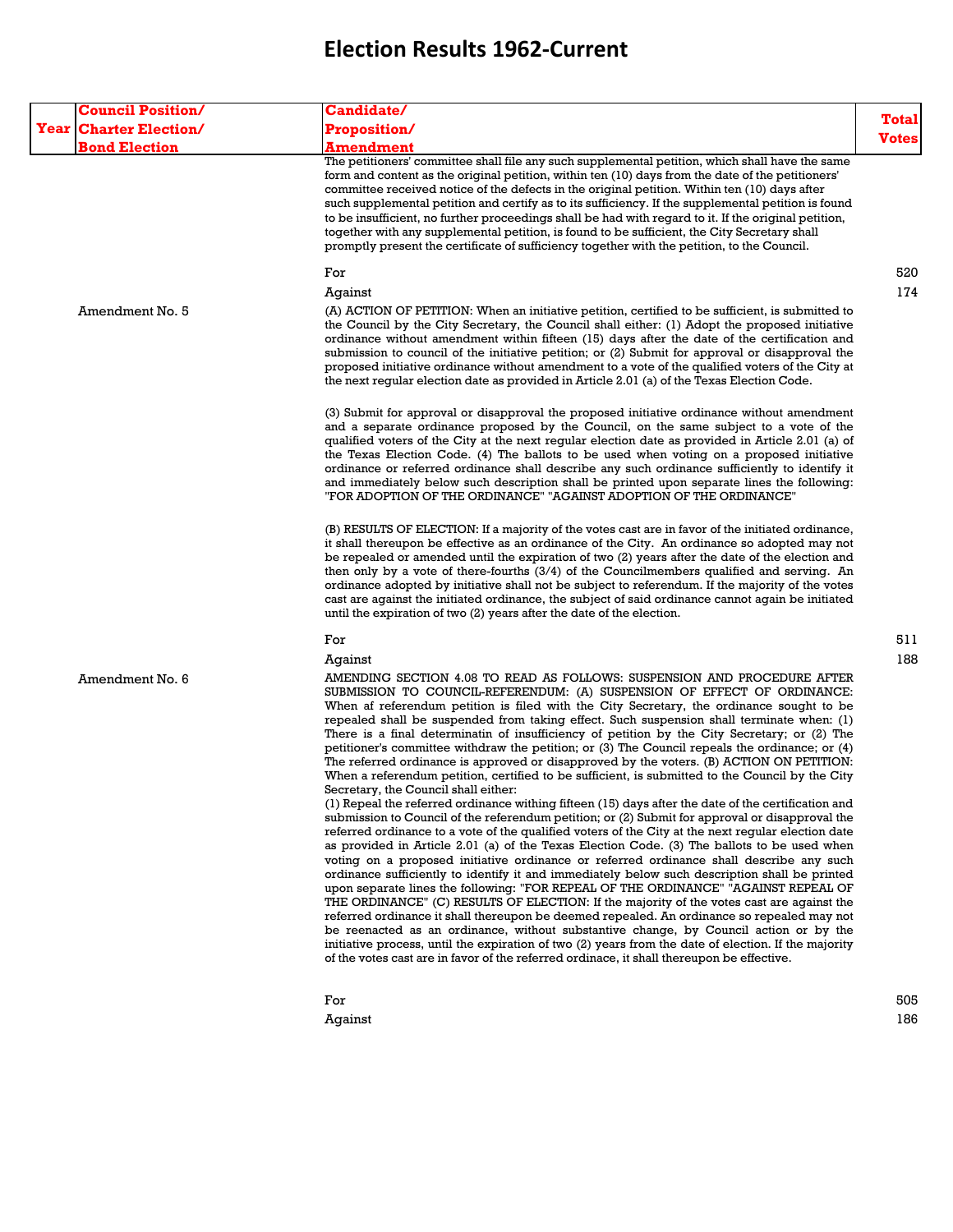|      | <b>Council Position/</b>         | Candidate/                                                                                                                                                                                                                                                                                                                                                                                                                                                                                                                                                                                                                                                                                                                                                                                                                                                                                                                                                                                                                                                                                                                                                                                                                                                                                                                                                                                                                                                                        |              |
|------|----------------------------------|-----------------------------------------------------------------------------------------------------------------------------------------------------------------------------------------------------------------------------------------------------------------------------------------------------------------------------------------------------------------------------------------------------------------------------------------------------------------------------------------------------------------------------------------------------------------------------------------------------------------------------------------------------------------------------------------------------------------------------------------------------------------------------------------------------------------------------------------------------------------------------------------------------------------------------------------------------------------------------------------------------------------------------------------------------------------------------------------------------------------------------------------------------------------------------------------------------------------------------------------------------------------------------------------------------------------------------------------------------------------------------------------------------------------------------------------------------------------------------------|--------------|
|      | <b>Year Charter Election/</b>    | Proposition/                                                                                                                                                                                                                                                                                                                                                                                                                                                                                                                                                                                                                                                                                                                                                                                                                                                                                                                                                                                                                                                                                                                                                                                                                                                                                                                                                                                                                                                                      | <b>Total</b> |
|      | <b>Bond Election</b>             | <b>Amendment</b>                                                                                                                                                                                                                                                                                                                                                                                                                                                                                                                                                                                                                                                                                                                                                                                                                                                                                                                                                                                                                                                                                                                                                                                                                                                                                                                                                                                                                                                                  | <b>Votes</b> |
|      | Amendment No. 7                  | AMENDING SECTION 4.09 TO READ AS FOLLOWS: PROCEDURE AFTER SUBMISSION TO<br>COUNCIL-RECALL: (A) ACTION ON PETITION: When a recall petition, certified to be sufficient,<br>is submitted to the Council by the City Secretary, the Council shall order an election to be held<br>at the next regular election date as provided in Article 2.01 (a) of the Texas Election Code. (B)<br>FORM OF BALLOT: The issue to be submitted on the ballot to the voters is: "Shall (name of<br>person) be removed from the office of (name of office) by recall?" Immediately below each<br>question there shall be printed the two followin propositions, one above the other, in the<br>following order: "FOR THE REMOVAL FROM OFFICE OF (NAME OF PERSON)" "AGAINST THE<br>REMOVAL FROM OFFICE OF (NAME OF PERSON)" (C) RESULTS OF ELECTION: If the majority<br>of the votes cast are the recall of the officer named on the ballot, the Council shall as its next<br>reqular meeting declare the office vacant. An officer thus removed shall not be eligible to hold<br>elected office or a position of employment with the City for a period of two (2) years after the<br>date of recall. (D) LIMITATION ON RECALL: No recall petition shall be filed against an officer<br>within six (6) months after begining a term of office, either as a newly elected officer or as an<br>incumbent. No officer shall be subjected to more than one recall election during each term of<br>office. |              |
|      |                                  | For                                                                                                                                                                                                                                                                                                                                                                                                                                                                                                                                                                                                                                                                                                                                                                                                                                                                                                                                                                                                                                                                                                                                                                                                                                                                                                                                                                                                                                                                               | 514          |
|      | Amendment No. 8                  | Against<br>AMENDING SECTION 4.10 TO READ AS FOLLOWS: NOTICE: The City Secretary shall<br>cause to have published any proposed initiative ordinance or any referred ordinance<br>or notice of any recall election at least once in the official newspaper of the City of<br>Deer Park at least fifteen (15) days before the election to approve or disapprove any<br>such ordinance or to recall any officer, and to provide other notices of said election<br>as provided for in the Texas Election Code.                                                                                                                                                                                                                                                                                                                                                                                                                                                                                                                                                                                                                                                                                                                                                                                                                                                                                                                                                                         | 164          |
|      |                                  | For                                                                                                                                                                                                                                                                                                                                                                                                                                                                                                                                                                                                                                                                                                                                                                                                                                                                                                                                                                                                                                                                                                                                                                                                                                                                                                                                                                                                                                                                               | 577          |
|      | Amendment No. 9                  | Against<br>AMENDING THE LAST SENTENCE OF SECTION 5.01 (a) TO READ AS FOLLOWS: 'The<br>manager shall receive compensation as may be fixed by the Council'.                                                                                                                                                                                                                                                                                                                                                                                                                                                                                                                                                                                                                                                                                                                                                                                                                                                                                                                                                                                                                                                                                                                                                                                                                                                                                                                         | 113          |
|      |                                  | For                                                                                                                                                                                                                                                                                                                                                                                                                                                                                                                                                                                                                                                                                                                                                                                                                                                                                                                                                                                                                                                                                                                                                                                                                                                                                                                                                                                                                                                                               | 447          |
|      | Amendment No. 10                 | Against<br>AMENDING SUB-SECTION 509 (b) TO READ AS FOLLOWS: There may be appointed<br>such associate judges as the council deem advisable. Any such associate judge shall<br>have the same qualifications and term of office as the judge of the municipal court.                                                                                                                                                                                                                                                                                                                                                                                                                                                                                                                                                                                                                                                                                                                                                                                                                                                                                                                                                                                                                                                                                                                                                                                                                 | 253          |
|      |                                  | For                                                                                                                                                                                                                                                                                                                                                                                                                                                                                                                                                                                                                                                                                                                                                                                                                                                                                                                                                                                                                                                                                                                                                                                                                                                                                                                                                                                                                                                                               | 515          |
|      |                                  | Against                                                                                                                                                                                                                                                                                                                                                                                                                                                                                                                                                                                                                                                                                                                                                                                                                                                                                                                                                                                                                                                                                                                                                                                                                                                                                                                                                                                                                                                                           | 194          |
|      | Amendment No. 11                 | AMENDING SECTION 5.12 (d) TO READ AS FOLLOWS: 'other than payroll checks<br>which may be imprinted with his fascimile signature.'                                                                                                                                                                                                                                                                                                                                                                                                                                                                                                                                                                                                                                                                                                                                                                                                                                                                                                                                                                                                                                                                                                                                                                                                                                                                                                                                                 |              |
|      |                                  | For                                                                                                                                                                                                                                                                                                                                                                                                                                                                                                                                                                                                                                                                                                                                                                                                                                                                                                                                                                                                                                                                                                                                                                                                                                                                                                                                                                                                                                                                               | 535          |
|      | Amendment No. 12                 | Against<br>REPEALING AND DELETING SECTIONS 5.13, 6.12, 6.13, 6.14, 6.15, 6.16, 6.17, 6.18,<br>AND 6.19 AS THEY REFER TO TAXATION WHICH IS NOW REGULATED BY TEXAS<br>STATUTES, BY REPEALING AND DELETING THEM FROM THE CHAPTER IN THEIR<br>ENTIRETY.                                                                                                                                                                                                                                                                                                                                                                                                                                                                                                                                                                                                                                                                                                                                                                                                                                                                                                                                                                                                                                                                                                                                                                                                                               | 174          |
|      | Amendment No. 13                 | For<br>Against<br>AMENDING SUB-SECTION 8.01 (A) TO READ AS FOLLOWS: (A) TERM OF OFFICE:<br>Members shall be appointed for two (2) year terms. Three of the memebers shall be<br>appointed after each City election held in even numbered years and two of the<br>members shall be appointed after each City election held in odd numbered years.<br>Members shall assume office on May 31 of the year appointed and serve for a period<br>of two (2) years.                                                                                                                                                                                                                                                                                                                                                                                                                                                                                                                                                                                                                                                                                                                                                                                                                                                                                                                                                                                                                       | 492<br>177   |
|      |                                  | For                                                                                                                                                                                                                                                                                                                                                                                                                                                                                                                                                                                                                                                                                                                                                                                                                                                                                                                                                                                                                                                                                                                                                                                                                                                                                                                                                                                                                                                                               | 593          |
|      |                                  | Against                                                                                                                                                                                                                                                                                                                                                                                                                                                                                                                                                                                                                                                                                                                                                                                                                                                                                                                                                                                                                                                                                                                                                                                                                                                                                                                                                                                                                                                                           | 119          |
|      |                                  |                                                                                                                                                                                                                                                                                                                                                                                                                                                                                                                                                                                                                                                                                                                                                                                                                                                                                                                                                                                                                                                                                                                                                                                                                                                                                                                                                                                                                                                                                   |              |
| 1984 | Position No. 4                   | <b>Jim Kite</b>                                                                                                                                                                                                                                                                                                                                                                                                                                                                                                                                                                                                                                                                                                                                                                                                                                                                                                                                                                                                                                                                                                                                                                                                                                                                                                                                                                                                                                                                   | 61           |
|      | Position No. 5<br>Position No. 6 | Harvey N. Petree<br>Thomas C. Bedford                                                                                                                                                                                                                                                                                                                                                                                                                                                                                                                                                                                                                                                                                                                                                                                                                                                                                                                                                                                                                                                                                                                                                                                                                                                                                                                                                                                                                                             | 67<br>63     |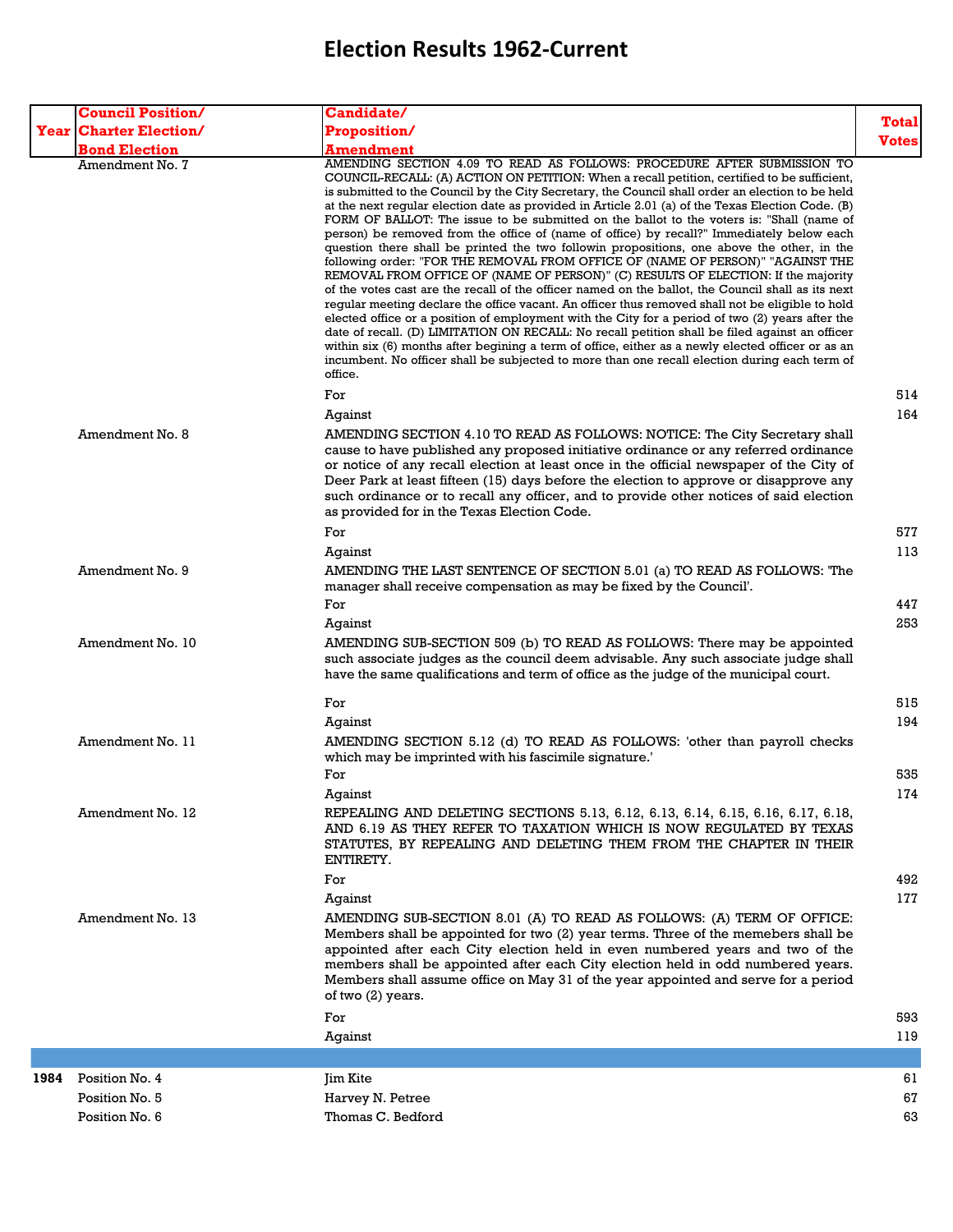| <b>Council Position/</b><br>Candidate/<br><b>Year Charter Election/</b><br>Proposition/<br><b>Bond Election</b><br><b>Amendment</b><br>Jimmy Burke<br>1985<br>Mayor<br>Wayne Riddle<br>Position No. 1<br>Charles Garrison<br>Position No. 2<br>Position No. 3<br>Lois A. Davidson<br>Ray Zachary<br>Robert J. Simonis<br>Position No. 4<br>1986<br><b>Jim Kite</b><br>Sam Pipkin<br>Donna Green<br>Position No. 5<br><b>Harvey Petree</b><br><b>Katy Peters</b><br>Thomas Bedford<br>Position No. 6 | <b>Total</b><br><b>Votes</b><br>568<br>535<br>524<br>20<br>612<br>91<br>259<br>494<br>1<br>581 |
|-----------------------------------------------------------------------------------------------------------------------------------------------------------------------------------------------------------------------------------------------------------------------------------------------------------------------------------------------------------------------------------------------------------------------------------------------------------------------------------------------------|------------------------------------------------------------------------------------------------|
|                                                                                                                                                                                                                                                                                                                                                                                                                                                                                                     |                                                                                                |
|                                                                                                                                                                                                                                                                                                                                                                                                                                                                                                     |                                                                                                |
|                                                                                                                                                                                                                                                                                                                                                                                                                                                                                                     |                                                                                                |
|                                                                                                                                                                                                                                                                                                                                                                                                                                                                                                     |                                                                                                |
|                                                                                                                                                                                                                                                                                                                                                                                                                                                                                                     |                                                                                                |
|                                                                                                                                                                                                                                                                                                                                                                                                                                                                                                     |                                                                                                |
|                                                                                                                                                                                                                                                                                                                                                                                                                                                                                                     |                                                                                                |
|                                                                                                                                                                                                                                                                                                                                                                                                                                                                                                     |                                                                                                |
|                                                                                                                                                                                                                                                                                                                                                                                                                                                                                                     |                                                                                                |
|                                                                                                                                                                                                                                                                                                                                                                                                                                                                                                     |                                                                                                |
|                                                                                                                                                                                                                                                                                                                                                                                                                                                                                                     |                                                                                                |
|                                                                                                                                                                                                                                                                                                                                                                                                                                                                                                     |                                                                                                |
|                                                                                                                                                                                                                                                                                                                                                                                                                                                                                                     |                                                                                                |
|                                                                                                                                                                                                                                                                                                                                                                                                                                                                                                     |                                                                                                |
|                                                                                                                                                                                                                                                                                                                                                                                                                                                                                                     |                                                                                                |
|                                                                                                                                                                                                                                                                                                                                                                                                                                                                                                     | 1                                                                                              |
|                                                                                                                                                                                                                                                                                                                                                                                                                                                                                                     | 561                                                                                            |
| Jimmy Tengler                                                                                                                                                                                                                                                                                                                                                                                                                                                                                       | 1                                                                                              |
| D.R. Kilter                                                                                                                                                                                                                                                                                                                                                                                                                                                                                         | 1                                                                                              |
|                                                                                                                                                                                                                                                                                                                                                                                                                                                                                                     |                                                                                                |
| 1986<br>Bond Election (resident electors)                                                                                                                                                                                                                                                                                                                                                                                                                                                           |                                                                                                |
| Proposition No. 1<br>Issuance of \$6,500,000 water treatment plant tax bonds                                                                                                                                                                                                                                                                                                                                                                                                                        |                                                                                                |
| For                                                                                                                                                                                                                                                                                                                                                                                                                                                                                                 | 560                                                                                            |
| Against                                                                                                                                                                                                                                                                                                                                                                                                                                                                                             | 64                                                                                             |
| Proposition No. 2<br>Issuance of \$2,700,000 sanitary sewer system improvement & extension tax bonds                                                                                                                                                                                                                                                                                                                                                                                                |                                                                                                |
| For                                                                                                                                                                                                                                                                                                                                                                                                                                                                                                 | 538                                                                                            |
| Against                                                                                                                                                                                                                                                                                                                                                                                                                                                                                             | 76                                                                                             |
| Proposition No. 3<br>Issuance of \$2,750,000 waterworks system improvement & extension tax bonds                                                                                                                                                                                                                                                                                                                                                                                                    |                                                                                                |
| For                                                                                                                                                                                                                                                                                                                                                                                                                                                                                                 | 527                                                                                            |
| Against                                                                                                                                                                                                                                                                                                                                                                                                                                                                                             | 80                                                                                             |
| Proposition No. 4<br>Issuance of \$4,000,000 street improvement tax bonds                                                                                                                                                                                                                                                                                                                                                                                                                           |                                                                                                |
| For                                                                                                                                                                                                                                                                                                                                                                                                                                                                                                 | 496                                                                                            |
| Against                                                                                                                                                                                                                                                                                                                                                                                                                                                                                             | 113                                                                                            |
|                                                                                                                                                                                                                                                                                                                                                                                                                                                                                                     |                                                                                                |
| Proposition No. 5<br>Issuance of \$750,000 public building tax bonds                                                                                                                                                                                                                                                                                                                                                                                                                                |                                                                                                |
| For                                                                                                                                                                                                                                                                                                                                                                                                                                                                                                 | 468                                                                                            |
| Against                                                                                                                                                                                                                                                                                                                                                                                                                                                                                             | 134                                                                                            |
|                                                                                                                                                                                                                                                                                                                                                                                                                                                                                                     |                                                                                                |
| Proposition No. 6<br>Issuance of \$750,000 park tax bonds                                                                                                                                                                                                                                                                                                                                                                                                                                           |                                                                                                |
| For                                                                                                                                                                                                                                                                                                                                                                                                                                                                                                 | 465                                                                                            |
| Against                                                                                                                                                                                                                                                                                                                                                                                                                                                                                             |                                                                                                |
|                                                                                                                                                                                                                                                                                                                                                                                                                                                                                                     | 147                                                                                            |
| 1987<br>Mayor<br>Jimmy Burke                                                                                                                                                                                                                                                                                                                                                                                                                                                                        | 125                                                                                            |
| Position No. 1<br>Wayne Riddle                                                                                                                                                                                                                                                                                                                                                                                                                                                                      | 122                                                                                            |
| Charles Garrison<br>Position No. 2                                                                                                                                                                                                                                                                                                                                                                                                                                                                  | 116                                                                                            |
| Position No. 3<br>Ray Zachary                                                                                                                                                                                                                                                                                                                                                                                                                                                                       | 117                                                                                            |
|                                                                                                                                                                                                                                                                                                                                                                                                                                                                                                     |                                                                                                |
| Position No. 4<br>Sam Pipkin<br>1988                                                                                                                                                                                                                                                                                                                                                                                                                                                                | 935                                                                                            |
|                                                                                                                                                                                                                                                                                                                                                                                                                                                                                                     | 297                                                                                            |
| Larry Cernosek                                                                                                                                                                                                                                                                                                                                                                                                                                                                                      |                                                                                                |
| <b>Howard Shelton</b>                                                                                                                                                                                                                                                                                                                                                                                                                                                                               | 1                                                                                              |
| <b>Bob Linberger</b>                                                                                                                                                                                                                                                                                                                                                                                                                                                                                | 510                                                                                            |
| Position No. 5<br><b>Harvey Petree</b>                                                                                                                                                                                                                                                                                                                                                                                                                                                              | 1089                                                                                           |
| John West                                                                                                                                                                                                                                                                                                                                                                                                                                                                                           | 654                                                                                            |
| <b>Bob Linberger</b>                                                                                                                                                                                                                                                                                                                                                                                                                                                                                | 3                                                                                              |
| 1989<br>Mayor<br><b>Eddie Dove</b>                                                                                                                                                                                                                                                                                                                                                                                                                                                                  | 374                                                                                            |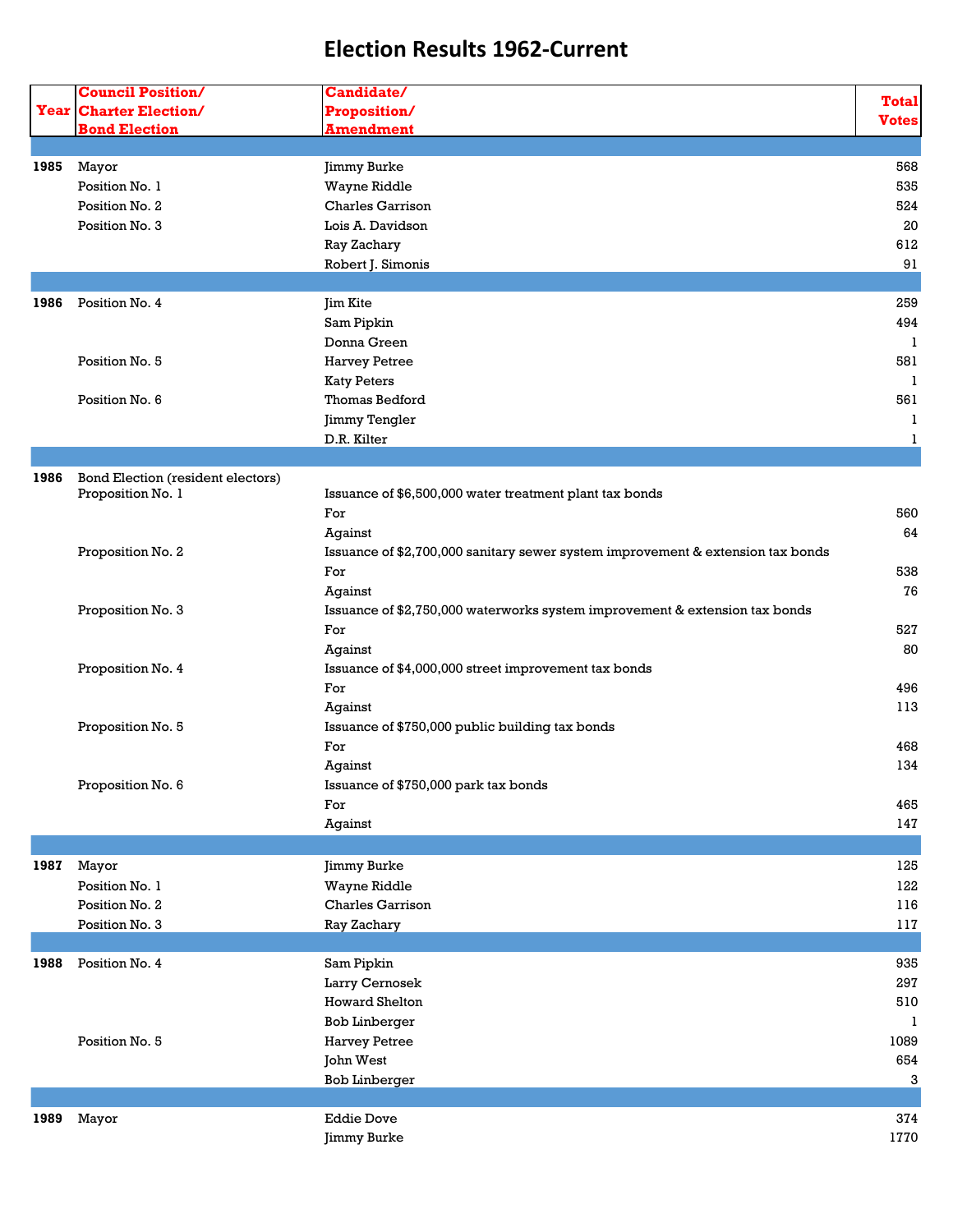|      | <b>Council Position/</b>          | Candidate/                                                                                               |              |
|------|-----------------------------------|----------------------------------------------------------------------------------------------------------|--------------|
|      | <b>Year Charter Election/</b>     | <b>Proposition/</b>                                                                                      | <b>Total</b> |
|      | <b>Bond Election</b>              | <b>Amendment</b>                                                                                         | <b>Votes</b> |
|      | Position No. 1                    | Wayne Riddle                                                                                             | 1451         |
|      |                                   | Danny Crosslin Sr.                                                                                       | 665          |
|      | Position No. 2                    | <b>Bill McDonald</b>                                                                                     | 1009         |
|      |                                   |                                                                                                          |              |
|      |                                   | Charles Garrison                                                                                         | 1100         |
|      | Position No. 3                    | Rayma Zachary                                                                                            | 1071         |
|      |                                   | Denton McDugle                                                                                           | 1085         |
|      |                                   |                                                                                                          |              |
| 1990 | Position No. 4                    | Sam Pipkin                                                                                               | 423          |
|      | Position No. 5                    | <b>Eddie Dove</b>                                                                                        | 51           |
|      |                                   | <b>Harvey Petree</b>                                                                                     | 477          |
|      | Position No. 6                    | Tom Bedford                                                                                              | 419          |
|      |                                   |                                                                                                          |              |
| 1991 | Mayor                             | Jimmy A. Burke                                                                                           | 102          |
|      | Position No. 1                    | Wayne Riddle                                                                                             | 88           |
|      | Position No. 2                    | <b>Charles Garrison</b>                                                                                  | 91           |
|      | Position No. 3                    | Denton McDugle                                                                                           | 83           |
|      |                                   |                                                                                                          |              |
| 1992 | Position No. 4                    | Al Dugas                                                                                                 | 59           |
|      |                                   | Sam Pipkin                                                                                               | 655          |
|      |                                   | Robert P. Linderger                                                                                      | 488          |
|      | Position No.5                     | Les C. Ellard, Jr.                                                                                       | 420          |
|      |                                   | Tillman McHenry                                                                                          | 222          |
|      |                                   | <b>Bill McDonald</b>                                                                                     | 576          |
|      | Position No. 6                    | Tom Bedford                                                                                              | 877          |
|      |                                   |                                                                                                          |              |
| 1992 | Position No. 5 (Run-Off)          | Les C. Ellard, Jr.                                                                                       | 534          |
|      |                                   | <b>Bill McDonald</b>                                                                                     | 635          |
|      |                                   |                                                                                                          |              |
| 1993 |                                   | Prohibiting bingo games for charitable purposes as authorized by the Bingo Enabling Act in Deer Park, TX |              |
|      |                                   | For                                                                                                      | 1198         |
|      |                                   |                                                                                                          |              |
|      |                                   | Against                                                                                                  | 614          |
|      |                                   |                                                                                                          |              |
| 1993 | Mayor                             | Jimmy Burke                                                                                              | 4078         |
|      |                                   | <b>Eddie Dove</b>                                                                                        | 968          |
|      | Position No. 1                    | Wayne Riddle                                                                                             | 3922         |
|      | Position No. 2                    | <b>Tommy Dove</b>                                                                                        | 536          |
|      |                                   | <b>Ruth Palmer</b>                                                                                       | 2281         |
|      |                                   | <b>Brian Barry</b>                                                                                       | 2056         |
|      | Position No. 3                    | Dean Lawther                                                                                             | 2120         |
|      |                                   | Denton McDugle                                                                                           | 2840         |
|      |                                   |                                                                                                          |              |
| 1993 | Position No. 2 (Run-Off)          | <b>Ruth Palmer</b>                                                                                       | 853          |
|      |                                   | <b>Brian Barry</b>                                                                                       | 1026         |
|      |                                   |                                                                                                          |              |
| 1993 | Bond Election (resident electors) |                                                                                                          |              |
|      | Propositon No. 1                  | Issuance of \$8,250,000 municipal golf course bonds                                                      |              |
|      |                                   | For                                                                                                      | 2010         |
|      |                                   | Against                                                                                                  | 685          |
|      |                                   |                                                                                                          |              |
| 1994 | Position No. 4                    | Sam Pipkin                                                                                               | 835          |
|      | Position No. 5                    | <b>Bill McDonald</b>                                                                                     | 345          |
|      |                                   | Dianna Taylor                                                                                            | 610          |
|      |                                   |                                                                                                          |              |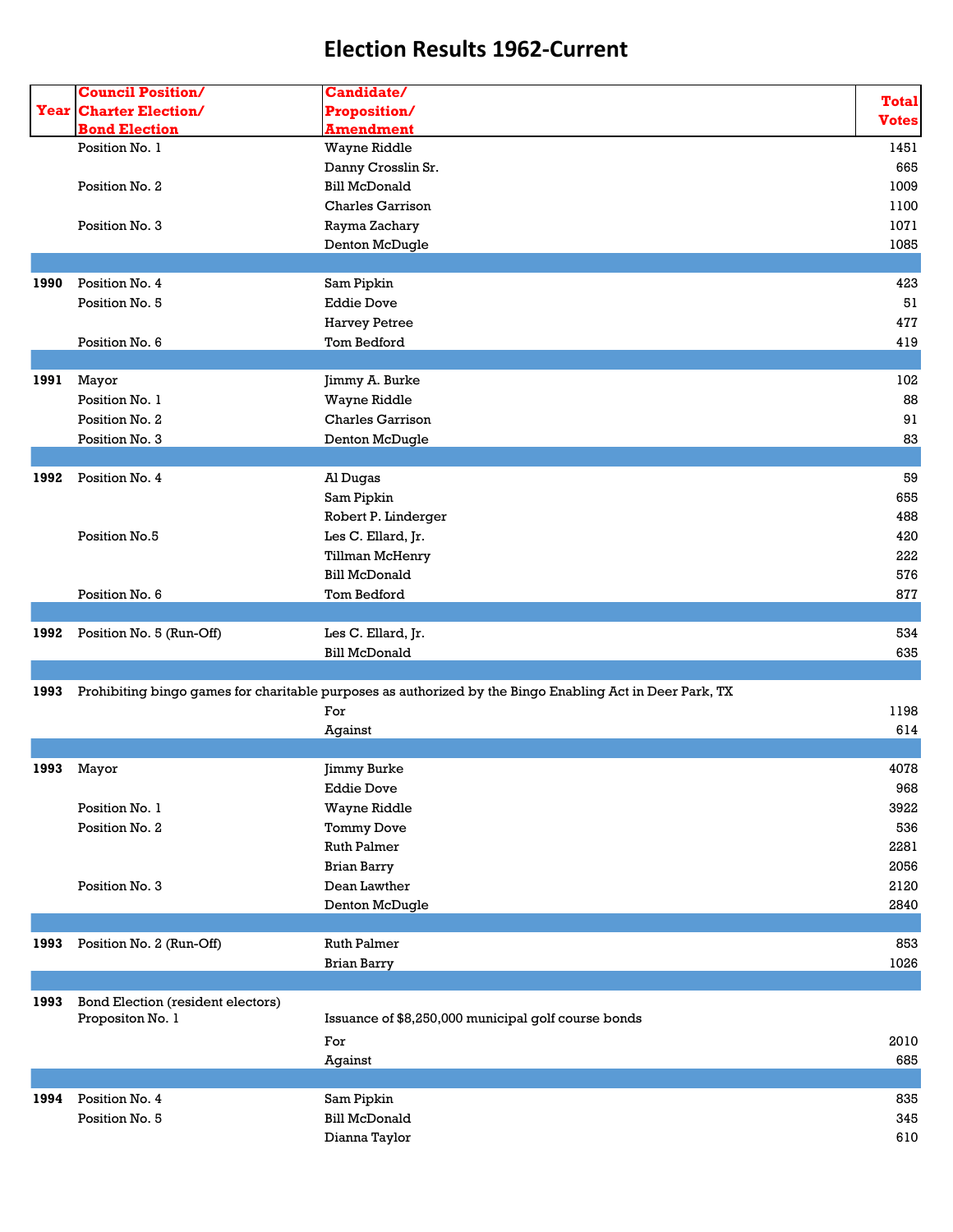|      | <b>Council Position/</b>          | Candidate/                                                             |              |
|------|-----------------------------------|------------------------------------------------------------------------|--------------|
|      | <b>Year Charter Election/</b>     | Proposition/                                                           | <b>Total</b> |
|      | <b>Bond Election</b>              | <b>Amendment</b>                                                       | <b>Votes</b> |
|      |                                   |                                                                        |              |
| 1995 | Mayor                             | Jimmy Burke                                                            | 1340         |
|      |                                   | Larry Cernosek                                                         | 553          |
|      | Position No. 1                    | Wayne Riddle                                                           | 1320         |
|      |                                   | Troy A. Hopkins                                                        | 541          |
|      | Position No. 2                    | <b>Brian Barry</b>                                                     | 1456         |
|      | Position No. 3                    | <b>Eddie Dove</b>                                                      | 418          |
|      |                                   | Denton McDugle                                                         | 1424         |
|      |                                   |                                                                        |              |
| 1996 | Position No. 4                    | Ron Armstrong                                                          | 358          |
|      |                                   | Sam Pipkin                                                             | 417          |
|      | Position No. 5                    | Dianna Taylor                                                          | 541          |
|      | Position No. 6                    | Dean Lawther                                                           | 518          |
|      |                                   |                                                                        |              |
|      |                                   |                                                                        | 1152         |
| 1997 | Mayor                             | Jimmy Burke                                                            |              |
|      |                                   | Larry Cernosek                                                         | 832          |
|      | Position No. 1                    | Wayne Riddle                                                           | 1454         |
|      | Position No. 2                    | <b>Brian George Barry</b>                                              | 1438         |
|      | Position No. 3                    | Denton McDugle                                                         | 1434         |
|      |                                   |                                                                        |              |
| 1998 | Position No. 4                    | <b>Bill Brown</b>                                                      | 480          |
|      |                                   | <b>Charles Norris</b>                                                  | 317          |
|      | Position No. 5                    | Dianna Taylor                                                          | 524          |
|      | Position No. 6                    | Dean Lawther                                                           | 531          |
|      |                                   |                                                                        |              |
| 1999 | Mayor                             | Jesse Zesiger                                                          | 434          |
|      |                                   | Larry Cernosek                                                         | 754          |
|      |                                   | Wayne Riddle                                                           | 1164         |
|      |                                   | Dean Lawther                                                           | 778          |
|      | Position No. 1                    | <b>Eddie Dove</b>                                                      | 706          |
|      |                                   | <b>Charles Garrison</b>                                                | 2020         |
|      |                                   |                                                                        |              |
|      | Position No. 2                    | <b>Brian George Barry</b>                                              | 2228         |
|      | Position No. 3                    | Denton McDugle                                                         | 2197         |
|      |                                   |                                                                        |              |
| 1999 | Mayor (Run-Off)                   | Dean Lawther                                                           | 1230         |
|      |                                   | Wayne Riddle                                                           | 1593         |
|      |                                   |                                                                        |              |
| 2000 | Position No. 4                    | <b>Bill Brown</b>                                                      | 331          |
|      | Position No. 5                    | Joe "Flash" Gordon                                                     | 100          |
|      |                                   | Dianna Taylor                                                          | 429          |
|      | Position No. 6                    | Dean Lawther                                                           | 305          |
|      |                                   |                                                                        |              |
| 2000 | Bond Election (resident electors) |                                                                        |              |
|      | Proposition No. 1                 | Issuance of \$7,550,000 public safety, fire, & police building bonds   |              |
|      |                                   | For                                                                    | 634          |
|      |                                   | Against                                                                | 128          |
|      | Proposition No. 2                 | Issuance of \$6,580,000 park & recreational facility improvement bonds |              |
|      |                                   | For                                                                    | 524          |
|      |                                   | Against                                                                | 234          |
|      |                                   |                                                                        |              |
|      | Proposition No. 3                 | Issuance of \$2,250,000 drainage improvments bonds                     |              |
|      |                                   | For                                                                    | 662          |
|      |                                   | Against                                                                | 86           |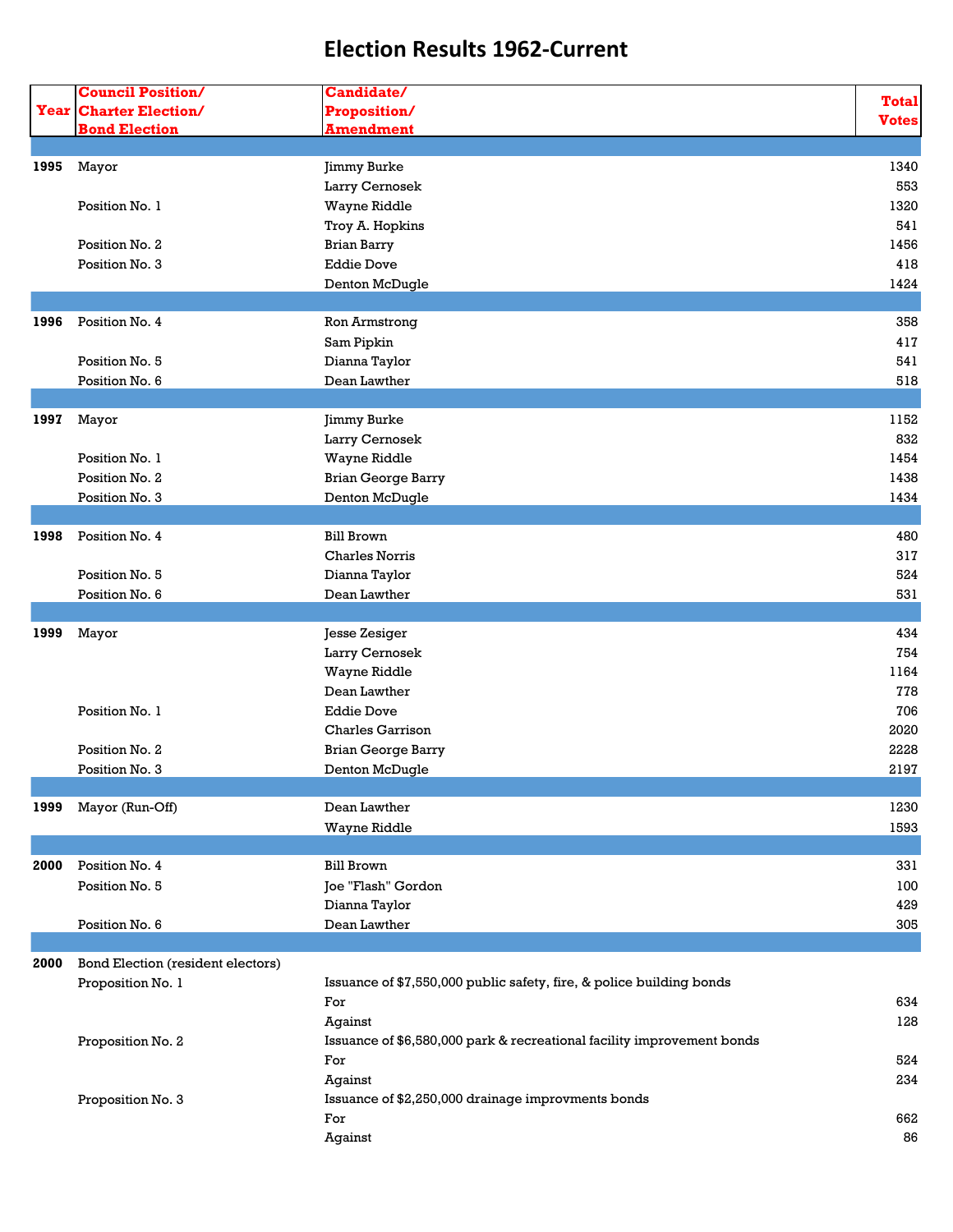|      | <b>Council Position/</b>      | Candidate/                                                                                                   |              |
|------|-------------------------------|--------------------------------------------------------------------------------------------------------------|--------------|
|      | <b>Year Charter Election/</b> | <b>Proposition/</b>                                                                                          | <b>Total</b> |
|      | <b>Bond Election</b>          | <b>Amendment</b>                                                                                             | <b>Votes</b> |
|      | Proposition No. 4             | Issuance of \$3,700,000 streets, sidewalks, & related drainage improvement bonds                             |              |
|      |                               |                                                                                                              |              |
|      |                               | For                                                                                                          | 658          |
|      |                               | Against                                                                                                      | 94           |
|      | Proposition No. 5             | Issuance of \$1,510,000 bonds for renovation, construction, furnishing & equipment of<br>a city hall complex |              |
|      |                               |                                                                                                              |              |
|      |                               | For                                                                                                          | 549          |
|      | Proposition No. 6             | Against                                                                                                      | 203          |
|      |                               | Issuance of \$1,750,000 bonds for renovation, construction, furnishing & equipment of<br>a library building  |              |
|      |                               | For                                                                                                          | 611          |
|      |                               |                                                                                                              | 140          |
|      | Proposition No. 7             | Against<br>Issuance of \$2,350,000 community center building bonds                                           |              |
|      |                               |                                                                                                              |              |
|      |                               | For                                                                                                          | 570          |
|      |                               | Against                                                                                                      | 181          |
|      |                               |                                                                                                              |              |
| 2001 | Mayor                         | Wayne Riddle                                                                                                 | 792          |
|      | Position No. 1                | Charles Garrison                                                                                             | 771          |
|      | Position No. 2                | <b>Brian Barry</b>                                                                                           | 703          |
|      |                               | Larry Cernosek                                                                                               | 336          |
|      | Position No. 3                | Denton McDugle                                                                                               | 781          |
|      |                               |                                                                                                              |              |
| 2002 | Position No. 4                | <b>Bill Brown</b>                                                                                            | 445          |
|      | Position No. 5                | <b>Beckie Stockstill</b>                                                                                     | 362          |
|      |                               | Ralph E. Ross                                                                                                | 174          |
|      |                               | Mark Baggett                                                                                                 | 181          |
|      | Position No. 6                | Dean Lawther                                                                                                 | 455          |
|      |                               |                                                                                                              |              |
|      |                               |                                                                                                              |              |
| 2003 | All positions unopposed       |                                                                                                              |              |
|      | Position No. 1                | <b>Charles Garrison</b>                                                                                      |              |
|      | Position No. 2                | <b>Brian Barry</b>                                                                                           |              |
|      | Position No. 3                | Denton Mc Dugle                                                                                              |              |
|      |                               |                                                                                                              |              |
| 2004 | Position No. 4                | Eric Lambert                                                                                                 | 270          |
|      |                               | <b>Blake Burns</b>                                                                                           | 572          |
|      |                               | Harrell Kesterson                                                                                            | 124          |
|      | Position No. 5                | <b>Beckie Stockstill</b>                                                                                     | 732          |
|      |                               | Robert Hippe                                                                                                 | 170          |
|      | Position No. 6                | Dean Lawther                                                                                                 | 777          |
|      |                               |                                                                                                              |              |
| 2004 | Special Election              | The permanent ad valorem tax freeze on the homesteads of the disabled & persons                              |              |
|      |                               | over the age of 65                                                                                           |              |
|      |                               | For                                                                                                          | 1356         |
|      |                               | Against                                                                                                      | 484          |
|      |                               |                                                                                                              |              |
| 2005 | Mayor                         | Wayne Riddle                                                                                                 | 1166         |
|      | Position No. 1                | Cecil Sam Wright                                                                                             | 562          |
|      |                               | Charles Garrison                                                                                             | 965          |
|      |                               |                                                                                                              |              |
|      | Position No. 2                | <b>Chuck Watkins</b>                                                                                         | 82           |
|      |                               | Thane Harrison                                                                                               | 929          |
|      |                               | Jack Beckham, Sr.                                                                                            | 534          |
|      |                               |                                                                                                              |              |
| 2006 | All positions unopposed       |                                                                                                              |              |
|      | Position No. 4                | <b>Blake Burns</b>                                                                                           |              |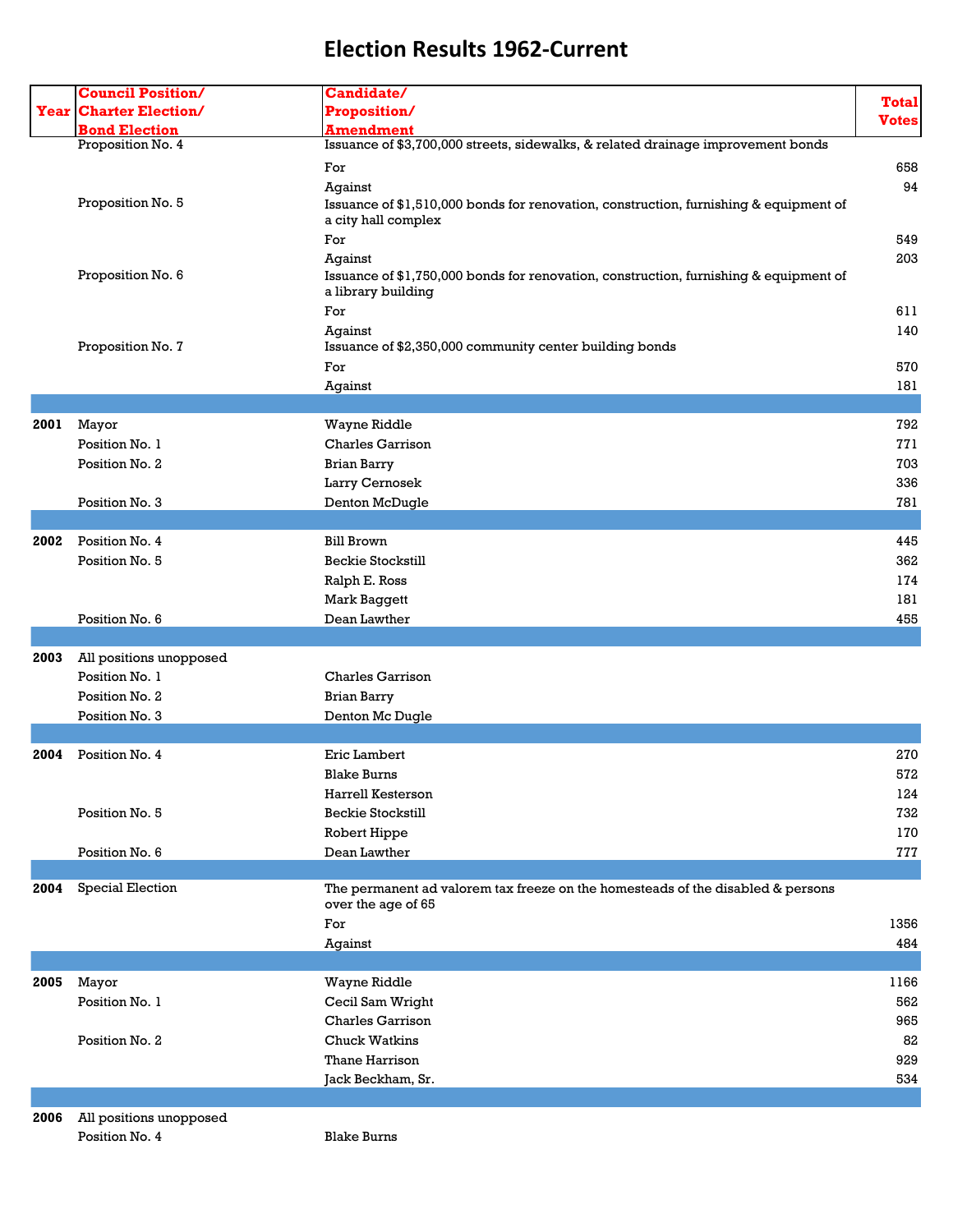|      | <b>Council Position/</b>      | Candidate/                                          |              |
|------|-------------------------------|-----------------------------------------------------|--------------|
|      | <b>Year Charter Election/</b> | Proposition/                                        | <b>Total</b> |
|      | <b>Bond Election</b>          | <b>Amendment</b>                                    | <b>Votes</b> |
|      | Position No. 5                | Beckie Stockstill                                   |              |
|      | Position No. 6                | Dean Lawther                                        |              |
|      |                               |                                                     |              |
| 2007 | Mayor                         | Wayne Riddle                                        | 941          |
|      | Position No. 1                | <b>Charles Garrison</b>                             | 882          |
|      | Position No. 2                | Thane Harrison                                      | 852          |
|      | Position No. 3                | E. Dale Wortham                                     | 349          |
|      |                               | Chris Richey                                        | 785          |
|      |                               | Kyle Womack                                         | 153          |
|      |                               |                                                     |              |
| 2008 | Positon No. 4                 | <b>Bill Patterson</b>                               | 1210         |
|      |                               | <b>Blake Barnes</b>                                 | 965          |
|      | Position No. 5                | Beckie Stockstill-Cobb                              | 1300         |
|      |                               |                                                     | 898          |
|      |                               | Larry Cernosek<br>Dean Lawther                      |              |
|      | Position No. 6                |                                                     | 964          |
|      |                               | Jeff Pound                                          | 1231         |
|      |                               |                                                     |              |
| 2008 | Proposition No. 1             | Adoption of a Section 4B additional sales & use tax |              |
|      |                               | For                                                 | 981          |
|      |                               | Against                                             | 1240         |
|      | Proposition No. 2             | Amend Section 2.05, C, 6                            |              |
|      |                               | For                                                 | 1183         |
|      |                               | Against                                             | 976          |
|      | Proposition No. 3             | Amend Section 2.05, C                               |              |
|      |                               | For                                                 | 1146         |
|      |                               | Against                                             | 997          |
|      | Propositon No. 4              | Amend Section 5.12, D                               |              |
|      |                               | For                                                 | 1227         |
|      |                               | Against                                             | 939          |
|      | Proposition No. 5             | Amend Section 3.07, B                               |              |
|      |                               | For                                                 | 1301         |
|      |                               | Against                                             | 857          |
|      | Propositon No. 6              | Amend Section 3.02, C                               |              |
|      |                               | For                                                 | 1417         |
|      |                               | Against                                             | 743          |
|      |                               |                                                     |              |
| 2009 | Mayor                         | Wayne Riddle                                        | 758          |
|      | Position No. 1                | Charles Garrison                                    | 715          |
|      | Position No. 2                | Thane Harrison                                      | 719          |
|      |                               | Owen Doyle, Jr.                                     | 169          |
|      | Position No. 3                | Chris Richey                                        | 785          |
|      |                               | <b>Eddie Dove</b>                                   | 90           |
|      |                               |                                                     |              |
|      |                               |                                                     | Elected/     |
| 2010 | Position No. 4                | <b>Bill Patterson</b>                               | No Opponent  |
|      | Position No. 5                | G. Terry Lutz                                       | 36           |
|      |                               | <b>Bill Zastrow</b>                                 | 245          |
|      |                               | John J. Janatsch                                    | 103          |
|      |                               | Beckie Stockstill-Cobb                              | 710          |
|      | Position No. 6                | <b>Eddie Dove</b>                                   | 63           |
|      |                               | Jeff W. Pound                                       | 599          |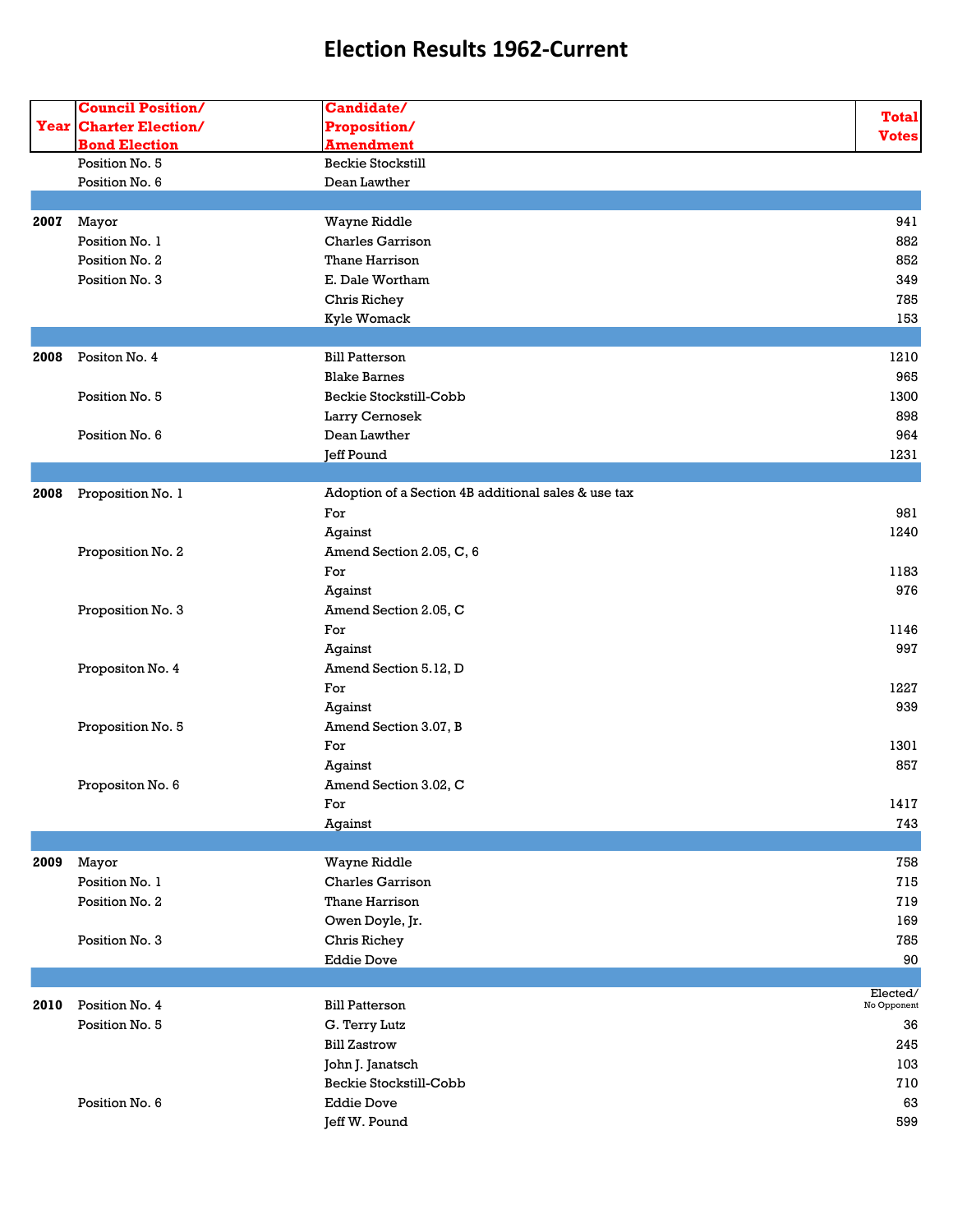| <b>Year Charter Election/</b><br>Proposition/<br><b>Votes</b><br><b>Amendment</b><br><b>Bond Election</b><br>E. Dale Wortham<br>436<br>Mayor<br>1286<br>2011<br>Wayne Riddle<br>Position No. 1<br>Andrea Pressley<br>509<br>Jerry L. Mouton, Jr.<br>908<br><b>Mitch Contreras</b><br>165<br>Thane Harrision<br>Position No. 2<br>1185<br>571<br>Position No. 3<br><b>Shelley Stokes</b><br>1012<br>Chris Richey<br>Proposition No. 1<br>Adoption of a Type B additional sales & use tax<br>712<br>For<br>918<br>Against<br>2012<br>Position No. 4<br>710<br>John Janatsch<br><b>Bill Patterson</b><br>1273<br>979<br>Position No. 5<br>Andrea Pressley<br>Beckie Stockstill-Cobb<br>1059<br>Position No. 6<br>Chad Burke<br>932<br>Rae A. Sinor<br>1157<br>Mayor<br>Jeff Pound<br>1009<br>2013<br>Larry Cernosek<br>324<br>Jerry Mouton, Jr.<br>1415<br>Position No. 1<br>Sherry Garrison<br>1496<br><b>Bennie Boles</b><br>1184<br>2083<br>Position No. 2<br>Thane Harrison<br>Position No. 3<br>2122<br>Chris Richey<br>Position No. 4<br>212<br>2014<br>John Janatsch<br><b>Bill Patterson</b><br>635<br>Position No. 5<br>Shelley D. Stokes<br>337<br>Ron Martin<br>540<br>667<br>Position No. 6<br>Rae A. Sinor<br>Mayor<br>Jerry L. Mouton, Jr.<br>2015<br>Positon No. 1<br><b>Sherry Garrison</b><br>1537<br>Position No. 2<br>Thane Harrison<br>1248<br><b>Shelley Stokes</b><br>560<br>277<br><b>Betty Lemley</b><br>Gerald Cothran<br>Position No. 3<br>1047<br>Tommy Ginn<br>1051<br>Proposition No. 1<br>Type B additional sales and use tax<br>For<br>1233<br>1054<br>Against<br>Position No. 4<br><b>Eddie Dove</b><br>118<br>2016<br><b>Bill Patterson</b><br>654<br>Position No. 5<br>628<br>Ron Martin<br>Position No. 6<br>Rae A. Sinor<br>610<br>933<br>Jerry L. Mouton, Jr.<br>2017 Mayor<br>330<br><b>Betty Lemley</b> | <b>Council Position/</b> | Candidate/ |              |
|---------------------------------------------------------------------------------------------------------------------------------------------------------------------------------------------------------------------------------------------------------------------------------------------------------------------------------------------------------------------------------------------------------------------------------------------------------------------------------------------------------------------------------------------------------------------------------------------------------------------------------------------------------------------------------------------------------------------------------------------------------------------------------------------------------------------------------------------------------------------------------------------------------------------------------------------------------------------------------------------------------------------------------------------------------------------------------------------------------------------------------------------------------------------------------------------------------------------------------------------------------------------------------------------------------------------------------------------------------------------------------------------------------------------------------------------------------------------------------------------------------------------------------------------------------------------------------------------------------------------------------------------------------------------------------------------------------------------------------------------------------------------------------------------------------------------------------------------|--------------------------|------------|--------------|
|                                                                                                                                                                                                                                                                                                                                                                                                                                                                                                                                                                                                                                                                                                                                                                                                                                                                                                                                                                                                                                                                                                                                                                                                                                                                                                                                                                                                                                                                                                                                                                                                                                                                                                                                                                                                                                             |                          |            | <b>Total</b> |
|                                                                                                                                                                                                                                                                                                                                                                                                                                                                                                                                                                                                                                                                                                                                                                                                                                                                                                                                                                                                                                                                                                                                                                                                                                                                                                                                                                                                                                                                                                                                                                                                                                                                                                                                                                                                                                             |                          |            |              |
|                                                                                                                                                                                                                                                                                                                                                                                                                                                                                                                                                                                                                                                                                                                                                                                                                                                                                                                                                                                                                                                                                                                                                                                                                                                                                                                                                                                                                                                                                                                                                                                                                                                                                                                                                                                                                                             |                          |            |              |
|                                                                                                                                                                                                                                                                                                                                                                                                                                                                                                                                                                                                                                                                                                                                                                                                                                                                                                                                                                                                                                                                                                                                                                                                                                                                                                                                                                                                                                                                                                                                                                                                                                                                                                                                                                                                                                             |                          |            |              |
|                                                                                                                                                                                                                                                                                                                                                                                                                                                                                                                                                                                                                                                                                                                                                                                                                                                                                                                                                                                                                                                                                                                                                                                                                                                                                                                                                                                                                                                                                                                                                                                                                                                                                                                                                                                                                                             |                          |            |              |
|                                                                                                                                                                                                                                                                                                                                                                                                                                                                                                                                                                                                                                                                                                                                                                                                                                                                                                                                                                                                                                                                                                                                                                                                                                                                                                                                                                                                                                                                                                                                                                                                                                                                                                                                                                                                                                             |                          |            |              |
|                                                                                                                                                                                                                                                                                                                                                                                                                                                                                                                                                                                                                                                                                                                                                                                                                                                                                                                                                                                                                                                                                                                                                                                                                                                                                                                                                                                                                                                                                                                                                                                                                                                                                                                                                                                                                                             |                          |            |              |
|                                                                                                                                                                                                                                                                                                                                                                                                                                                                                                                                                                                                                                                                                                                                                                                                                                                                                                                                                                                                                                                                                                                                                                                                                                                                                                                                                                                                                                                                                                                                                                                                                                                                                                                                                                                                                                             |                          |            |              |
|                                                                                                                                                                                                                                                                                                                                                                                                                                                                                                                                                                                                                                                                                                                                                                                                                                                                                                                                                                                                                                                                                                                                                                                                                                                                                                                                                                                                                                                                                                                                                                                                                                                                                                                                                                                                                                             |                          |            |              |
|                                                                                                                                                                                                                                                                                                                                                                                                                                                                                                                                                                                                                                                                                                                                                                                                                                                                                                                                                                                                                                                                                                                                                                                                                                                                                                                                                                                                                                                                                                                                                                                                                                                                                                                                                                                                                                             |                          |            |              |
|                                                                                                                                                                                                                                                                                                                                                                                                                                                                                                                                                                                                                                                                                                                                                                                                                                                                                                                                                                                                                                                                                                                                                                                                                                                                                                                                                                                                                                                                                                                                                                                                                                                                                                                                                                                                                                             |                          |            |              |
|                                                                                                                                                                                                                                                                                                                                                                                                                                                                                                                                                                                                                                                                                                                                                                                                                                                                                                                                                                                                                                                                                                                                                                                                                                                                                                                                                                                                                                                                                                                                                                                                                                                                                                                                                                                                                                             |                          |            |              |
|                                                                                                                                                                                                                                                                                                                                                                                                                                                                                                                                                                                                                                                                                                                                                                                                                                                                                                                                                                                                                                                                                                                                                                                                                                                                                                                                                                                                                                                                                                                                                                                                                                                                                                                                                                                                                                             |                          |            |              |
|                                                                                                                                                                                                                                                                                                                                                                                                                                                                                                                                                                                                                                                                                                                                                                                                                                                                                                                                                                                                                                                                                                                                                                                                                                                                                                                                                                                                                                                                                                                                                                                                                                                                                                                                                                                                                                             |                          |            |              |
|                                                                                                                                                                                                                                                                                                                                                                                                                                                                                                                                                                                                                                                                                                                                                                                                                                                                                                                                                                                                                                                                                                                                                                                                                                                                                                                                                                                                                                                                                                                                                                                                                                                                                                                                                                                                                                             |                          |            |              |
|                                                                                                                                                                                                                                                                                                                                                                                                                                                                                                                                                                                                                                                                                                                                                                                                                                                                                                                                                                                                                                                                                                                                                                                                                                                                                                                                                                                                                                                                                                                                                                                                                                                                                                                                                                                                                                             |                          |            |              |
|                                                                                                                                                                                                                                                                                                                                                                                                                                                                                                                                                                                                                                                                                                                                                                                                                                                                                                                                                                                                                                                                                                                                                                                                                                                                                                                                                                                                                                                                                                                                                                                                                                                                                                                                                                                                                                             |                          |            |              |
|                                                                                                                                                                                                                                                                                                                                                                                                                                                                                                                                                                                                                                                                                                                                                                                                                                                                                                                                                                                                                                                                                                                                                                                                                                                                                                                                                                                                                                                                                                                                                                                                                                                                                                                                                                                                                                             |                          |            |              |
|                                                                                                                                                                                                                                                                                                                                                                                                                                                                                                                                                                                                                                                                                                                                                                                                                                                                                                                                                                                                                                                                                                                                                                                                                                                                                                                                                                                                                                                                                                                                                                                                                                                                                                                                                                                                                                             |                          |            |              |
|                                                                                                                                                                                                                                                                                                                                                                                                                                                                                                                                                                                                                                                                                                                                                                                                                                                                                                                                                                                                                                                                                                                                                                                                                                                                                                                                                                                                                                                                                                                                                                                                                                                                                                                                                                                                                                             |                          |            |              |
|                                                                                                                                                                                                                                                                                                                                                                                                                                                                                                                                                                                                                                                                                                                                                                                                                                                                                                                                                                                                                                                                                                                                                                                                                                                                                                                                                                                                                                                                                                                                                                                                                                                                                                                                                                                                                                             |                          |            |              |
|                                                                                                                                                                                                                                                                                                                                                                                                                                                                                                                                                                                                                                                                                                                                                                                                                                                                                                                                                                                                                                                                                                                                                                                                                                                                                                                                                                                                                                                                                                                                                                                                                                                                                                                                                                                                                                             |                          |            |              |
|                                                                                                                                                                                                                                                                                                                                                                                                                                                                                                                                                                                                                                                                                                                                                                                                                                                                                                                                                                                                                                                                                                                                                                                                                                                                                                                                                                                                                                                                                                                                                                                                                                                                                                                                                                                                                                             |                          |            |              |
|                                                                                                                                                                                                                                                                                                                                                                                                                                                                                                                                                                                                                                                                                                                                                                                                                                                                                                                                                                                                                                                                                                                                                                                                                                                                                                                                                                                                                                                                                                                                                                                                                                                                                                                                                                                                                                             |                          |            |              |
|                                                                                                                                                                                                                                                                                                                                                                                                                                                                                                                                                                                                                                                                                                                                                                                                                                                                                                                                                                                                                                                                                                                                                                                                                                                                                                                                                                                                                                                                                                                                                                                                                                                                                                                                                                                                                                             |                          |            |              |
|                                                                                                                                                                                                                                                                                                                                                                                                                                                                                                                                                                                                                                                                                                                                                                                                                                                                                                                                                                                                                                                                                                                                                                                                                                                                                                                                                                                                                                                                                                                                                                                                                                                                                                                                                                                                                                             |                          |            |              |
|                                                                                                                                                                                                                                                                                                                                                                                                                                                                                                                                                                                                                                                                                                                                                                                                                                                                                                                                                                                                                                                                                                                                                                                                                                                                                                                                                                                                                                                                                                                                                                                                                                                                                                                                                                                                                                             |                          |            |              |
|                                                                                                                                                                                                                                                                                                                                                                                                                                                                                                                                                                                                                                                                                                                                                                                                                                                                                                                                                                                                                                                                                                                                                                                                                                                                                                                                                                                                                                                                                                                                                                                                                                                                                                                                                                                                                                             |                          |            |              |
|                                                                                                                                                                                                                                                                                                                                                                                                                                                                                                                                                                                                                                                                                                                                                                                                                                                                                                                                                                                                                                                                                                                                                                                                                                                                                                                                                                                                                                                                                                                                                                                                                                                                                                                                                                                                                                             |                          |            |              |
|                                                                                                                                                                                                                                                                                                                                                                                                                                                                                                                                                                                                                                                                                                                                                                                                                                                                                                                                                                                                                                                                                                                                                                                                                                                                                                                                                                                                                                                                                                                                                                                                                                                                                                                                                                                                                                             |                          |            |              |
|                                                                                                                                                                                                                                                                                                                                                                                                                                                                                                                                                                                                                                                                                                                                                                                                                                                                                                                                                                                                                                                                                                                                                                                                                                                                                                                                                                                                                                                                                                                                                                                                                                                                                                                                                                                                                                             |                          |            |              |
|                                                                                                                                                                                                                                                                                                                                                                                                                                                                                                                                                                                                                                                                                                                                                                                                                                                                                                                                                                                                                                                                                                                                                                                                                                                                                                                                                                                                                                                                                                                                                                                                                                                                                                                                                                                                                                             |                          |            |              |
|                                                                                                                                                                                                                                                                                                                                                                                                                                                                                                                                                                                                                                                                                                                                                                                                                                                                                                                                                                                                                                                                                                                                                                                                                                                                                                                                                                                                                                                                                                                                                                                                                                                                                                                                                                                                                                             |                          |            |              |
|                                                                                                                                                                                                                                                                                                                                                                                                                                                                                                                                                                                                                                                                                                                                                                                                                                                                                                                                                                                                                                                                                                                                                                                                                                                                                                                                                                                                                                                                                                                                                                                                                                                                                                                                                                                                                                             |                          |            |              |
|                                                                                                                                                                                                                                                                                                                                                                                                                                                                                                                                                                                                                                                                                                                                                                                                                                                                                                                                                                                                                                                                                                                                                                                                                                                                                                                                                                                                                                                                                                                                                                                                                                                                                                                                                                                                                                             |                          |            |              |
|                                                                                                                                                                                                                                                                                                                                                                                                                                                                                                                                                                                                                                                                                                                                                                                                                                                                                                                                                                                                                                                                                                                                                                                                                                                                                                                                                                                                                                                                                                                                                                                                                                                                                                                                                                                                                                             |                          |            |              |
|                                                                                                                                                                                                                                                                                                                                                                                                                                                                                                                                                                                                                                                                                                                                                                                                                                                                                                                                                                                                                                                                                                                                                                                                                                                                                                                                                                                                                                                                                                                                                                                                                                                                                                                                                                                                                                             |                          |            |              |
|                                                                                                                                                                                                                                                                                                                                                                                                                                                                                                                                                                                                                                                                                                                                                                                                                                                                                                                                                                                                                                                                                                                                                                                                                                                                                                                                                                                                                                                                                                                                                                                                                                                                                                                                                                                                                                             |                          |            |              |
|                                                                                                                                                                                                                                                                                                                                                                                                                                                                                                                                                                                                                                                                                                                                                                                                                                                                                                                                                                                                                                                                                                                                                                                                                                                                                                                                                                                                                                                                                                                                                                                                                                                                                                                                                                                                                                             |                          |            |              |
|                                                                                                                                                                                                                                                                                                                                                                                                                                                                                                                                                                                                                                                                                                                                                                                                                                                                                                                                                                                                                                                                                                                                                                                                                                                                                                                                                                                                                                                                                                                                                                                                                                                                                                                                                                                                                                             |                          |            |              |
|                                                                                                                                                                                                                                                                                                                                                                                                                                                                                                                                                                                                                                                                                                                                                                                                                                                                                                                                                                                                                                                                                                                                                                                                                                                                                                                                                                                                                                                                                                                                                                                                                                                                                                                                                                                                                                             |                          |            |              |
|                                                                                                                                                                                                                                                                                                                                                                                                                                                                                                                                                                                                                                                                                                                                                                                                                                                                                                                                                                                                                                                                                                                                                                                                                                                                                                                                                                                                                                                                                                                                                                                                                                                                                                                                                                                                                                             |                          |            | 1447         |
|                                                                                                                                                                                                                                                                                                                                                                                                                                                                                                                                                                                                                                                                                                                                                                                                                                                                                                                                                                                                                                                                                                                                                                                                                                                                                                                                                                                                                                                                                                                                                                                                                                                                                                                                                                                                                                             |                          |            |              |
|                                                                                                                                                                                                                                                                                                                                                                                                                                                                                                                                                                                                                                                                                                                                                                                                                                                                                                                                                                                                                                                                                                                                                                                                                                                                                                                                                                                                                                                                                                                                                                                                                                                                                                                                                                                                                                             |                          |            |              |
|                                                                                                                                                                                                                                                                                                                                                                                                                                                                                                                                                                                                                                                                                                                                                                                                                                                                                                                                                                                                                                                                                                                                                                                                                                                                                                                                                                                                                                                                                                                                                                                                                                                                                                                                                                                                                                             |                          |            |              |
|                                                                                                                                                                                                                                                                                                                                                                                                                                                                                                                                                                                                                                                                                                                                                                                                                                                                                                                                                                                                                                                                                                                                                                                                                                                                                                                                                                                                                                                                                                                                                                                                                                                                                                                                                                                                                                             |                          |            |              |
|                                                                                                                                                                                                                                                                                                                                                                                                                                                                                                                                                                                                                                                                                                                                                                                                                                                                                                                                                                                                                                                                                                                                                                                                                                                                                                                                                                                                                                                                                                                                                                                                                                                                                                                                                                                                                                             |                          |            |              |
|                                                                                                                                                                                                                                                                                                                                                                                                                                                                                                                                                                                                                                                                                                                                                                                                                                                                                                                                                                                                                                                                                                                                                                                                                                                                                                                                                                                                                                                                                                                                                                                                                                                                                                                                                                                                                                             |                          |            |              |
|                                                                                                                                                                                                                                                                                                                                                                                                                                                                                                                                                                                                                                                                                                                                                                                                                                                                                                                                                                                                                                                                                                                                                                                                                                                                                                                                                                                                                                                                                                                                                                                                                                                                                                                                                                                                                                             |                          |            |              |
|                                                                                                                                                                                                                                                                                                                                                                                                                                                                                                                                                                                                                                                                                                                                                                                                                                                                                                                                                                                                                                                                                                                                                                                                                                                                                                                                                                                                                                                                                                                                                                                                                                                                                                                                                                                                                                             |                          |            |              |
|                                                                                                                                                                                                                                                                                                                                                                                                                                                                                                                                                                                                                                                                                                                                                                                                                                                                                                                                                                                                                                                                                                                                                                                                                                                                                                                                                                                                                                                                                                                                                                                                                                                                                                                                                                                                                                             |                          |            |              |
|                                                                                                                                                                                                                                                                                                                                                                                                                                                                                                                                                                                                                                                                                                                                                                                                                                                                                                                                                                                                                                                                                                                                                                                                                                                                                                                                                                                                                                                                                                                                                                                                                                                                                                                                                                                                                                             |                          |            |              |
|                                                                                                                                                                                                                                                                                                                                                                                                                                                                                                                                                                                                                                                                                                                                                                                                                                                                                                                                                                                                                                                                                                                                                                                                                                                                                                                                                                                                                                                                                                                                                                                                                                                                                                                                                                                                                                             |                          |            |              |
|                                                                                                                                                                                                                                                                                                                                                                                                                                                                                                                                                                                                                                                                                                                                                                                                                                                                                                                                                                                                                                                                                                                                                                                                                                                                                                                                                                                                                                                                                                                                                                                                                                                                                                                                                                                                                                             |                          |            |              |
|                                                                                                                                                                                                                                                                                                                                                                                                                                                                                                                                                                                                                                                                                                                                                                                                                                                                                                                                                                                                                                                                                                                                                                                                                                                                                                                                                                                                                                                                                                                                                                                                                                                                                                                                                                                                                                             |                          |            |              |
|                                                                                                                                                                                                                                                                                                                                                                                                                                                                                                                                                                                                                                                                                                                                                                                                                                                                                                                                                                                                                                                                                                                                                                                                                                                                                                                                                                                                                                                                                                                                                                                                                                                                                                                                                                                                                                             |                          |            |              |
|                                                                                                                                                                                                                                                                                                                                                                                                                                                                                                                                                                                                                                                                                                                                                                                                                                                                                                                                                                                                                                                                                                                                                                                                                                                                                                                                                                                                                                                                                                                                                                                                                                                                                                                                                                                                                                             |                          |            |              |
|                                                                                                                                                                                                                                                                                                                                                                                                                                                                                                                                                                                                                                                                                                                                                                                                                                                                                                                                                                                                                                                                                                                                                                                                                                                                                                                                                                                                                                                                                                                                                                                                                                                                                                                                                                                                                                             |                          |            |              |
|                                                                                                                                                                                                                                                                                                                                                                                                                                                                                                                                                                                                                                                                                                                                                                                                                                                                                                                                                                                                                                                                                                                                                                                                                                                                                                                                                                                                                                                                                                                                                                                                                                                                                                                                                                                                                                             |                          |            |              |
|                                                                                                                                                                                                                                                                                                                                                                                                                                                                                                                                                                                                                                                                                                                                                                                                                                                                                                                                                                                                                                                                                                                                                                                                                                                                                                                                                                                                                                                                                                                                                                                                                                                                                                                                                                                                                                             |                          |            |              |
|                                                                                                                                                                                                                                                                                                                                                                                                                                                                                                                                                                                                                                                                                                                                                                                                                                                                                                                                                                                                                                                                                                                                                                                                                                                                                                                                                                                                                                                                                                                                                                                                                                                                                                                                                                                                                                             |                          |            |              |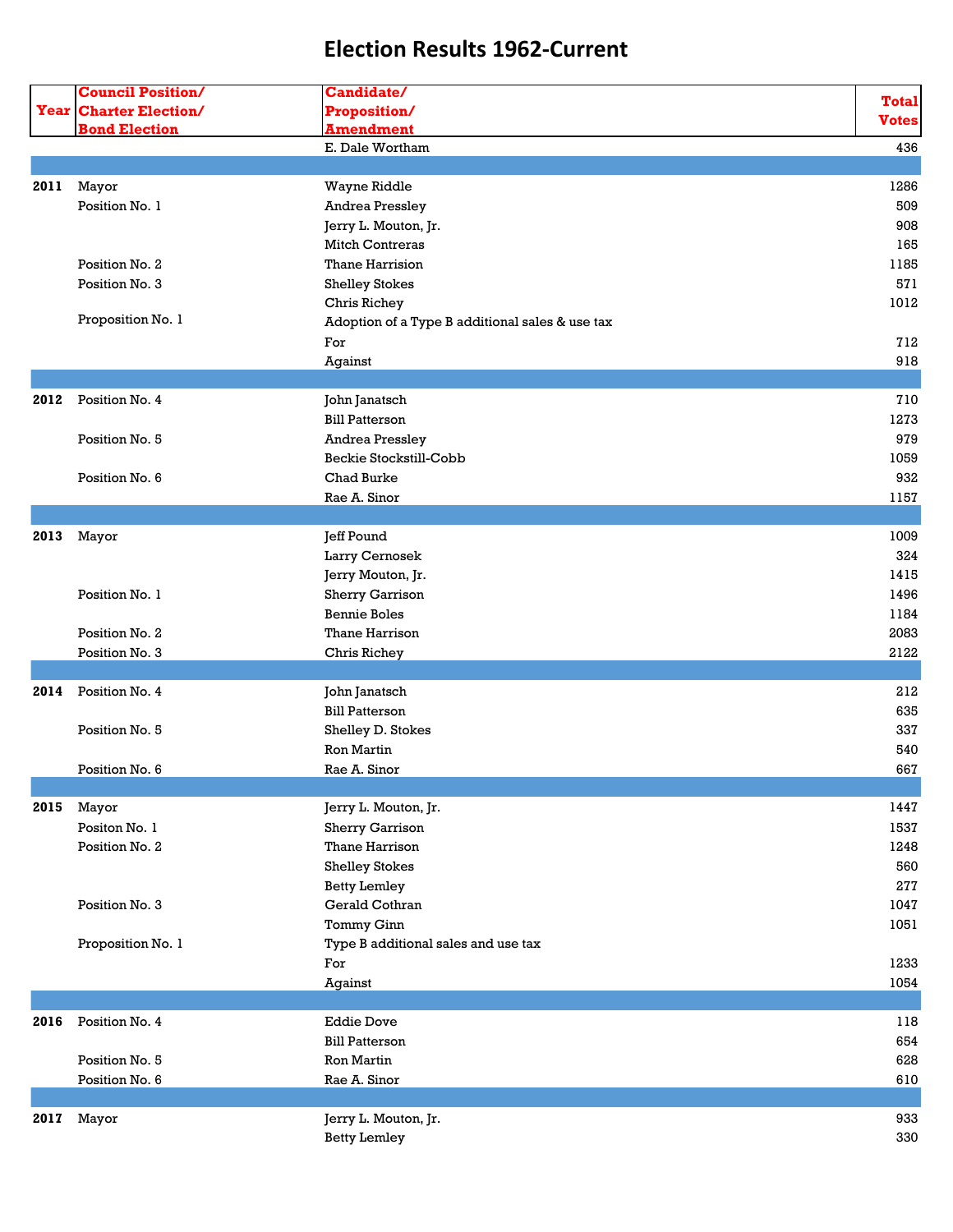|      | <b>Council Position/</b>      | <b>Candidate/</b>                                                                                                                                                                                                                                                                                                                                                                                                                   |              |
|------|-------------------------------|-------------------------------------------------------------------------------------------------------------------------------------------------------------------------------------------------------------------------------------------------------------------------------------------------------------------------------------------------------------------------------------------------------------------------------------|--------------|
|      | <b>Year Charter Election/</b> | <b>Proposition/</b>                                                                                                                                                                                                                                                                                                                                                                                                                 | <b>Total</b> |
|      | <b>Bond Election</b>          | <u>Amendment</u>                                                                                                                                                                                                                                                                                                                                                                                                                    | Votes        |
|      |                               | <b>Eddie Dove</b>                                                                                                                                                                                                                                                                                                                                                                                                                   | 12           |
|      | Position No. 1                | <b>Sherry Garrison</b>                                                                                                                                                                                                                                                                                                                                                                                                              | 1024         |
|      | Position No. 2                | Thane Harrison                                                                                                                                                                                                                                                                                                                                                                                                                      | 1013         |
|      | Position No. 3                | Tommy Ginn                                                                                                                                                                                                                                                                                                                                                                                                                          | 1042         |
|      |                               |                                                                                                                                                                                                                                                                                                                                                                                                                                     |              |
| 2018 | All positions unopposed       |                                                                                                                                                                                                                                                                                                                                                                                                                                     |              |
|      | Position No. 4                | <b>Bill Patterson</b>                                                                                                                                                                                                                                                                                                                                                                                                               |              |
|      | Position No. 5                | Ron Martin                                                                                                                                                                                                                                                                                                                                                                                                                          |              |
|      | Position No. 6                | Rae A. Sinor                                                                                                                                                                                                                                                                                                                                                                                                                        |              |
|      |                               |                                                                                                                                                                                                                                                                                                                                                                                                                                     |              |
| 2019 | Mayor                         | Jerry L. Mouton, Jr.                                                                                                                                                                                                                                                                                                                                                                                                                | 763          |
|      | Position No. 1                | Sherry Garrison                                                                                                                                                                                                                                                                                                                                                                                                                     | 666          |
|      |                               | J.W. Stokes                                                                                                                                                                                                                                                                                                                                                                                                                         | 252          |
|      | Position No. 2                | TJ Haight                                                                                                                                                                                                                                                                                                                                                                                                                           | 665          |
|      |                               | Carol Castorena-Greer                                                                                                                                                                                                                                                                                                                                                                                                               | 269          |
|      | Position No. 3                | Tommy Ginn                                                                                                                                                                                                                                                                                                                                                                                                                          | 771          |
|      |                               |                                                                                                                                                                                                                                                                                                                                                                                                                                     |              |
|      | Proposition A                 | To provide for gender neutrality for the position of Police Chief & give the Police<br>Chief the authority to appoint officers. The removal of officers will remain under the<br>authority of the City Manager.                                                                                                                                                                                                                     |              |
|      |                               | For                                                                                                                                                                                                                                                                                                                                                                                                                                 | 613          |
|      |                               | Against                                                                                                                                                                                                                                                                                                                                                                                                                             | 288          |
|      | Proposition B                 | Giving signatory rights or powers to the Assistant City Manager & Mayor Pro-Tem in                                                                                                                                                                                                                                                                                                                                                  |              |
|      |                               | the absence of the Mayor.                                                                                                                                                                                                                                                                                                                                                                                                           |              |
|      |                               | For                                                                                                                                                                                                                                                                                                                                                                                                                                 | 707          |
|      |                               | Against                                                                                                                                                                                                                                                                                                                                                                                                                             | 198          |
|      | Proposition C                 | Removing the requirement of three readings of ordinances except when additional<br>reading are specifically required by another provision of the City Charter such as<br>granting, renewing, extending, amending, transferring or authorizing the transfer or<br>assignment of a franchise or otherwise may be required by state statute.                                                                                           |              |
|      |                               | For                                                                                                                                                                                                                                                                                                                                                                                                                                 | 535          |
|      |                               | Against                                                                                                                                                                                                                                                                                                                                                                                                                             | 337          |
|      | Proposition D                 | Amending the existing language related to the development of privately owned<br>property to include that the expenditure of public funds may be made for public<br>infrastructure improvements only if it can be shown to the satisfaction of the council<br>that the taxes from the assessed valuation of said property will within a reasonable<br>time frame after it is made, pay for said improvements.                        |              |
|      |                               | For                                                                                                                                                                                                                                                                                                                                                                                                                                 | 604          |
|      |                               | Against                                                                                                                                                                                                                                                                                                                                                                                                                             | 256          |
|      | Proposition E                 | Removing the existing Employee appeal process involving arbitratio for terminated<br>employees and stating the employee appeal process will be included in the<br>Employee Personnel Manual.                                                                                                                                                                                                                                        |              |
|      |                               | For                                                                                                                                                                                                                                                                                                                                                                                                                                 | 501          |
|      |                               | Aqainst                                                                                                                                                                                                                                                                                                                                                                                                                             | 365          |
|      | Proposition F                 | Amending the Purchasing Procedures by deleting the section requiring the City to<br>accept purchases or contracts from the lowest bidder on purchases or contracts more<br>than \$50,000 and adding that the City will follow the procurement provision<br>proveded in the State statutes, which allows for competitive bidding, competitive<br>sealed proposals and specific alternative construction project procuremetn methods. |              |
|      |                               | For                                                                                                                                                                                                                                                                                                                                                                                                                                 | 672          |
|      |                               | Against                                                                                                                                                                                                                                                                                                                                                                                                                             | 201          |
|      |                               |                                                                                                                                                                                                                                                                                                                                                                                                                                     |              |